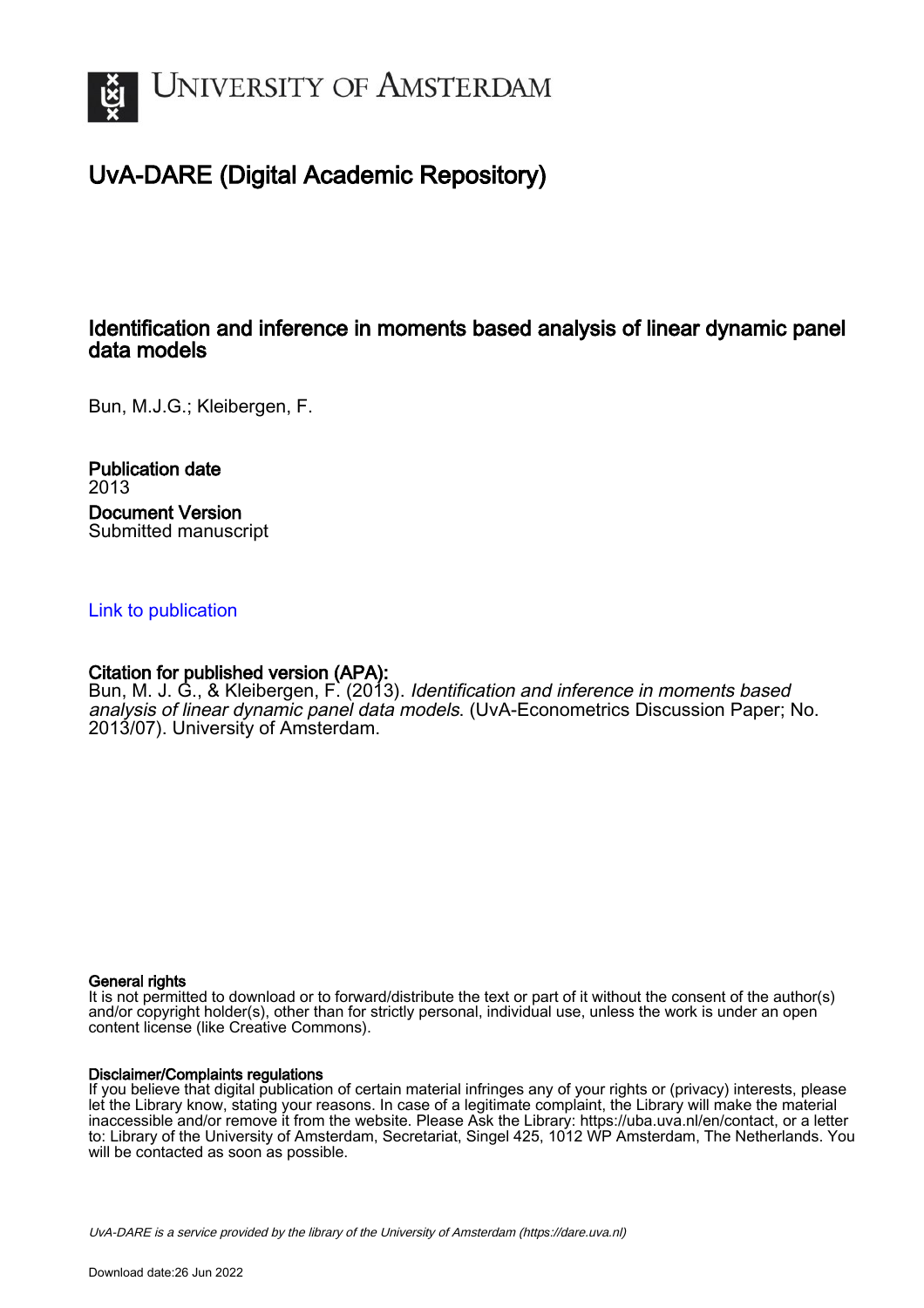

Discussion Paper: 2013/07

# Identification and inference in moments based analysis of linear dynamic panel data models

# Maurice J.G. Bun and Frank Kleibergen

**www.ase.uva.nl/uva-econometrics**

## **Amsterdam School of Economics**

Department of Economics & Econometrics Valckenierstraat 65-67 1018 XE AMSTERDAM The Netherlands



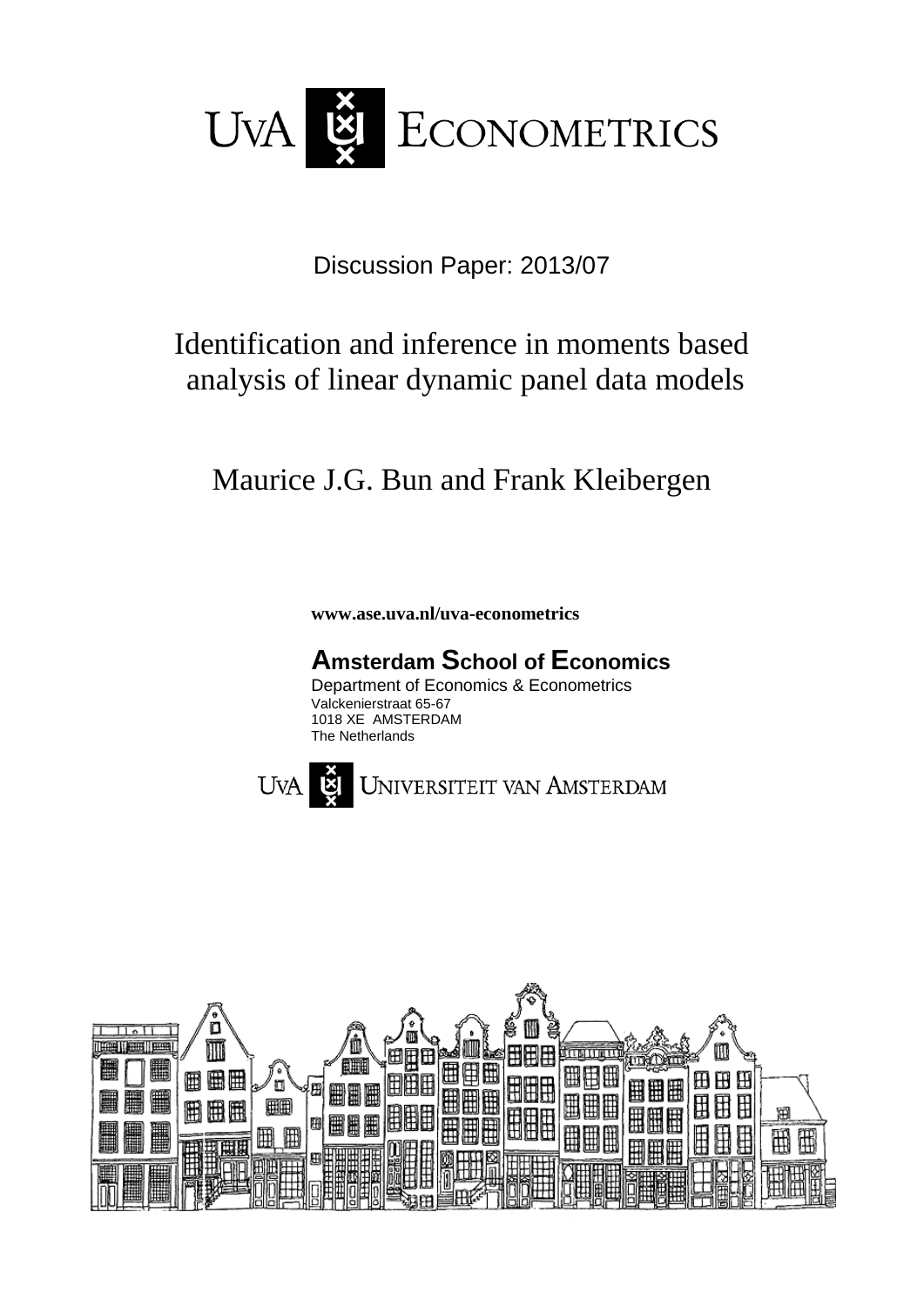# Identification and inference in moments based analysis of linear dynamic panel data models

Maurice Bun<sup>∗</sup> Frank Kleibergen†

June 20, 2013

#### Abstract

We show that Dif(ference), see Arellano and Bond (1991), Lev(el), see Arellano and Bover (1995) and Blundell and Bond (1998), or the  $N(\text{on-})L(\text{linear})$ moment conditions of Ahn and Schmidt (1995) do not identify the parameters of a first-order autoregressive panel data model when the autoregressive parameter is equal to one. Combinations of the Dif and Lev, resulting in Sys(tem), moment conditions and the Dif and NL, resulting in  $A(hn-)S(chmidt)$ , moment conditions identify the parameters when there are four or more time periods. The behavior of one step and two step GMM estimators, however, remains non-standard. We therefore use size correct GMM statistics, like, the GMM-AR, GMM-LM or KLM statistic, to conduct inference. We compare their worst case large sample distributions with the power envelope to determine the optimal statistic. The power envelope involves a quartic root convergence rate which further indicates the non-standard identification issues. The worst case large sample distribution of the KLM statistic coincides with the power envelope whilst the one of the GMM-LM statistic only does so when there are four time periods. It shows that the KLM statistic is efficient both when the autoregressive parameter is one or less than one. The power envelopes for the AS and Sys moment conditons are identical so assuming mean stationarity does not help for identification.

<sup>∗</sup>Department of Economics & Econometrics, University of Amsterdam, Valckenierstraat 65-67, 1018 XE Amsterdam, The Netherlands. Email: M.J.G.Bun@uva.nl. Homepage: http://www1.feb.uva.nl/pp/mjgbun/. The research of the author has been funded by the NWO Vernieuwingsimpuls research grant 'Causal Inference with Panel Data'.

<sup>†</sup>Department of Economics, Brown University, 64 Waterman Street, Providence, RI 02912, United States. Email: Frank Kleibergen@brown.edu. Homepage: http://www.econ.brown.edu/fac/Frank Kleibergen.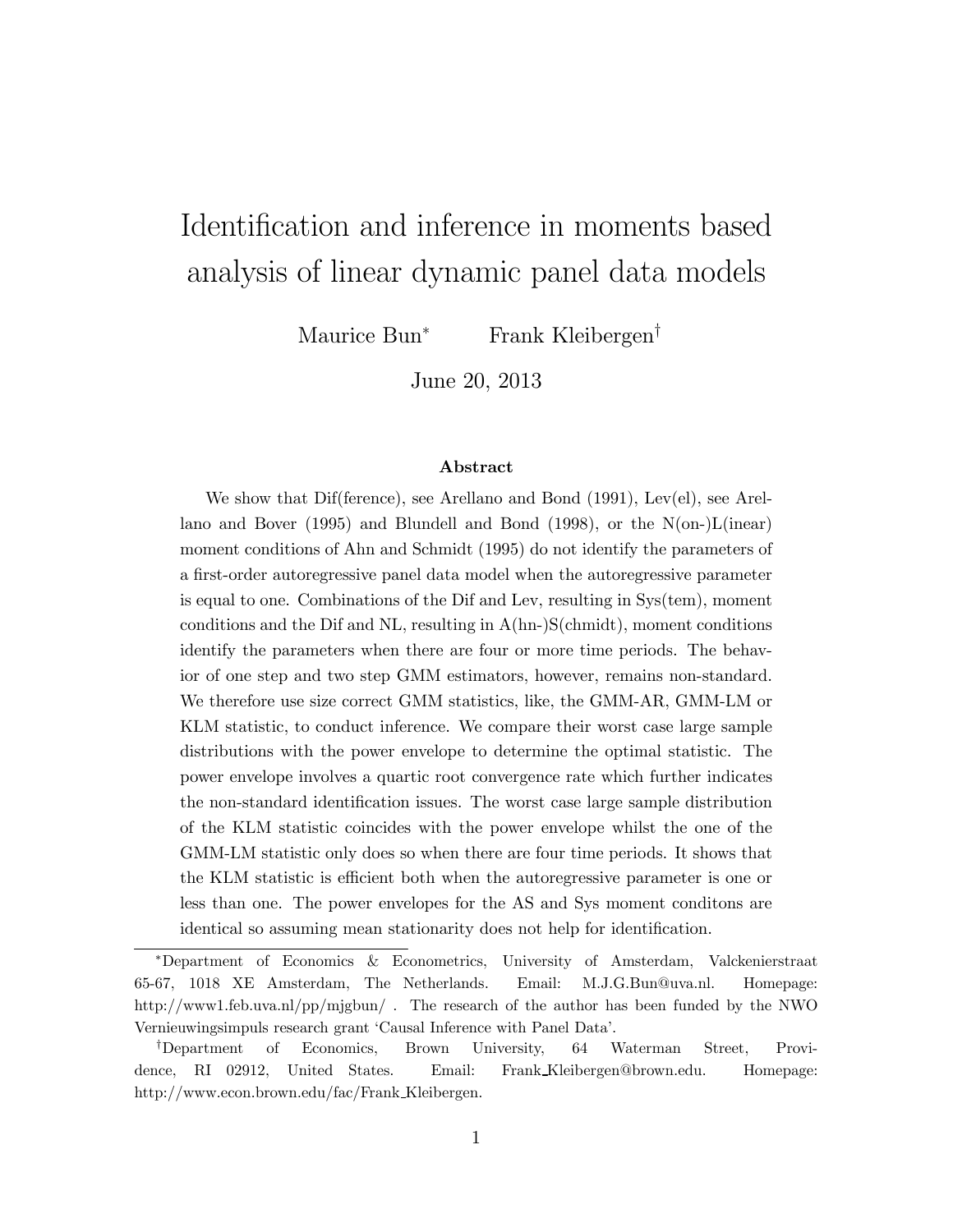## 1 Introduction

The moment conditions for linear dynamic panel data models either analyze it in first differences using lagged levels of the series as instruments, in levels using lagged first differences as instruments or using a combination of levels and first differences. We refer to the first set of moment conditions as Dif(ference) moment conditions, see Arellano and Bond (1991), the second set as Lev(el) moment conditions, see Arellano and Bover (1995), Blundell and Bond (1998) and the third set as N(on-)L(inear) moment conditions, see Ahn and Schmidt (1995). All these moment conditions involve first differences of the series to remove the fixed effects. This first difference operation removes the information in the series at the unit root value of the autoregressive parameter. The Dif moment conditions do therefore not identify the autoregressive parameter when its true value is one. This has led to the development of the Lev and NL moment conditions which are considered to identify the autoregressive parameter when its true value is equal to one.

The moment conditions are semi-parametric with respect to the initial observations, fixed effects and variances of the disturbances. We show that these affect the identification of the autoregressive parameter and that none of the previous moment conditions identifies the autoregressive parameter when its true value is one for all specifications of these nuisance parameters. To exhaust all the information on the autoregressive parameter, the Dif, Lev and NL moment conditions are combined. We refer to the combination of the Dif and Lev moment conditions as the Sys(tem) moment conditions and the combination of the Dif and NL moment conditions as the A(hn-)S(chmidt) moment conditions. In a combination of all three sets of moments conditions, the NL moment conditions are redundant. The Sys moment conditions exhaust all information on the autoregressive parameter that is present under mean stationarity. The AS moment conditions exhaust all information whilst not assuming mean stationarity to hold, see Ahn and Schmidt (1995). We show that from four time periods onwards both of these combined sets of moment conditions identify the autoregressive parameter for all specifications of the nuisance parameters. Hence, the autoregressive parameter is identified by the AS and Sys moment conditions when there are at least four time periods.

Despite that the AS and Sys moment conditions identify the autoregressive parameter from four time periods onwards, the large sample distributions of one step and two step generalized method of moments (GMM) estimators remain non-standard when the true value of the autoregressive parameter is (close to) one. Only a specific part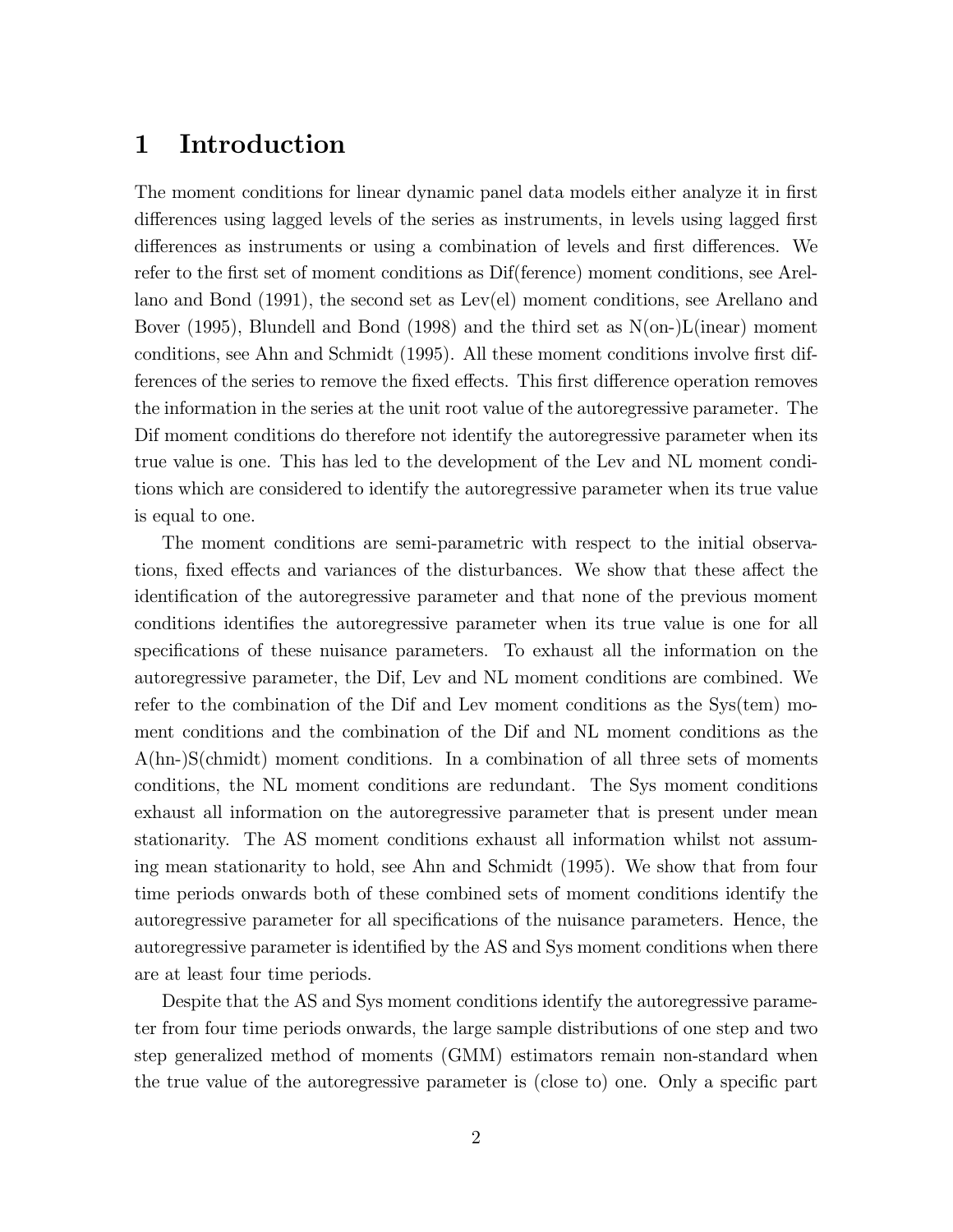of the AS and Sys sample moments identifies the autoregressive parameter whilst the remaining part of these sample moments diverges and is therefore not helpful for identification. Since one and two step estimators result from the full unweighted sample moment, they are combinations of the identifying and diverging parts of the sample moments. Hence, they are inconsistent and have non-standard large sample distributions. This explains their large biases and the size distortions of their corresponding t-statistics when the series are persistent, see e.g. Bond and Windmeijer  $(2005)$ , Bond et. al. (2005), Kruiniger (2009) and Bun and Windmeijer (2010).

Instead of using the full sample moment, we can also estimate the autoregressive parameter just from that part of the sample moment that identifies it. The resulting estimator, however, only outperforms one and two step GMM estimators when the true value of the autoregressive parameter is one and under certain (worst case) specifications of the nuisance parameters. The identifying part of the sample moment is also a quadratic polynomial of the autoregressive parameter with a discriminant whose expected value is equal to zero for the worst case specifications of the nuisance parameters. It leads to a quartic root convergence rate and a non-standard large sample distribution under these worst case specifications.

Since estimation using the identifying part of the sample moments is complicated, we use it instead to establish the optimal test procedure amongst GMM statistics that remain size correct for values of the autoregressive parameter close to one. This provides an extension of Andrews et. al. (2009) from the linear instrumental variables regression model with one included endogenous parameter towards the panel autoregressive model of order one. The size correct GMM statistics that we use are the GMM-A(nderson-)R(ubin) statistic of Anderson and Rubin (1949) and Stock and Wright (2000), the GMM-L(agrange-)M(ultiplier) statistic of Newey and West (1987) and the KLM statistic of Kleibergen (2005). The GMM-LM and KLM statistics are both Lagrange multiplier or score statistics and are therefore efficient when the true value of the autoregressive parameter is less than one. To determine if one of them is efficient when the true value of the autoregressive parameter is equal to one, we construct the power envelope. The power envelope shows the maximal rejection frequency under the worst case specifications of the nuisance parameters. Under these worst case specifications, the only part of the sample moments that contains information on the autoregressive parameter is the identifying part of the sample moments. The power envelope therefore results from it. The power envelope involves a quartic root convergence rate which further reflects the non-standard manner in which the autoregressive parameter is identified by the moment conditions. We compare the power envelope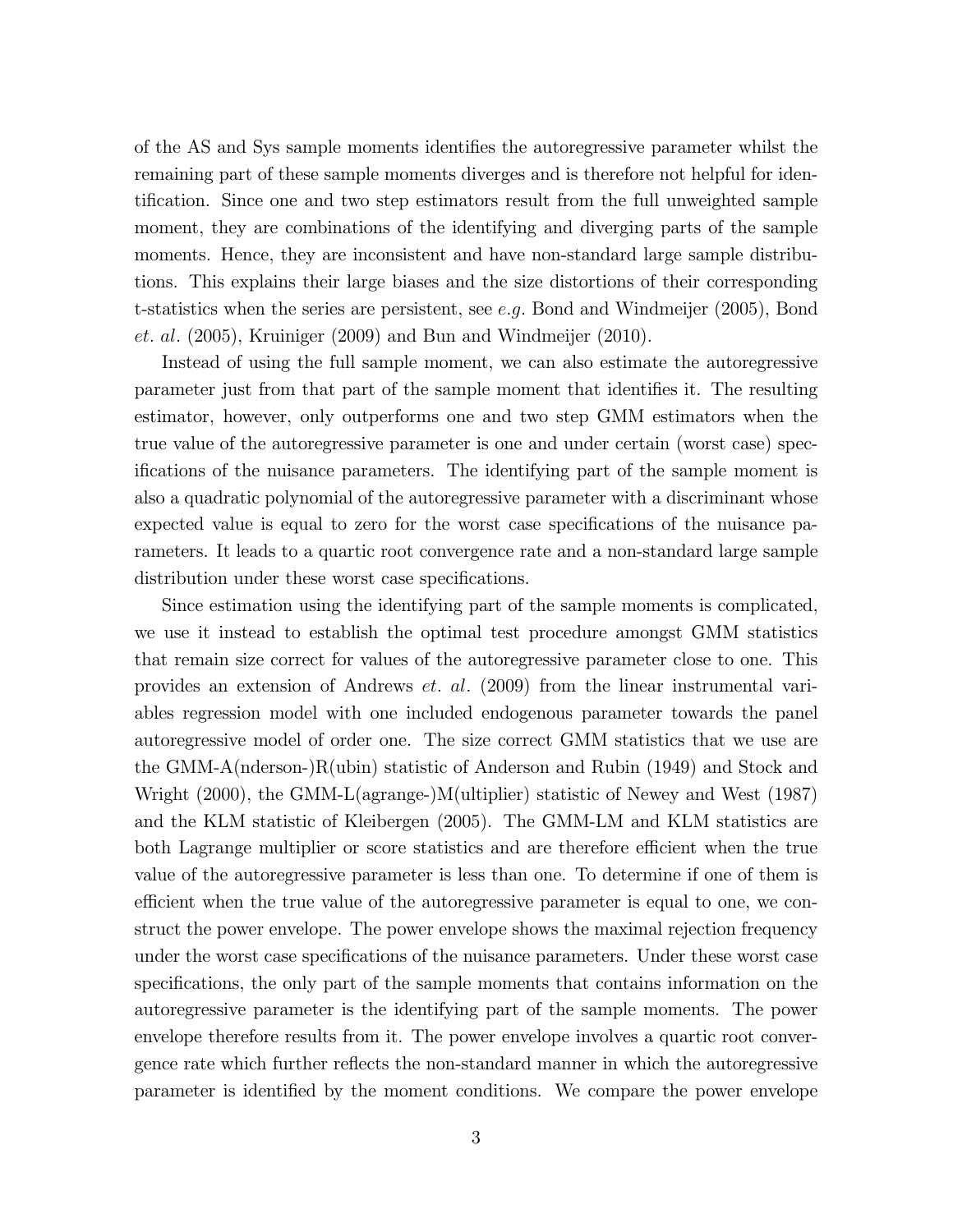with the large sample distributions of the GMM-AR, GMM-LM and KLM statistics that result under the worst case specifications of the nuisance parameters. They show that, for these worst case specifications, the GMM-AR statistic leads to rejection frequencies below the power envelope, the rejection frequencies of the GMM-LM statistic are on the power envelope when there are four time periods and below it when there are more time periods and the rejection frequencies that result from the KLM statistic are on the power envelope for all number of time periods. It shows that the KLM statistic is efficient when the autoregressive parameter equals one. Hence, since it is also efficient for other values of the autoregressive parameter, it is efficient in general.

The power envelopes that result for the AS and Sys moment conditions coincide. It shows that assuming mean stationarity to construct the moment conditions does not help to identify the autoregressive parameter. This results since the worst case specifications of the nuisance parameters accord with mean stationarity.

The paper is organized as follows. Section 2 introduces the linear dynamic panel data model and the different moment conditions used to identify its parameters. In Section 3 we show that the Dif and Lev moment conditions and the Sys moment conditions with three time periods do not identify the autoregressive parameter. The limiting distributions of several one and two step GMM estimators and corresponding Wald statistics are then non-standard. In Section 4 we use a representation theorem, akin to the cointegration representation theorem, see Engle and Granger (1987) and Johansen (1991), to show that the AS and Sys moment conditions identify the parameters when there are more than three time periods. In Section 5, we construct the power envelope. In Section 6 we determine which one, if any, of the GMM-AR, GMM-LM and KLM statistics lead to rejection frequencies that lie on the power envelope under worst case data generating processes. The final section concludes. Proofs of theorems and definitions of test statistics are provided in Appendices A and B respectively.

## 2 Moment conditions

We analyze the dynamic panel data model

$$
y_{it} = c_i + \theta y_{it-1} + u_{it} \qquad i = 1, ..., N, t = 2, ..., T,
$$
 (1)

with  $T$  the number of time periods and  $N$  the number of cross section observations. For expository purposes, we analyze the simple dynamic panel data model in (1) which can be extended with additional lags of  $y_{it}$  and/or explanatory variables. Estimation of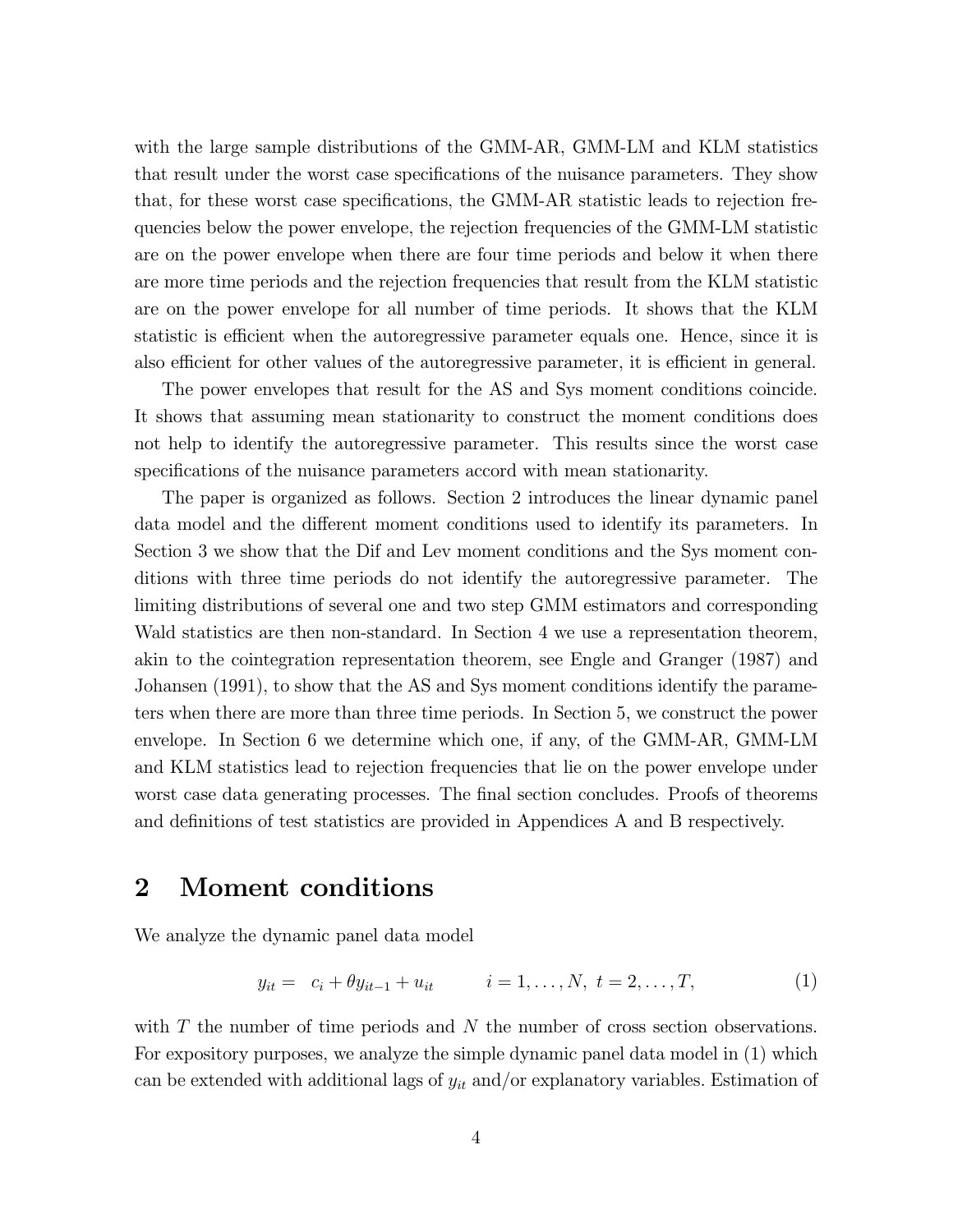the parameter  $\theta$  by means of least squares leads to a biased estimator in samples with a finite value of T, see e.g. Nickell (1981). We therefore estimate it using GMM. We obtain the GMM moment conditions from the unconditional moment assumptions:

$$
E[u_{it}u_{it-j}] = 0, \t j = 1,...,t-1; t = 1,...,T,E[u_{it}c_i] = 0, \t t = 1,...,T.
$$
\t(2)

Alongside the moment assumptions in (2), we do not impose any additional assumptions on the variances of the disturbances  $u_{it}$  and fixed effects  $c_i$  except for that they are finite. Under these assumptions, the moments of the  $T^2$  interactions of  $\Delta y_{it}$  and  $y_{it}$ :

$$
E[\Delta y_{it}y_{ij}] \qquad j=1,\ldots,T, \ t=2,\ldots,T \tag{3}
$$

can be used to construct functions which identify the parameter of interest  $\theta$ . We do not use products of  $\Delta y_{it}$  to identify  $\theta$  since we would need further assumptions, like, for example, homoscedasticity or initial condition assumptions, to do so, see  $e.g.$  Han and Phillips (2010).

Two different sets of moment conditions, which are functions of the moments in (3), are commonly used to identify  $\theta$ :

1. Difference (Dif) moment conditions:

$$
E[y_{ij}(\Delta y_{it} - \theta \Delta y_{it-1})] = 0 \t j = 1, ..., t-2; t = 3, ..., T,
$$
 (4)

as proposed by e.g. Anderson and Hsiao (1981) and Arellano and Bond (1991). The Dif moment conditions solely result from the conditions in (2).

2. Level (Lev) moment conditions:

$$
E[\Delta y_{it-1}(y_{it} - \theta y_{it-1})] = 0 \qquad t = 3, ..., T,
$$
\n(5)

as proposed by Arellano and Bover (1995), see also Blundell and Bond (1998). Besides the conditions in (2), the Lev moment conditions use

$$
E\left[\Delta y_{it}c_i\right] = 0,\t\t(6)
$$

which implies that the original data in levels have constant correlation over time with the individual-specific effects. This assumption implies the following for  $y_{i1}$ :

$$
y_{i1} = \mu_i + u_{i1}, \quad i = 1, \dots, N,
$$
 (7)

with  $c_i = \mu_i(1 - \theta_0)$ , which is often referred to as mean stationarity.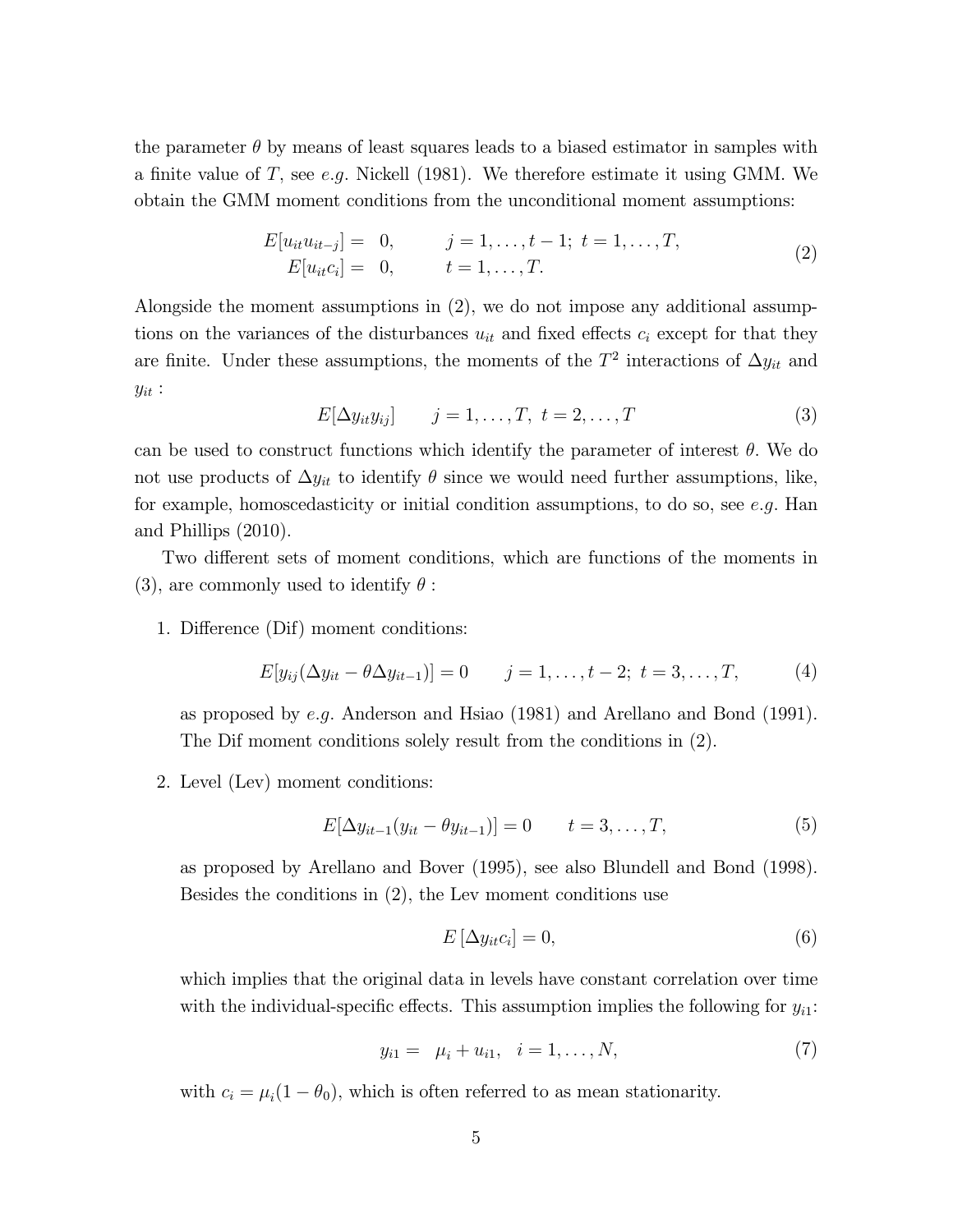The Dif and Lev moments can be used separately or jointly to identify  $\theta$ . When we use the moment conditions in  $(4)$  and  $(5)$  jointly, we refer to them as system  $(Sys)$ moment conditions,<sup>1</sup> see Arellano and Bover (1995) and Blundell and Bond (1998). Another set of nonlinear (NL) moment conditions, which just like the Dif moments only use the conditions in (2), result from Ahn and Schmidt (1995):

$$
E[(y_{it} - \theta y_{it-1})(\Delta y_{it-1} - \theta \Delta y_{it-2})] = 0 \t t = 4,...,T.
$$
 (8)

The NL moments can be used separately or jointly with the Dif moments to identify  $\theta$ . When we use the moment conditions in (4) and (8) jointly, we refer to them as Ahn-Schmidt (AS) moment conditions. Ahn and Schmidt (1995) show that these (combined) AS moment conditions exhaust the information on  $\theta$  in the moment conditions (2) and are therefore complete. Mean stationarity adds one moment condition (6) to the moment conditions in (2). Hence, the complete set of moment conditions under (2) and (6) equals the AS moment conditions and (6). Upon rewriting we can show that these combined moment conditions are identical to the Sys moment conditions so they are complete under (2) and (6).

The Dif moment conditions do not identify  $\theta$  when its true value is equal to one while the Lev moment conditions are supposed to do, see Arellano and Bover (1995) and Blundell and Bond (1998). Also the NL (and hence AS) moment conditions are considered to identify  $\theta$  when its true value is one but since these moment conditions are quadratic in  $\theta$ , they are less commonly used than the linear Dif, Lev, and Sys moment conditions, see Ahn and Schmidt (1995). The identification results in Blundell and Bond (1998) and Ahn and Schmidt (1995) are, however, silent about their sensitivity with respect to the initial observations. In the next Section we analyze the (non-) robustness with respect to initial conditions in more detail, and show that identification by Lev moment conditions is arbitrary in case of highly persistent panel data. The argument extends to the NL moment conditions and Sys moment conditions with  $T = 3$ so identification is then problematic as well.

<sup>&</sup>lt;sup>1</sup>The Lev moment conditions in (5) are the  $T-2$  moments who are not redundant when applied in system GMM. In principle we can base inference also on the complete set of  $\frac{1}{2}(T-1)(T-2)$  sample moments from the levels model only, i.e. extend the Lev moment conditions in  $(5)$  with additional interactions of  $\Delta y_{it-j}$  and  $y_{it} - \theta y_{it-1}$ , for  $j = 2, \ldots, t-2$ . It can be shown, however, that similar identification issues result.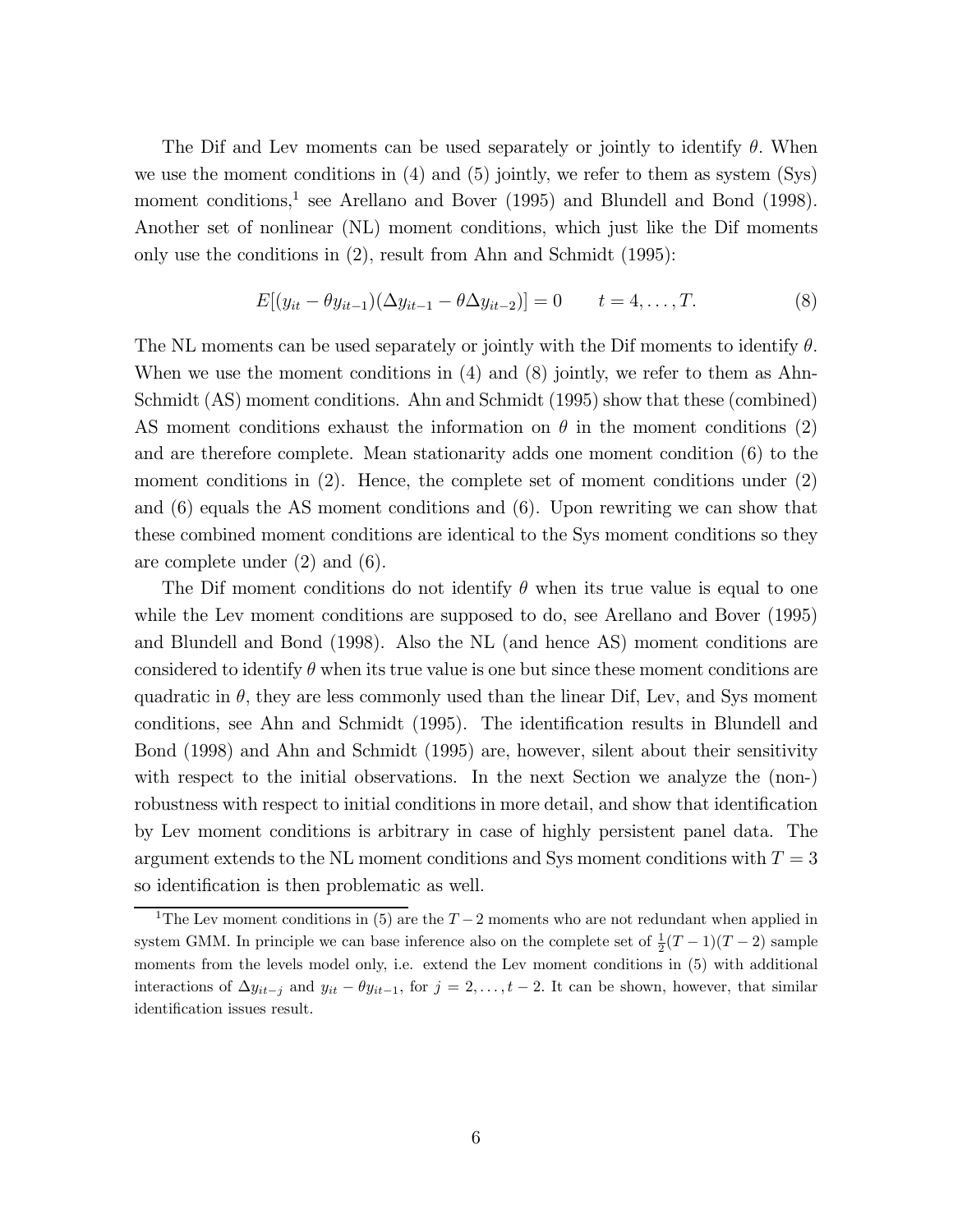## 3 Initial observations and identification when  $T = 3$

The Dif, Lev and NL moment conditions that we use to identify  $\theta$  are semi-parametric with respect to the fixed effects, variances and initial observations so they identify  $\theta$ for a variety of different specifications of them. These specifications, however, still influence the identification of  $\theta$  for persistent values of it, *i.e.* values that are close to one. To exemplify this, we first consider the simplest setting which has  $T$  equal to three. <sup>2</sup>

When there are three time series observations, the Dif and Lev moment conditions read:

$$
\begin{aligned}\n\text{Dif:} \quad E[y_{i1}(\Delta y_{i3} - \theta \Delta y_{i2})] &= 0 \\
\text{Lev:} \quad E[\Delta y_{i2}(y_{i3} - \theta y_{i2})] &= 0\n\end{aligned} \tag{9}
$$

with Jacobians:

$$
\begin{aligned} \text{Dif:} \quad -E[y_{i1} \Delta y_{i2}] &= -E((\mu_i + u_{i1})((\theta_0 - 1)u_{i1} + u_{i2})) \\ \text{Lev:} \quad -E[y_{i2} \Delta y_{i2})] &= -E((c_i + \theta_0 y_{1i} + u_{i2})((\theta_0 - 1)u_{i1} + u_{i2})), \end{aligned} \tag{10}
$$

where  $\theta_0$  is the true value of  $\theta$ . For many data generating processes for the initial observations, the Jacobian of the Dif moment condition in (10) is equal to zero when  $θ$ <sub>0</sub> is equal to one.<sup>3</sup> The Dif moment condition does then not identify  $θ$  when  $θ$ <sub>0</sub> is equal to one for these DGPs. Under mean stationarity (6)-(7), the Jacobian of the Lev moment condition is such that

$$
E(y_{i2} \Delta y_{i2}) = (\theta_0 - 1)\theta_0 E(u_{i1}^2) + E(u_{i2}^2) \neq 0, \text{ when } \theta_0 = 1,
$$
 (11)

so the Lev moment conditions seem to identify  $\theta$  irrespective of the value of  $\theta_0$ , see Arellano and Bover (1995) and Blundell and Bond (1998). There is a caveat though since for many data generating processes  $y_{i1}$  does not have a finite mean and/or variance when  $\theta_0$  is equal to one and, despite that  $y_{i1}$  and  $u_{i2}$  are uncorrelated, we then do not know the value of  $E(y_{i1}u_{i2})$  which is an element of the Jacobian in (11). To ascertain the identification of  $\theta$  by the Lev moment conditions when  $\theta_0$  is equal to one, we therefore consider a joint limit process where both  $\theta_0$  converges to one and the sample size goes to infinity. In order to do so, we first make a technical assumption about the variance of the disturbance of the initial observation under mean stationarity (6)-(7).

<sup>&</sup>lt;sup>2</sup>We note that the NL (and hence AS) moment conditions are not defined for  $T = 3$ , hence we only analyze Dif, Lev and Sys moment conditions in this Section but our results extend likewise to the NL moment conditions for  $T = 4$  and larger.

 ${}^{3}$ Exceptions are when mean stationarity (6)-(7) does not hold or, for example, in case of covariance stationarity so  $var(u_{i1}) = \frac{\sigma^2}{1-\theta_0^2}$ .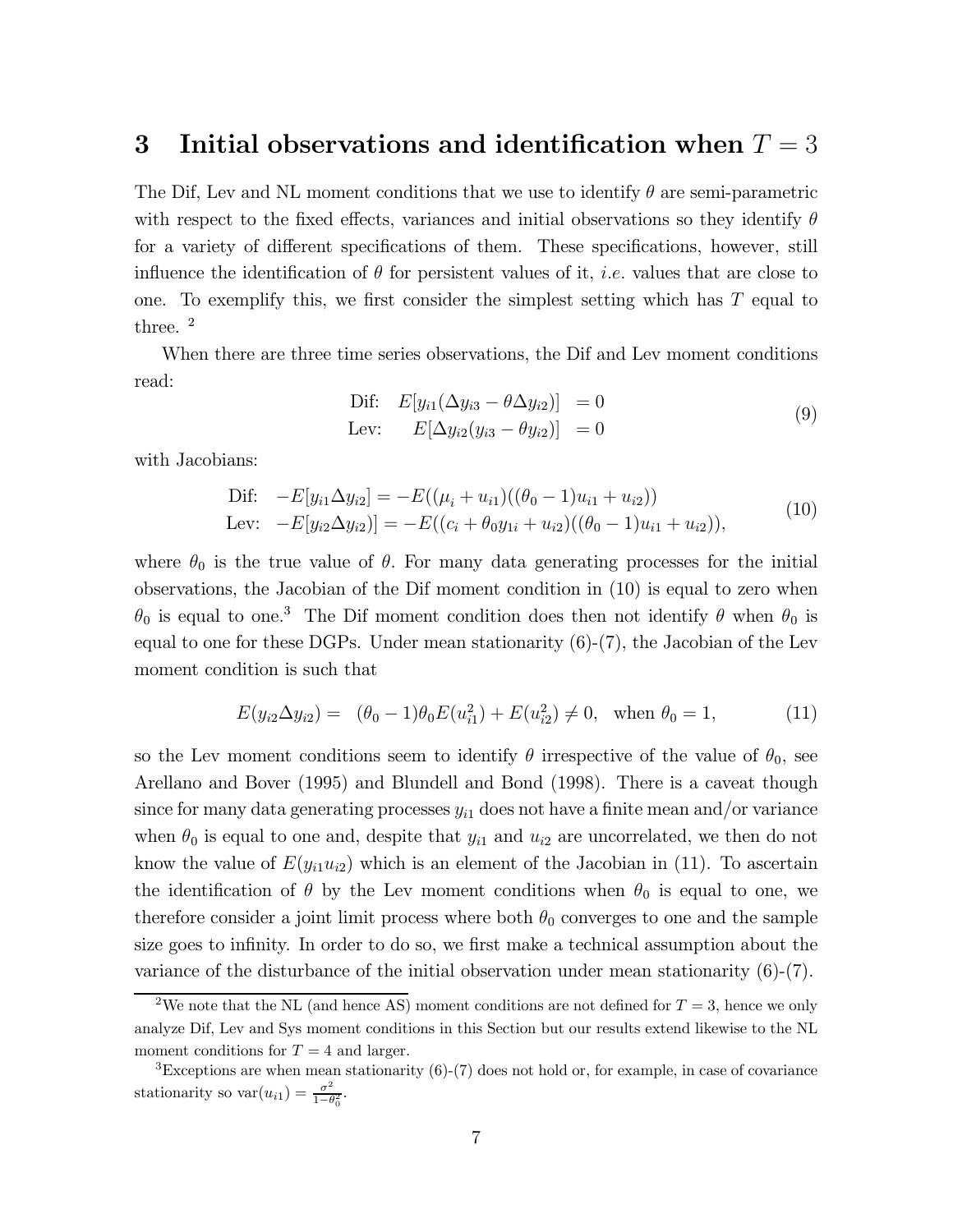**Assumption 1.** The limit behavior of the variance of  $(1 - \theta_0)u_{i1}$ , with  $u_{i1}$  the disturbance in the mean stationarity conditions (6)-(7), when  $\theta_0$  goes to one is such that

$$
E(\lim_{\theta_0 \uparrow 1}((1 - \theta_0)u_{i1})^2) = 0. \tag{12}
$$

Assumption 1 is necessary for the Dif and Lev moment conditions to hold when  $\theta_0 = 1$  and mean stationarity (6)-(7) applies.

Lev moment condition We analyze the large sample behavior of the Lev sample moment,  $\frac{1}{N} \sum_{i=1}^{N} \Delta y_{i2}(y_{i3} - \theta y_{i2})$ , and its derivative,  $-\frac{1}{N} \sum_{i=1}^{N} y_{i2} \Delta y_{i2}$ , when  $\theta_0$  converges to one (we rule out explosive values of  $\theta_0$ ) and mean stationarity (6)-(7) applies. In order to do so we first list their relevant elements for the large sample behavior under some DGP for the initial observations:

$$
\lim_{\theta_0 \uparrow 1} \frac{1}{N} \sum_{i=1}^N \Delta y_{i2} (y_{i3} - \theta y_{i2}) = (1 - \theta) \left\{ \frac{1}{N} \sum_{i=1}^N u_{i2}^2 + \lim_{\theta_0 \uparrow 1} \frac{1}{N} \sum_{i=1}^N u_{i2} y_{i1} + \lim_{\theta_0 \uparrow 1} \frac{1}{N} \sum_{i=1}^N (1 - \theta_0) u_{i1} y_{i1} \right\}
$$
  

$$
\lim_{\theta_0 \uparrow 1} \frac{1}{N} \sum_{i=1}^N y_{i2} \Delta y_{i2} = \frac{1}{N} \sum_{i=1}^N u_{i2}^2 + \lim_{\theta_0 \uparrow 1} \frac{1}{N} \sum_{i=1}^N u_{i2} y_{i1} + \lim_{\theta_0 \uparrow 1} \frac{1}{N} \sum_{i=1}^N (1 - \theta_0) u_{i1} y_{i1}.
$$
 (13)

We left out all elements in (13) that do not affect the large sample behavior when  $\theta_0$ goes to one. Since  $u_{i2}$  and  $y_{i1}$  are uncorrelated, for some function  $h(\theta_0)$  it holds that

$$
\lim_{\theta_0 \uparrow 1} h(\theta_0) \frac{1}{\sqrt{N}} \sum_{i=1}^N u_{i2} y_{i1} \xrightarrow{d} \psi_2, \tag{14}
$$

with  $\psi_2$  a normal random variable with mean zero and variance  $\sigma_2^2 = \text{var}(u_{i2})$  so  $h(\theta_0)^{-2} = \text{var}(y_{i1}),$  which explains why  $\frac{1}{N} \sum_{i=1}^{N} u_{i2} y_{i1}$  appears in (13).

Similarly, under the moment conditions in  $(2)$  and mean stationarity  $(6)-(7)$ ,

$$
\lim_{\theta_0 \uparrow 1} \frac{1}{N} \sum_{i=1}^N (1 - \theta_0) u_{i1} y_{i1} = \lim_{\theta_0 \uparrow 1} E((1 - \theta_0) u_{i1}^2), \tag{15}
$$

so, for example, if  $\text{var}(u_{i1}) = \frac{\sigma^2}{1-\theta_0^2}$ ,<sup>4</sup> then

$$
\lim_{\theta_0 \uparrow 1} \frac{1}{N} \sum_{i=1}^N (1 - \theta_0) u_{i1} y_{i1} = \frac{\sigma^2}{2}, \tag{16}
$$

with  $\sigma^2$  a non-zero constant.

The rate at which the sample size goes to infinity relative to the convergence of  $h(\theta_0)$  to zero, or put differently the rate at which the variance of the initial observations

<sup>&</sup>lt;sup>4</sup>This is the special case of covariance stationarity to which we do not confine ourselves.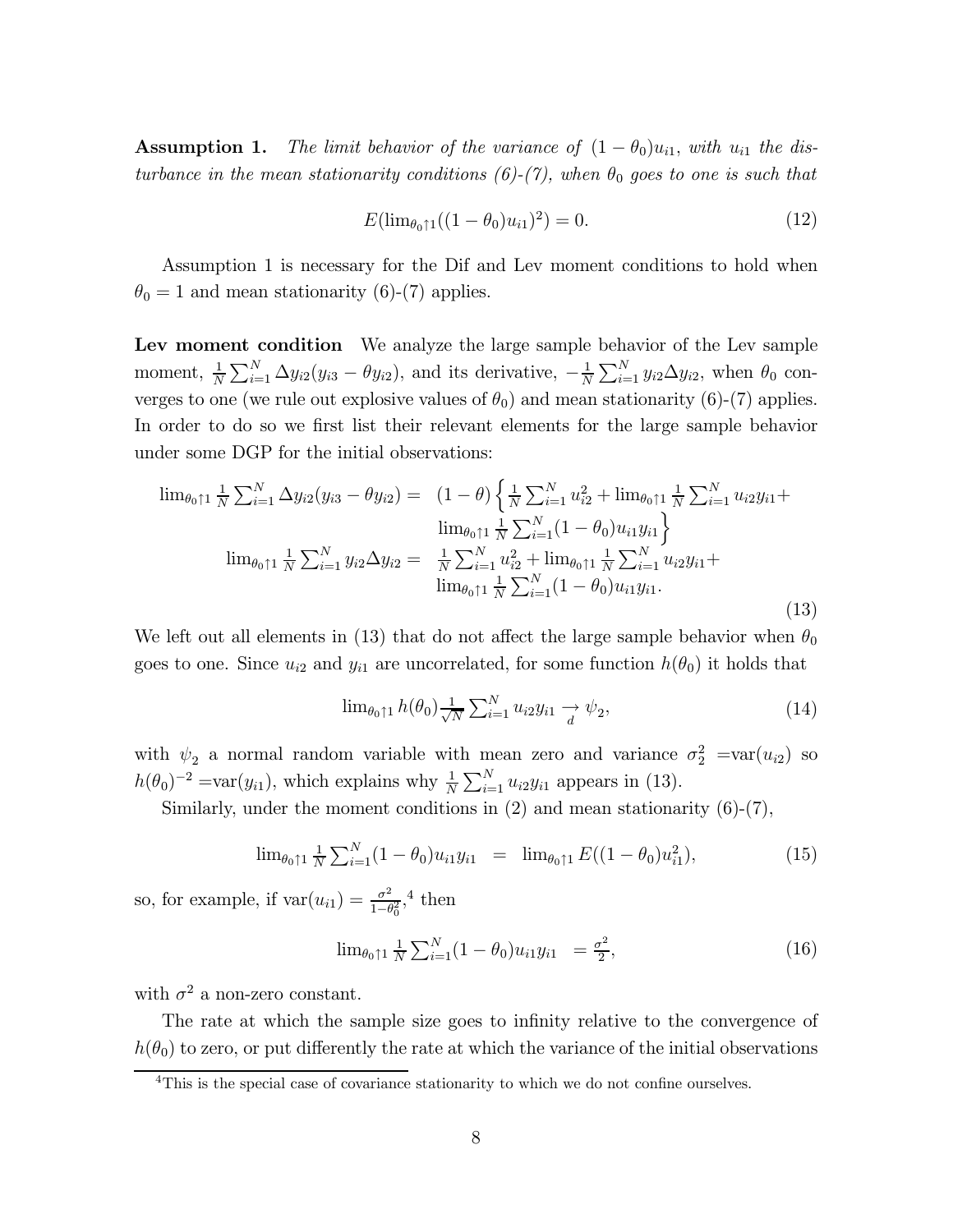goes to infinity, determines the behavior of the Jacobian of the Lev moment condition. For example, when

$$
h(\theta_0)\sqrt{N} \underset{N \to \infty, \ \theta_0 \uparrow 1}{\longrightarrow} \infty, \tag{17}
$$

it holds that

$$
\frac{1}{N} \sum_{i=1}^{N} y_{i2} \Delta y_{i2} = \frac{1}{N} \sum_{i=1}^{N} u_{i2}^{2} + \frac{1}{h(\theta_{0})\sqrt{N}} \left[ h(\theta_{0}) \frac{1}{\sqrt{N}} \sum_{i=1}^{N} u_{i2} y_{i1} \right] + \frac{1}{N} \sum_{i=1}^{N} (1 - \theta_{0}) u_{i1} y_{i1} \Delta y_{i1} + \sigma_{2}^{2} + \lim_{\theta_{0} \uparrow 1} E((1 - \theta_{0}) u_{i1}^{2}),
$$
\n
$$
N \to \infty, \theta_{0} \uparrow 1
$$
\n(18)

while when

$$
h(\theta_0)\sqrt{N} \underset{N \to \infty, \ \theta_0 \uparrow 1}{\longrightarrow} 0,\tag{19}
$$

the large sample behaviors of the Lev moment equation and its Jacobian are characterized by

$$
h(\theta_{0}) \frac{1}{\sqrt{N}} \sum_{i=1}^{N} \Delta y_{i2} (y_{i3} - \theta y_{i2}) = (1 - \theta) \left\{ h(\theta_{0}) \sqrt{N} \left[ \frac{1}{N} \sum_{i=1}^{N} u_{i2}^{2} \right] + h(\theta_{0}) \sqrt{N} \left[ \frac{1}{N} \sum_{i=1}^{N} (1 - \theta_{0}) u_{i1} y_{i1} \right] + \left[ h(\theta_{0}) \frac{1}{\sqrt{N}} \sum_{i=1}^{N} u_{i2} y_{i1} \right] \right\}
$$
  
\n
$$
\rightarrow (1 - \theta) \psi_{2}
$$
  
\n
$$
h(\theta_{0}) \frac{1}{\sqrt{N}} \sum_{i=1}^{N} y_{i2} \Delta y_{i2} = h(\theta_{0}) \sqrt{N} \left[ \frac{1}{N} \sum_{i=1}^{N} u_{i2}^{2} \right] + h(\theta_{0}) \sqrt{N} \left[ \frac{1}{N} \sum_{i=1}^{N} (1 - \theta_{0}) u_{i1} y_{i1} \right] + h(\theta_{0}) \frac{1}{\sqrt{N}} \sum_{i=1}^{N} u_{i2} y_{i1}
$$
  
\n
$$
\rightarrow \psi_{2}.
$$
  
\n
$$
N \rightarrow \infty, \theta_{0} \uparrow 1
$$
  
\n(20)

It shows that when (19) holds that  $\theta$  is not identified when  $\theta_0$  is equal to one, since  $\psi_2$ is a mean zero random variable.

Since any assumption about the convergence rates of the sample size and the variance of the initial observations is arbitrary, also the identification of  $\theta$  by the Lev moment conditions is arbitrary for DGPs for which  $\theta_0$  is close to one and  $h(\theta_0)$  is equal to zero when  $\theta_0$  equals one. Some plausible DGPs, all of which accord with mean stationarity  $(6)-(7)$ , for the initial observations belong to this category:

**DGP 1.** 
$$
\sigma_c^2 = \text{var}(c_i)
$$
,  $h(\theta_0) = (1 - \theta_0)/\sigma_c$ .  
\n**DGP 2.**  $\sigma_c^2 = \text{var}(c_i)$ ,  $\sigma_1^2 = \frac{\sigma^2}{1 - \theta_0^2}$ ,  $h(\theta_0) = (1 - \theta_0)/\sigma_c$ .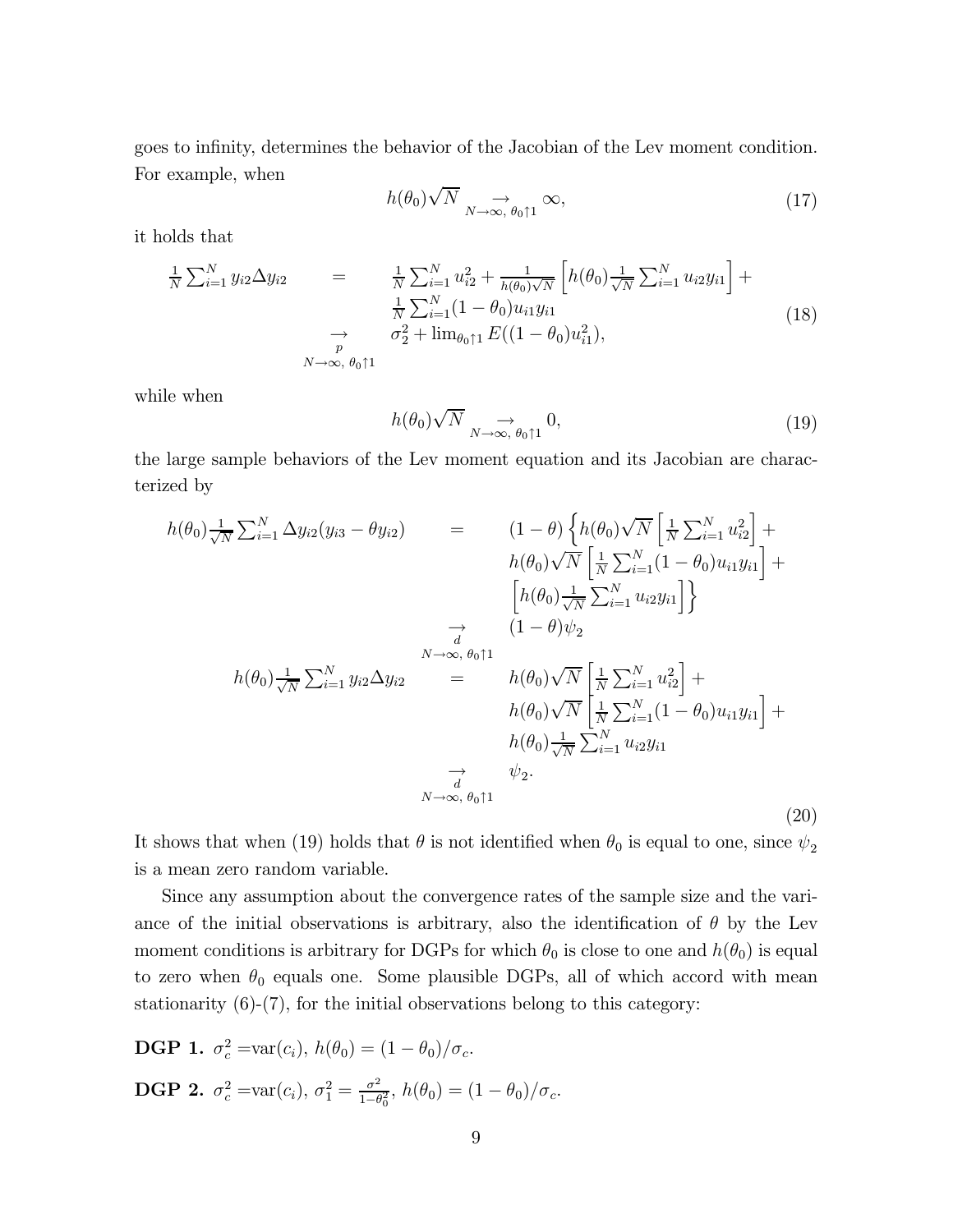**DGP 3.** 
$$
\sigma_{\mu}^{2} = \text{var}(\mu_{i}), \sigma_{1}^{2} = \frac{\sigma^{2}}{1-\theta_{0}^{2}}, h(\theta_{0}) = \left(\sqrt{1-\theta_{0}^{2}}\right)/\sigma_{1}.
$$
  
\n**DGP 4.**  $\sigma_{\mu}^{2} = \text{var}(\mu_{i}), \sigma_{1}^{2} = \sigma^{2} \frac{1-\theta_{0}^{2(g+1)}}{1-\theta_{0}^{2}}, \lim_{\theta_{0} \uparrow 1} h(\theta_{0}) = \frac{1}{\sigma_{1}} g^{-\frac{1}{2}}.$   
\n**DGP 5.**  $\sigma_{c}^{2} = \text{var}(c_{i}), \sigma_{1}^{2} = \sigma^{2} \frac{1-\theta_{0}^{2(g+1)}}{1-\theta_{0}^{2}}, \lim_{\theta_{0} \uparrow 1} h(\theta_{0}) = (1-\theta_{0})/\sigma_{c}.$ 

DGPs 4 and 5 characterize an autoregressive process of order one that has started g periods in the past while the initial observations that result from DGP 2 and 3 result from an autoregressive process that has started an infinite number of periods in the past. DGPs 2 and 3 are also used by Blundell and Bond (1998) while Arellano and Bover (1995) use DGP 2.

The convergence rate of  $\theta_0$  that results from (19) for DGPs 1-5 is such that:

$$
\begin{array}{llll}\n\text{DGP 1, 2, 5:} & (1 - \theta_0) \sqrt{N} \underset{N \to \infty, \ \theta_0 \uparrow 1}{\to} 0 \quad \text{or} \quad \theta_0 = 1 - \frac{e}{N^{\frac{1}{2}(1+\epsilon)}} \\
\text{DGP 3:} & (1 - \theta_0^2) N \underset{N \to \infty, \ \theta_0 \uparrow 1}{\to} 0 \quad \text{or} \quad \theta_0 = 1 - \frac{e}{N^{1+\epsilon}} \\
\text{DGP 4:} & \frac{N}{g} \underset{N \to \infty, \ g \to \infty}{\to} 0,\n\end{array} \tag{21}
$$

with e a constant and  $\epsilon$  some real number larger than zero. In case of DGP 4, (21) implies that the process has been running longer than the sample size N. Kruiniger (2009) uses the above specification of DGP 3 with  $\epsilon = 0$  and DGP 4 with  $N/g$  converging to a constant to construct local to unity asymptotic approximations of the distributions of two step GMM estimators that use the Dif, Lev and/or Sys moment conditions. We do not confine ourselves to a specific DGP for the initial observations so we obtain results that apply generally. While the (non-) identification conditions for identifying  $\theta$  that result from the above data generating processes might be (in)plausible, it is the arbitrariness of them which is problematic. For example, the identification condition might hold but it can lead to large size distortions of test statistics as in case of weak instruments, see e.g. Staiger and Stock (1997).

**Dif moment condition** Under mean stationarity  $(6)-(7)$ , the Dif moment conditions do in general not identify  $\theta$  when  $\theta_0$  is equal to one. Exceptions are DGPs for which the expectation in (15) is non-zero, like , for example, covariance stationarity. When the convergence of the sample size and the variance of the initial observations is, however, in line with (19), the large sample behavior for values of  $\theta_0$  close to one of the Dif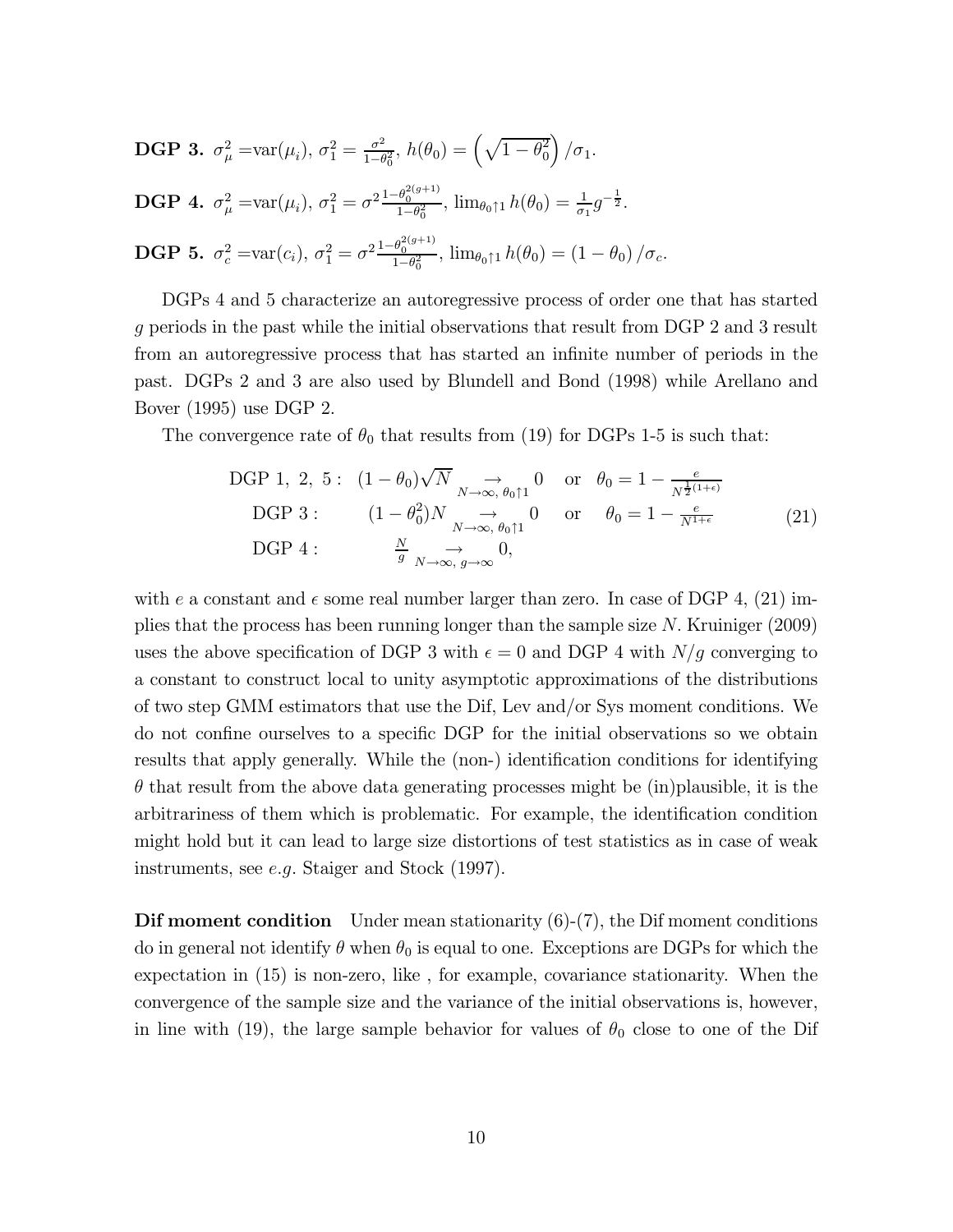sample moment and its derivative are such that:

$$
h(\theta_0) \frac{1}{\sqrt{N}} \sum_{i=1}^N y_{i1} (\Delta y_{i3} - \theta \Delta y_{i2}) \longrightarrow \psi_3 - \theta \psi_2
$$
  

$$
-h(\theta_0) \frac{1}{\sqrt{N}} \sum_{i=1}^N y_{i1} \Delta y_{i2} \longrightarrow \psi_3 - \psi_2
$$
  

$$
N \to \infty, \theta_0 \uparrow 1
$$
  

$$
N \to \infty, \theta_0 \uparrow 1
$$
 (22)

with

$$
\lim_{\theta_0 \uparrow 1} h(\theta_0) \frac{1}{\sqrt{N}} \sum_{i=1}^N u_{i3} y_{i1} \xrightarrow{d} \psi_3,\tag{23}
$$

and  $\psi_3$  a normal random variable with mean zero and variance  $\sigma_3^2 = \text{var}(u_{i3})$ . Since  $\psi_2$  has mean zero, (22) shows that the Dif moment conditions do not identify  $\theta$  when  $\theta_0 = 1$  for all DGPs that accord with mean stationarity even those for which (15) is non-zero.

The above implies that  $\theta$  is not identified by the Dif and Lev moment conditions when  $\theta_0$  is equal to one so it is of interest to analyze if this extends to the Sys moment conditions which are a combination of the Dif and Lev moment conditions.

**Sys moment conditions** The Sys sample moments, reflected by  $f_N(\theta)$ , and their derivative, reflected by  $q_N(\theta)$ , when  $T = 3$  read:

$$
f_N(\theta) = \frac{1}{N} \sum_{i=1}^N \left( \frac{y_{i1}(\Delta y_{i3} - \theta \Delta y_{i2})}{\Delta y_{i2}(y_{i3} - \theta y_{i2})} \right), \quad q_N(\theta) = -\frac{1}{N} \sum_{i=1}^N \left( \frac{y_{i1} \Delta y_{i2}}{\Delta y_{i2} y_{i2}} \right). \quad (24)
$$

In large samples and when  $\theta_0$  converges to one according to (19), the behavior of the Sys sample moments and its derivative is characterized by

$$
\lim_{\theta_0 \uparrow 1, h(\theta_0) \sqrt{N} \to 0} \sqrt{N} h(\theta_0) \begin{pmatrix} f_N(\theta) \\ q_N(\theta) \end{pmatrix} \to \begin{pmatrix} -\theta & 1 \\ 1 - \theta & 0 \\ -1 & 0 \\ -1 & 0 \end{pmatrix} \begin{pmatrix} \psi_2 \\ \psi_3 \end{pmatrix}.
$$
 (25)

The result in (25) is implied by the expressions in (20) and (22). The large sample behavior of the Sys moment conditions in (25) does, since the means of  $\psi_2$  and  $\psi_3$  are equal to zero, not identify  $\theta$ . This shows that also for the Sys moment conditions the identification of  $\theta$  is arbitrary for unit values of  $\theta_0$  when  $T = 3$  since it depends on an high level assumption that concerns the convergence rates of the variance of the initial observations and the sample size.

The non-identification of  $\theta$  by its moment conditions for specific convergence sequences, that concern the variance of the initial observations, implies that the limit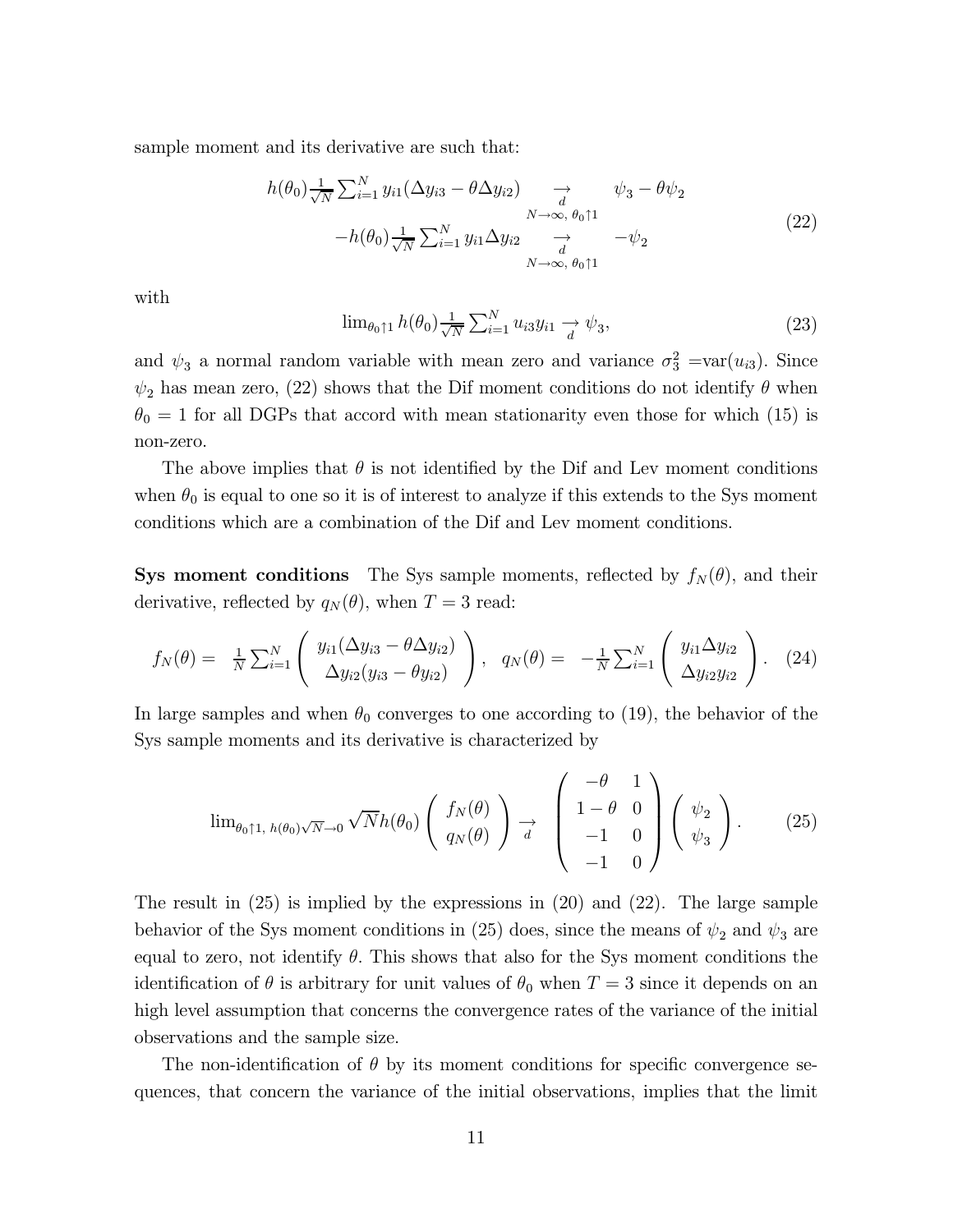behavior of estimators is non-standard. We state this limit behavior for the one and two step estimators that result for the Dif, Lev and Sys moment conditions when  $T = 3$ in Theorem 1. The two step estimator that results from the Sys moment conditions is computed using the usual Eicker-White covariance matrix estimator evaluated at the estimate from the first step, see White (1980). Since the number of Lev and Dif moment conditions equals the number of elements of  $\theta$  when  $T = 3$ , the GMM estimators based on these moment conditions do not depend on the covariance matrix estimator.

**Theorem 1.** Under Assumption 1, the conditions in (2), mean stationarity  $(6)-(7)$ , finite eighth moments of  $c_i$  and  $u_{it}$ ,  $i = 1, \ldots, N$ ,  $t = 2, \ldots, T$  and when (19) holds, the large sample behavior of the one and two step GMM estimators that result from the Dif, Lev and Sys moment conditions when  $T = 3$  read:

$$
\hat{\theta}_{Dif} \underset{\theta_{0} \uparrow 1, h(\theta_{0})\sqrt{N}\to 0}{\to} \frac{\psi_{3}}{\psi_{2}} = 1 + \frac{\psi_{3} - \psi_{2}}{\psi_{2}}
$$
\n
$$
h(\theta_{0})^{-1}(\hat{\theta}_{Lev} - 1) \underset{\theta_{0} \uparrow 1, h(\theta_{0})\sqrt{N}\to 0}{\to} \frac{\psi_{cu,1} + \psi_{cu,3}}{\psi_{2}}
$$
\n
$$
\hat{\theta}_{Sys,1step} \underset{\theta_{0} \uparrow 1, h(\theta_{0})\sqrt{N}\to 0}{\to} 1 + \frac{\psi_{3} - \psi_{2}}{2\psi_{2}}
$$
\n
$$
\hat{\theta}_{Sys,2step} \underset{\theta_{0} \uparrow 1, h(\theta_{0})\sqrt{N}\to 0}{\to} 1 - \frac{\psi_{3}^{2} - \psi_{3}\psi_{2}}{2\psi_{2}^{2}} \frac{\left(1}{1}\right)^{\prime} \text{V}_{y_{1}\Delta y, y_{1}\Delta y}^{-1}\left(1\right)}{\left(1\right)^{\prime} \text{V}_{y_{1}\Delta y, y_{1}\Delta y}\left(1\right)}
$$
\n(26)

with

$$
h(\theta_0)^2 \left[ \frac{1}{N} \sum_{i=1}^N \left( y_{i1} \left( \frac{\Delta y_{i2}}{\Delta y_{i3}} \right) - \left( \frac{\overline{y_{i1} \Delta y_{i2}}}{y_{i1} \Delta y_{i3}} \right) \right) \left( y_{i1} \left( \frac{\Delta y_{i2}}{\Delta y_{i3}} \right) - \left( \frac{\overline{y_{i1} \Delta y_{i2}}}{y_{i1} \Delta y_{i3}} \right) \right)' \right]
$$
  

$$
\xrightarrow{\theta_0 \uparrow 1, h(\theta_0) \sqrt{N} \to 0} V_{y_1 \Delta y, y_1 \Delta y},
$$

(27) and  $V_{y_1\Delta y, y_1\Delta y} = var(y_{i1}u_{i2}, y_{i1}u_{i3}), \overline{y_{i1}\Delta y_{i2}} = \frac{1}{N} \sum_{i=1}^N y_{i1} \Delta y_{i2}, \overline{y_{i1}\Delta y_{i3}} = \frac{1}{N} \sum_{i=1}^N y_{i1} \Delta y_{i3}.$ 

**Proof.** see Appendix A.

Theorem 1 shows that all GMM estimators have large sample distributions with non-standard convergence rates when the convergence accords with (19). The Dif and one and two step Sys estimators are all inconsistent under the convergence sequence in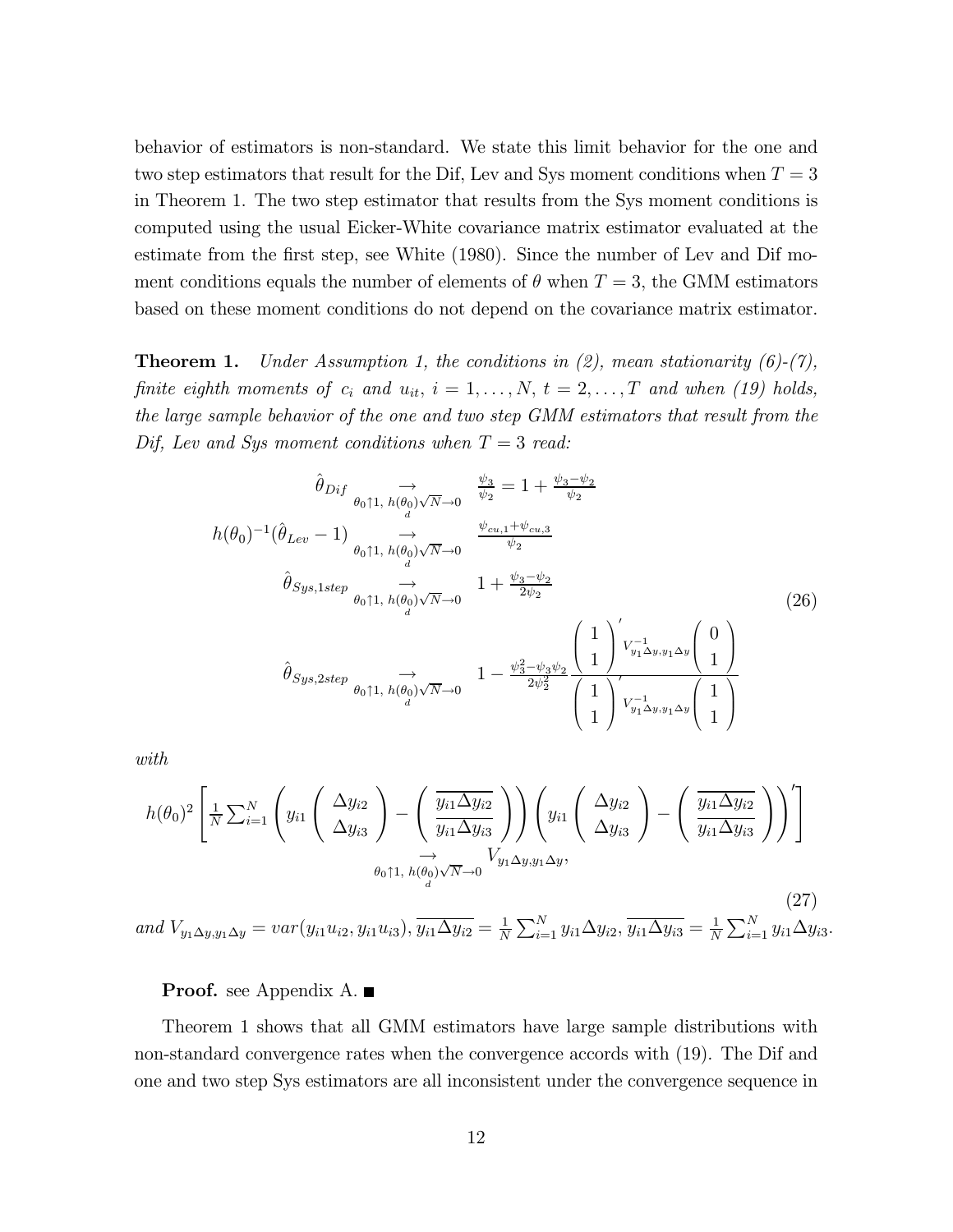(19) while the Lev estimator is consistent but with an unusual convergence rate since, under (19),  $h(\theta_0)^{-1}$  goes to infinity faster than  $\sqrt{N}$ . The large sample distributions of the estimators in Theorem 1 are all non-standard which implies that the large sample distributions of the Wald and/or t-statistics, whose definitions are stated in Appendix B, associated with them are non-standard as well.

The distribution of  $\hat{\theta}_{Dif}$  in Theorem 1 is identical to the distribution in Kruiniger (2009) and Madsen (2003). In Kruiniger (2009) also the large sample distributions of  $\hat{\theta}_{Lev}$  and  $\hat{\theta}_{Sys,2step}$  are constructed albeit using a different DGP for the initial observations. The qualitative conclusions from Kruiniger (2009) that  $\hat{\theta}_{Lev}$  is consistent but with a non-standard large sample distribution and that  $\hat{\theta}_{Sys,2step}$  is inconsistent and converges to a random variable result as well from Theorem 1. These non-standard results for two-step GMM coefficient estimators carry over to their corresponding Wald or t-statistics as stated in Theorem 2.

**Theorem 2.** Under Assumption 1, the conditions in (2), mean stationarity  $(6)-(7)$ , finite eighth moments of  $c_i$  and  $u_{it}$ ,  $i = 1, \ldots, N$ ,  $t = 2, \ldots, T$  and when (19) holds, the large sample distributions of the Wald statistics associated with the two step GMM estimators that result from the Dif, Lev and Sys moment conditions when  $T = 3$  read:

$$
W_{Dif}(\theta) \underset{\theta_{0} \uparrow 1, h(\theta_{0}) \sqrt{N}\to 0}{\longrightarrow} \psi_{2}^{2} \frac{(\psi_{3} - \theta \psi_{2})^{2}}{(\psi_{3}^{2})' \nu_{1}^{-1} \Delta y, y_{1} \Delta y} (\frac{\psi_{3}}{\psi_{2}})} \newline W_{Lev}(\theta) \underset{\theta_{0} \uparrow 1, h(\theta_{0}) \sqrt{N}\to 0}{\longrightarrow} \left(\psi_{cu,1} + \psi_{cu,3} + (1 - \theta) \frac{\psi_{2}}{h(\theta_{0})}\right)^{2} \newline \left[\left[\frac{\psi_{cu,1} + \psi_{cu,3}}{\psi_{2}}\right]^{2} V_{y_{1} \Delta y, y_{1} \Delta y, 11} + V_{cu,11} + V_{cu,33}\right]^{-1} \newline W_{Sys,2step}(\theta) \underset{\theta_{0} \uparrow 1, h(\theta_{0}) \sqrt{N}\to 0}{\longrightarrow} \psi_{2}^{2} \left(\frac{1}{1}\right)' V_{y_{1} \Delta y, y_{1} \Delta y} \left(\frac{1}{1}\right) \left(\frac{2\psi_{2}^{2} \left(\frac{1}{1}\right)' \nu_{y_{1} \Delta y, y_{1} \Delta y} \left(\frac{1}{1}\right)}{\psi_{2}^{2} \left(\frac{1}{1}\right)' \nu_{y_{1} \Delta y, y_{1} \Delta y} \left(\frac{1}{1}\right)}\right)^{2} \newline \left(1 - \theta - \frac{\psi_{3}^{2} - \psi_{3} \psi_{2}}{2\psi_{2}^{2}} \left(\frac{1}{1}\right)' \nu_{y_{1} \Delta y, y_{1} \Delta y} \left(\frac{1}{1}\right)^{2} \right)^{2} \left(1 - \theta - \frac{\psi_{3}^{2} - \psi_{3} \psi_{2}}{\psi_{2}^{2}} \left(\frac{1}{1}\right)' V_{y_{1} \Delta y, y_{1} \Delta y} \left(\frac{1}{1}\right)^{2} \right) \newline (28)
$$

**Proof.** see Appendix A.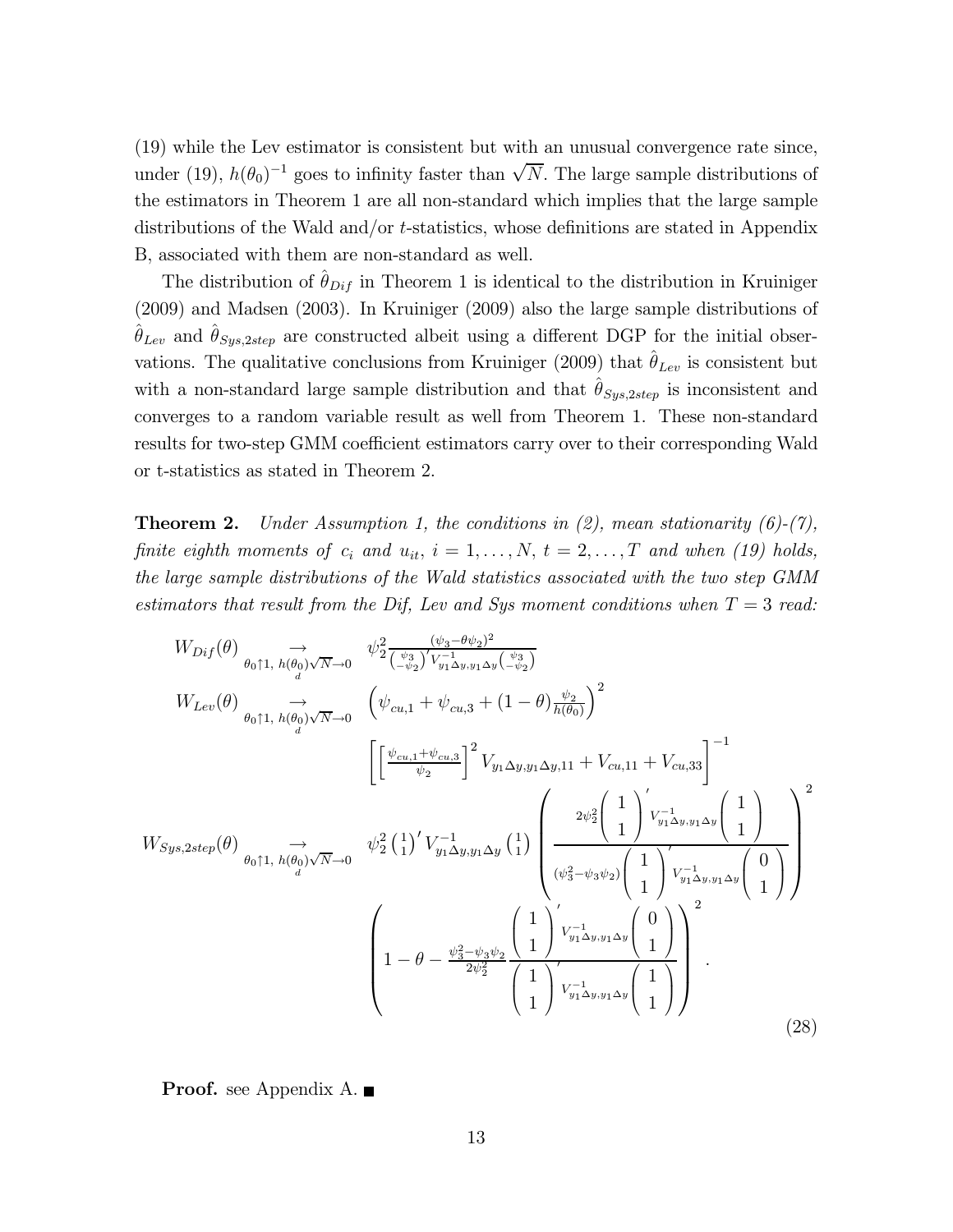Unlike the large sample distributions of the Wald statistics in Theorem 2, the large sample distribution of the GMM-LM statistic proposed by Newey and West (1987), which is defined in Appendix B, remains standard  $\chi^2$  when the true value of  $\theta$  gets close to one. Because the moment conditions do not identify  $\theta$  when the true value of θ gets close to one according to (19), it remains standard  $\chi^2$  for all tested values of θ as stated in Theorem 3.

**Theorem 3.** Under Assumption 1, the conditions in (2), mean stationarity  $(6)-(7)$ , finite fourth moments of  $c_i$  and  $u_{it}$ ,  $i = 1, \ldots, N$ ,  $t = 2, \ldots, T$  and when (19) holds, the large sample distributions of the GMM-LM statistics of Newey and West (1987) testing  $H_0: \theta = \theta$  that result from the Dif, Lev and Sys moment conditions when  $T = 3$ read:

GMM-LM<sub>Diff</sub>(
$$
\theta
$$
)  $\rightarrow \chi^2(1)$   
\nGMM-LM<sub>Lev</sub>( $\theta$ )  $\rightarrow \chi^2(1)$   
\nGMM-LM<sub>Lev</sub>( $\theta$ )  $\rightarrow \chi^2(1)$   
\nGMM-LM<sub>*Sys*</sub>( $\theta$ )  $\rightarrow \chi^2(1)$   
\n $\rightarrow \chi^2(1)$   
\nGMM-LM<sub>*Sys*</sub>( $\theta$ )  $\rightarrow \chi^2(1)$ .

#### **Proof.** see Appendix A.

The large sample distributions of the GMM-LM statistic in Theorem 3 properly reflect that  $\theta$  is not identified by the moment conditions when its true value is equal to one and the convergence is according to (19). Accordingly, the large sample distribution of the GMM-LM statistic is the same for all values of  $\theta$  since it is not-identified.

Alongside the Wald and GMM-LM statistics, we also use the identification robust KLM statistic proposed in Kleibergen (2002,2005) and the GMM Anderson-Rubin (GMM-AR) statistic, see Anderson and Rubin (1949) and Stock and Wright (2000). The expressions of these statistics are stated in Appendix B. When T equals 3, these statistics are both identical to the GMM-LM statistic when we use either the Dif or Lev moment conditions since  $\theta$  is exactly identified by the moment conditions. When we use the Sys moment conditions, so  $\theta$  is over-identified by the moment conditions, these statistics differ from the GMM-LM statistic. The large sample distribution of the KLM and AR statistics do not alter when the tested parameter becomes non-identified so the large sample distributions of them are standard  $\chi^2$  for all values of  $\theta$  under (19) albeit with different degrees of freedom. We further discuss these statistics in the next Sections.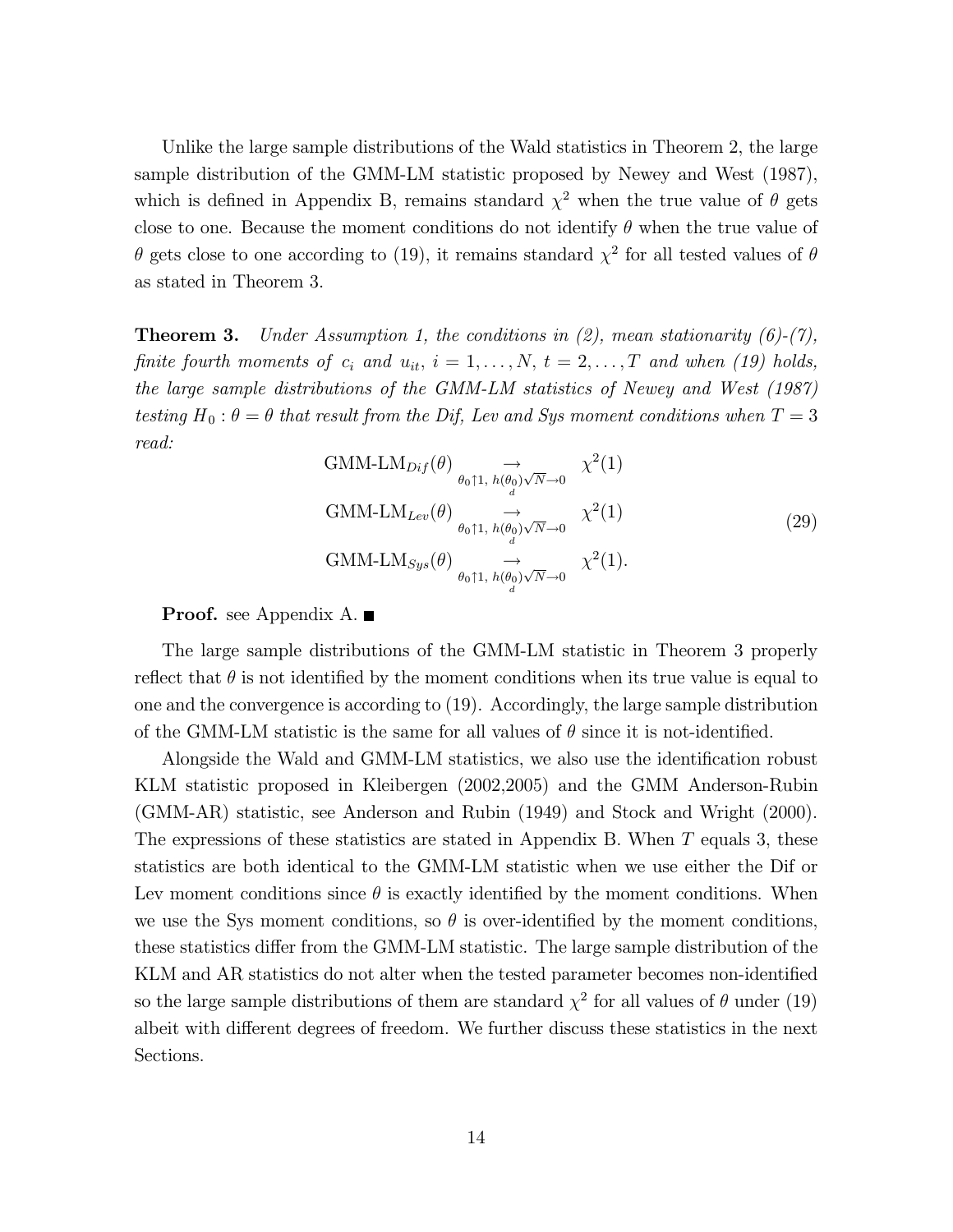**Simulation experiment** To illustrate the identification issues when  $T = 3$ , we generate observations from DGP 3 with  $T = 3$ ,  $N = 500$ ,  $\theta_0 = 0.95$  and  $\sigma_c^2 = 1$ ,  $\sigma_t^2 = 1$ ,  $t = 1, \ldots, T$ . We use them to compute the distributions of the different estimators and test statistics stated in Theorems 1 and 2. These are shown in Panel 1 and Figure 2. Figure 1.1 in Panel 1 shows the distribution functions of the Dif, Lev, Sys one step and Sys two step estimators. Figure 1.2 shows the distributions functions of the t-statistics that result from the Dif, Lev and Sys two step estimators.

The distributions functions in Figure 1.1 show the inconsistency/non-normality of the Dif, Sys one step and Sys two step estimators. The distribution function of the Lev estimator hints its consistency since it lies close to the true value of 0.95 as stated in Theorem 1.

Panel 1. Distribution functions of estimators and t-statistics in DGP 3 with  $\theta = 0.95, T = 3, \sigma_c^2 = \sigma_t^2 = 1, t = 1, ..., 3; N = 500$ . Dif (solid), Lev (dashed), Sys two step (dash-dot) and Sys one step (dotted).



The distributions functions in Figure 1.2 show that the Dif and Lev t-statistics are not normally distributed. The distribution function of the Sys two step t-statistic is, despite that the Sys two step estimator is not normally distributed, close to a normal distribution. This results from the expression of the two step Wald statistic in Theorem 2. If we use  $\theta = 0.95$ , the expressions in the large brackets roughly cancel out against each other which leaves us with the elements at the front of the expression. It results in a  $\chi^2(1)$  distribution of the Wald statistic so the t-statistic has a standard normal distribution. This results is, however, specific to  $T = 3$ .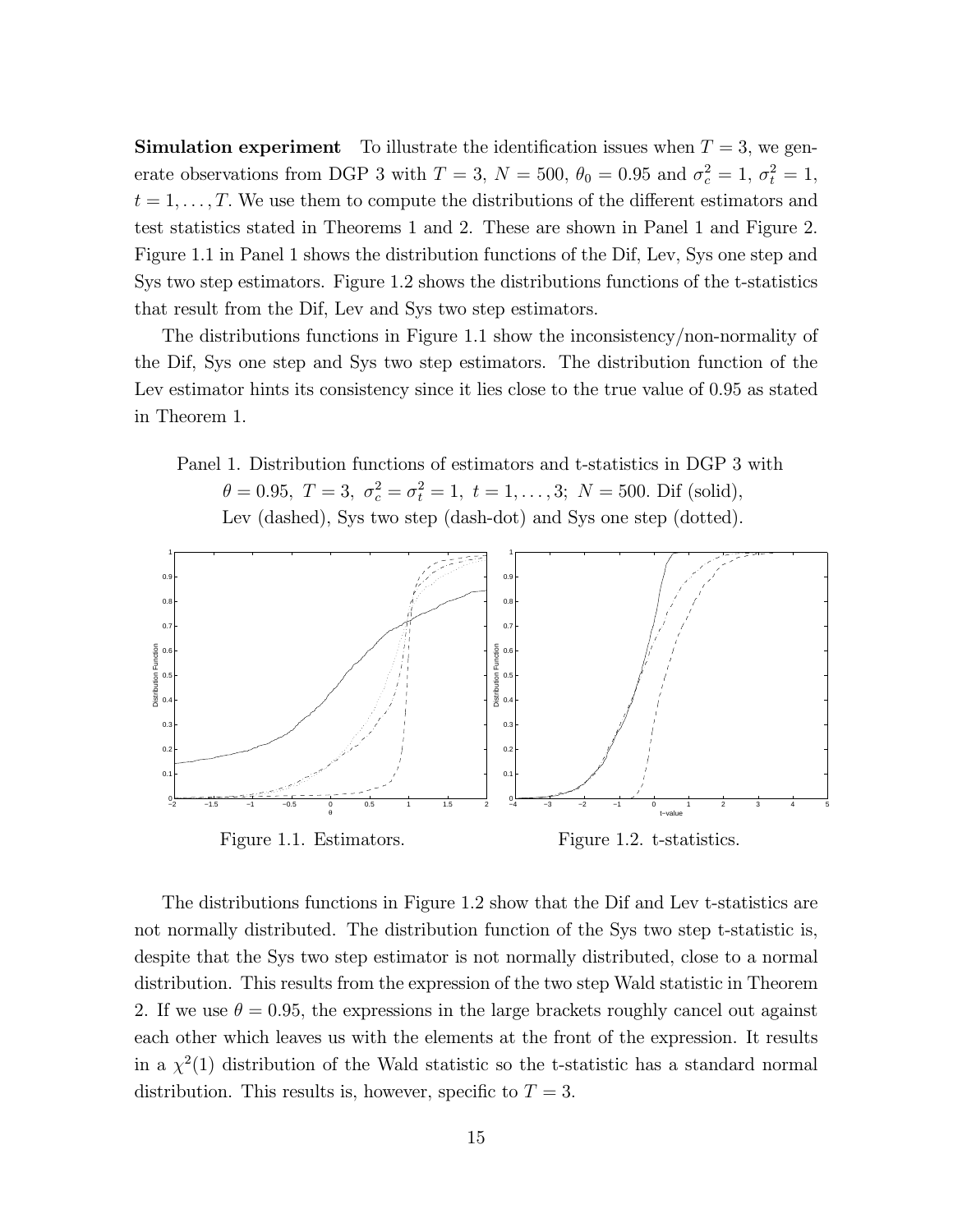Figure 2 uses the same DGP as used for Panel 1 but with a true value of  $\theta$  equal to one. It reports the rejection frequencies of 95% significance tests using the GMM-LM statistic with Dif, Lev and Sys moment conditions for testing for different values of  $\theta$ while the true value of  $\theta$  is equal to one. Figure 2 shows that the rejection frequency of all three GMM-LM statistics is equal to the size of the test for all values of  $\theta$  when the true value of  $\theta$  is equal to one which is in line with Theorem 3.

Figure 2. Rejection frequencies of 95% significance tests using GMM-LM statistic with Dif (solid), Lev (dashed) and Sys (dash-dot) moments, for different values of  $\theta$  while the true value is one using DGP 3,  $T = 3$ ,  $\sigma_c^2 = \sigma_t^2 = 1$ ,  $N = 500$ .



### 4 Identification when  $T > 3$

We just showed that neither the Dif, Lev or Sys moment conditions identify  $\theta$  when  $\theta_0$  is close to one and  $T = 3$ . Since the NL, and hence AS, moment conditions are not defined for  $T = 3$ ,  $\theta$  is not identified by either one of the moment conditions when  $\theta_0 = 1$  and  $T = 3$ . When  $T = 4$  and under mean stationarity (6)-(7), the Jacobian of the NL moment condition is such that

NL: 
$$
- \frac{\partial}{\partial \theta} E[(y_{it} - \theta y_{it-1})(\Delta y_{it-1} - \theta \Delta y_{it-2})] =
$$
  
\n
$$
E[y_{it-1}(\Delta y_{it-1} - \theta \Delta y_{it-2}) + (y_{it} - \theta y_{it-1})\Delta y_{it-2}] =
$$
  
\n
$$
E[u_{it-1}^2 + u_{it-2}^2 - 2\theta u_{it-2}^2] \neq 0 \text{ when } \theta_0 = 1,
$$
\n(30)

which again gives the impression that the NL moment conditions identify  $\theta$  irrespective of the value of  $\theta_0$ , see Ahn and Schmidt (1995) and Arellano and Alvarez (2004).<sup>5</sup>

<sup>&</sup>lt;sup>5</sup>When  $\theta = 1$  and  $E(u_{it-1}^2) = E(u_{it-2}^2)$ , the Jacobian (30) is equal to zero which makes Arellano and Alvarez (2004) refer to this case as first order underidentification.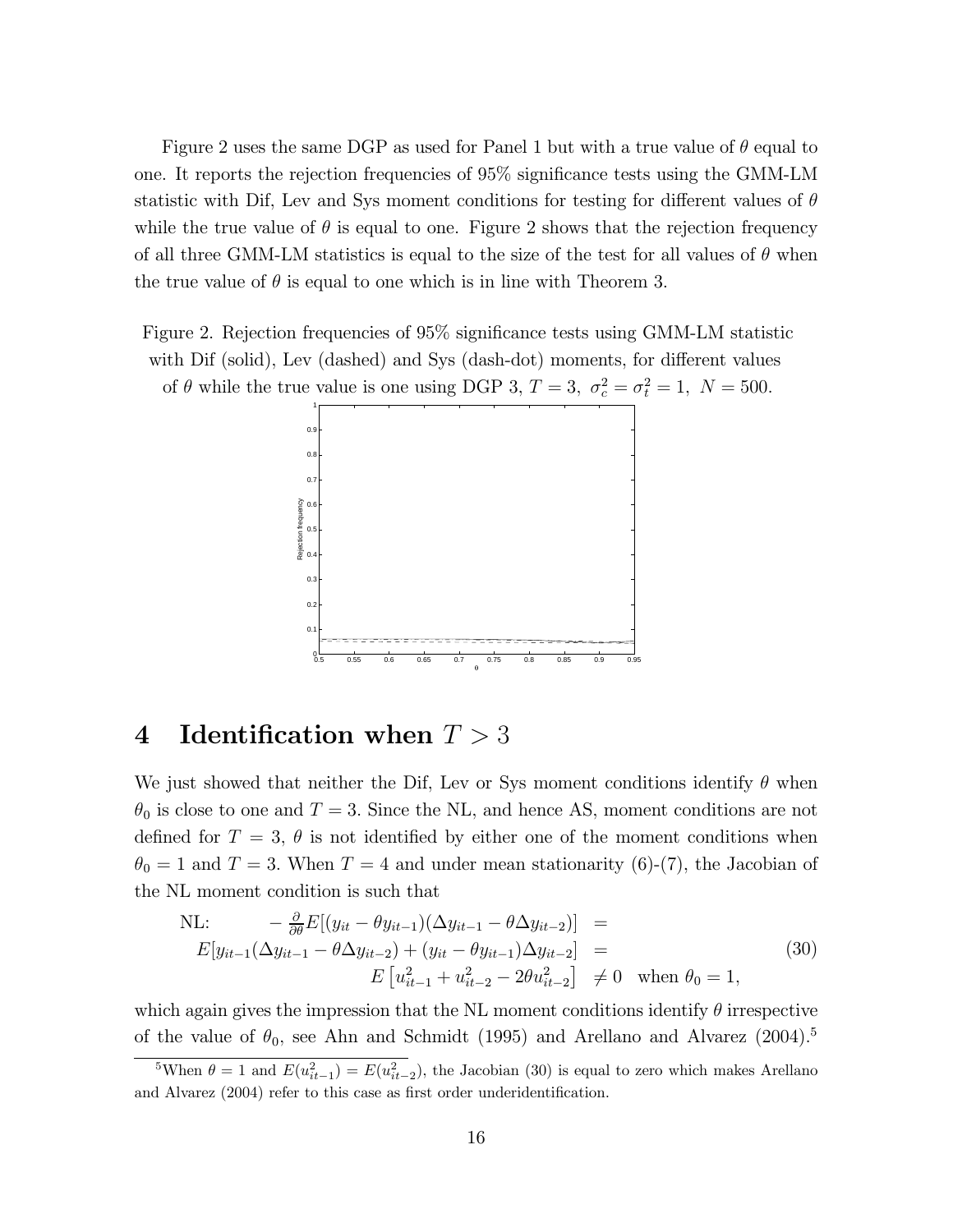The same argument as for the Lev moment conditions applies, however, here as well since  $E[y_{ij}\Delta y_{it}], j, t = 1, \ldots, T$ , is not defined under the convergence sequence in (19). To analyze the identification of  $\theta$  when T exceeds three, we therefore start out with a representation theorem. It states the behavior of the sample moments and their derivatives for the different moment conditions. When the mean stationarity conditions (6)-(7) do not hold, the Dif and NL moment conditions identify  $\theta$  at  $\theta_0 = 1$  and the Lev, and hence the Sys, moment conditions are violated. Hence, the representation theorem states the behavior of the different sample moments and their derivatives when the mean stationarity conditions (6)-(7) apply.

**Theorem 4 (Representation Theorem).** Under Assumption 1, the conditions in (2), mean stationarity (6)-(7), finite fourth moments of  $c_i$  and  $u_{it}$ ,  $i = 1, \ldots, N$ ,  $t = 2, \ldots, T, T > 3$ , we can characterize the large sample behavior of the Dif, Lev, NL, AS and Sys sample moments and their derivatives for values of  $\theta_0$  close to one by

$$
\begin{pmatrix}\nf_N^j(\theta) \\
q_N^j(\theta)\n\end{pmatrix} \approx \begin{pmatrix}\nA_f^j(\theta) \\
A_q^j(\theta)\n\end{pmatrix} \left[\frac{1}{h(\theta_0)\sqrt{N}}\psi + \iota\left(\lim_{\theta_0 \uparrow 1} E((\theta_0 - 1)u_{i1}^2)\right)\right] + \n\begin{pmatrix}\n\mu_f^j(\theta, \sigma^2) \\
\mu_q^j(\theta, \sigma^2)\n\end{pmatrix} + \frac{1}{\sqrt{N}} \begin{pmatrix}\nB_f^j(\theta) \\
B_q^j(\theta)\n\end{pmatrix} \psi_{cu},
$$
\n(31)

with  $j = Diff$ , Lev, NL, AS, Sys. Furthermore,  $\mu_j^j(\theta, \sigma^2)$  and  $\mu_q^j(\theta, \sigma^2)$  are constants,  $\psi$  and  $\psi_{cu}$  are mean zero finite variance normal random variables,  $\iota$  is a vector of ones and the dimensions of  $\iota$  and  $\psi$  are  $T-1$  for Dif, AS and Sys and T-2 for Lev and NL. The specifications of  $A_f^j(\theta)$ ,  $A_q^j(\theta)$ ,  $B_f^j(\theta)$ ,  $B_q^j(\theta)$ ,  $\mu_f^j(\theta, \sigma^2)$ ,  $\mu_q^j(\theta, \sigma^2)$ ,  $\psi$  and  $\psi_{cu}$  for values of T equal to 4 and 5 are stated in Appendix A.

#### **Proof.** see Appendix A.

The representation theorem in Theorem 4 is reminiscent of the cointegration representation theorem, see e.g. Engle and Granger (1987) and Johansen (1991). Identical to that representation theorem, Theorem 4 shows that the behavior of the moment series changes over different directions. To show what this implies for the different moment conditions discussed previously, we briefly discuss their resulting large sample properties.

**Dif and Lev conditions** When  $T = 4$ , the specifications of  $\binom{\mu_j^i(\theta, \sigma^2)}{j(\theta, \sigma^2)}$  $\mu_q^j(\theta,\sigma^2)$ ) and  $\binom{A_f^j(\theta)}{A_f^j(\theta)}$  $A_q^j(\theta)$ ¢ for the Dif and Lev moment conditions, which are stated in the proof of Theorem 4 in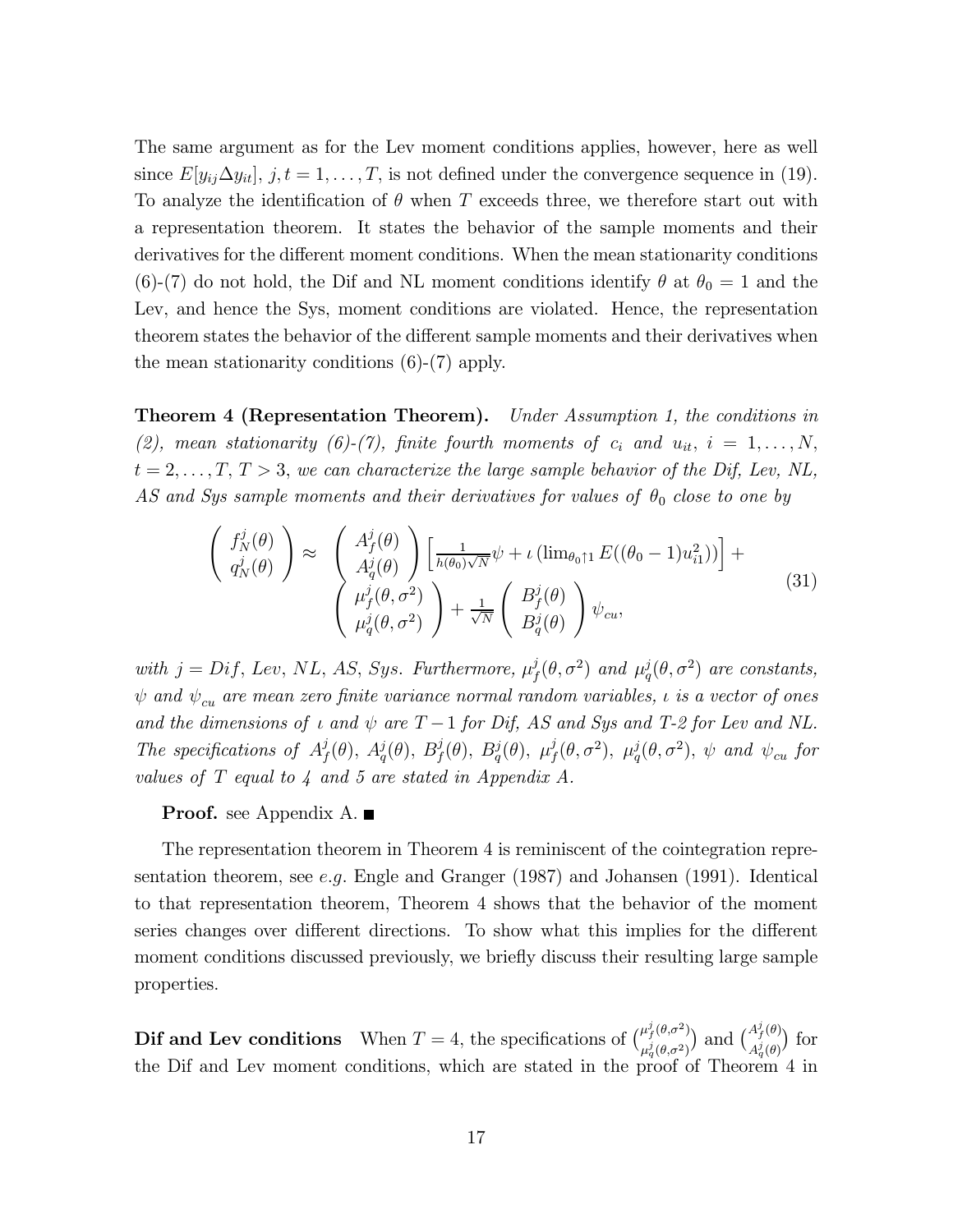Appendix A, are:

$$
\begin{aligned}\n\text{Dif:} \quad & \binom{\mu_f^{Dif}(\theta,\sigma^2)}{\mu_q^{Dif}(\theta,\sigma^2)} = (0 \dots 0)', \ A_f^{Dif}(\theta) = \begin{pmatrix} -\theta & 1 & 0 \\ 0 & -\theta & 1 \\ 0 & -\theta & 1 \end{pmatrix}, \ A_f^{Dif}(\theta) = \begin{pmatrix} 1 & 0 & 0 \\ 0 & 1 & 0 \\ 0 & 1 & 0 \end{pmatrix}.\n\text{Lev:} \quad & \binom{\mu_f^{Lev}(\theta,\sigma^2)}{\mu_q^{Lev}(\theta,\sigma^2)} = \left( \begin{pmatrix} 1-\theta \\ 1 \end{pmatrix} \otimes \begin{pmatrix} \sigma_2^2 \\ \sigma_3^2 \end{pmatrix} \right), \ A_f^{Lev}(\theta) = \begin{pmatrix} 1-\theta & 0 \\ 0 & 1-\theta \end{pmatrix},\n\end{aligned}
$$
\n
$$
A_q^{Lev}(\theta) = I_2.
$$
\n(32)

The representation theorem shows that the sample moment and its derivative diverge in the direction of  $\binom{A_f^j(\theta)}{A_f^j(\theta)}$  $A_f^j(\theta)$  since the latter components get multiplied by  $\frac{1}{h(\theta_0)\sqrt{N}}\psi$ , which under (19) goes to infinity when the sample size increases. The only identifying information for  $\theta$  therefore results from that part of the sample moment which is independent of  $\psi$ . Since  $\psi$  only affects the part of the sample moments spanned by  $A_f^j(\theta)$ , they are independent of  $\psi$  in the direction of the orthogonal complement of  $A_f^j(\theta)$ . The expressions of  $A_f^{Dif}(\theta)$  and  $A_f^{Lev}(\theta)$  in (32) are both square matrices so their orthogonal complements do not exist. It implies that the Dif and Lev moment conditions do not identify  $\theta$  when  $T = 4$ .

When T exceeds 4, the expressions of  $A_f^{Lev}(\theta)$  remain square matrices<sup>6</sup> so the Lev moment conditions also do not identify  $\theta$  for larger numbers of time series observations. The expression of  $A_f^{Diff}(\theta)$  is no longer a square matrix when T exceeds 4 so the orthogonal complement of  $A_f^{Diff}(\theta)$ ,  $A_f^{Diff}(\theta)$ <sub>⊥</sub>, is well defined. However, since  $\mu_f^{Diff}(\theta, \sigma^2)$ equals zero,  $A_f^{Diff}(\theta)'_\perp \mu_f^{Diff}(\theta, \sigma^2) = 0$  so the Dif moment conditions still do not identify  $\theta$  when T exceeds 4. Summarizing we have:

$$
\begin{aligned}\n\text{Dif, } T &= 4: \quad A_f^{Dif}(\theta)_\perp \text{ does not exist.} \\
\text{No identification when } T &= 4. \\
\text{Dif, } T > 4: \quad A_f^{Dif}(\theta)'_\perp \mu_f^{Dif}(\theta, \sigma^2) = 0. \\
\text{No identification when } T > 4. \\
\text{Lev: } A_f^{Lev}(\theta)_\perp \text{ does not exist.} \\
\text{No identification when } T &\geq 4.\n\end{aligned}\n\tag{33}
$$

**NL condition** For the NL moment conditions, the expressions of  $\begin{pmatrix} \mu_f^j(\theta, \sigma^2) \\ \mu_{f(\theta, \sigma^2)}^j \end{pmatrix}$  $\mu_q^j(\theta,\sigma^2)$ ) and  $\binom{A_f^j(\theta)}{A_f^j(\theta)}$  $A_q^j(\theta)$  $\overline{a}$ when  $T = 4$  read

NL: 
$$
\begin{pmatrix} \mu_f^{NL}(\theta, \sigma^2) \\ \mu_q^{NL}(\theta, \sigma^2) \end{pmatrix} = \begin{pmatrix} (1-\theta)(\sigma_3^2 - \theta \sigma_2^2) \\ 2(\theta - 1)\sigma_2^2 - \sigma_3^2 \end{pmatrix}, \ \begin{pmatrix} A_f^{NL}(\theta) \\ A_q^{NL}(\theta) \end{pmatrix} = \begin{pmatrix} \theta(\theta - 1) & 1 - \theta \\ 2(\theta - 1) + 1 & -1 \end{pmatrix}.
$$
 (34)

Since there is only one sample moment, the specification of  $A_f^{NL}(\theta)$  shows that there are more diverging components than sample moments so also the NL moment condition

<sup>&</sup>lt;sup>6</sup>We refer to the proof of Theorem 4 for the expressions of  $A_f^{Diff}(\theta)$  and  $A_f^{Lev}(\theta)$  when  $T=5$ .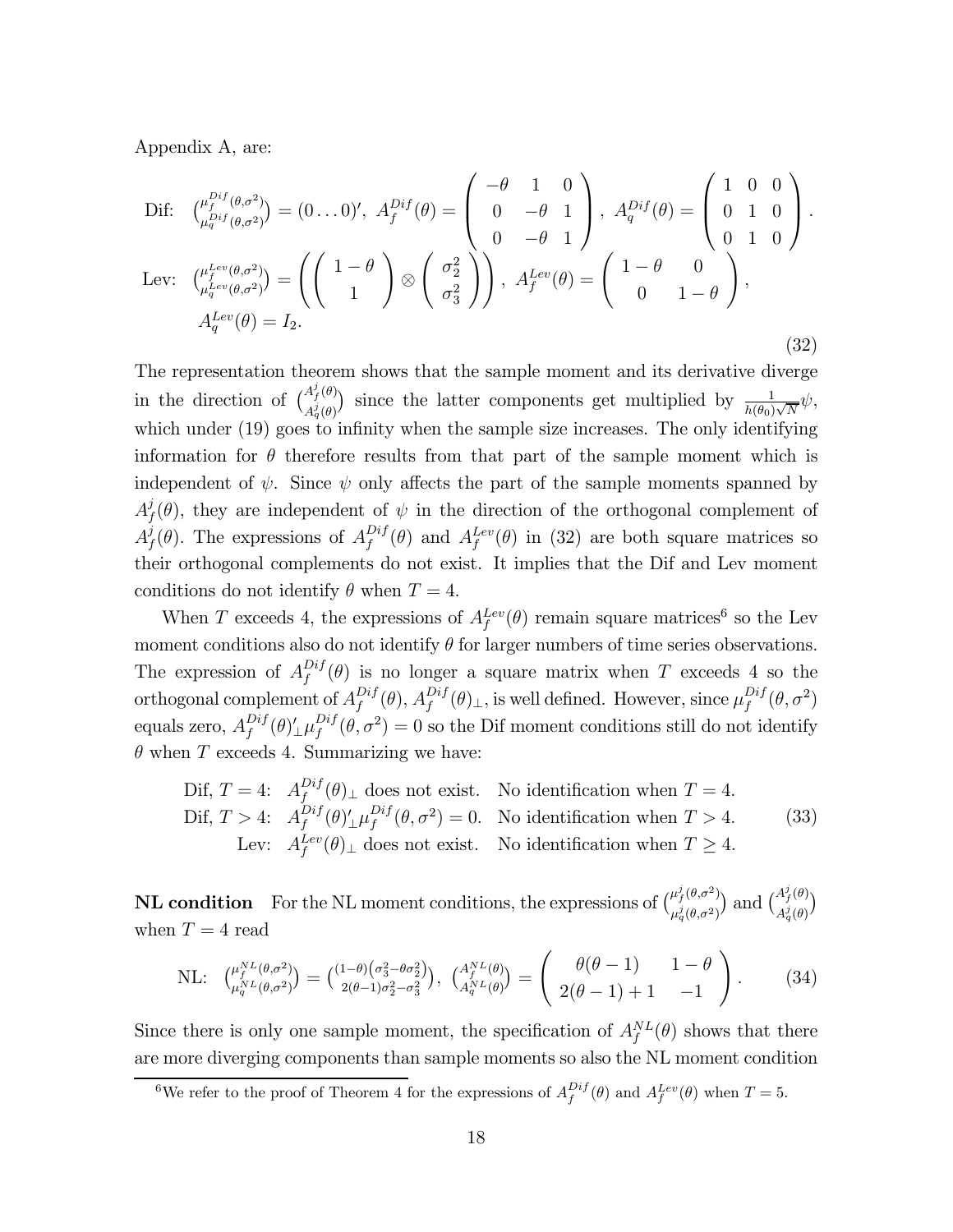does not identify  $\theta$ .

The expression of  $A_f^{NL}(\theta)$  for larger number of time series observations<sup>7</sup> are also such that their ranks exceed the number of sample moments. Hence for larger values of T, the NL moment conditions also do not identify  $\theta$ .

**AS and Sys conditions** The expressions of  $\int_{a}^{\mu_f^j(\theta,\sigma^2)}$  $\frac{\mu_f^j(\theta, \sigma^2)}{\mu_q^j(\theta, \sigma^2)}$  and  $\binom{A_f^j(\theta)}{A_q^j(\theta)}$  $\binom{A_f^j(\theta)}{A_q^j(\theta)}$  when  $T=4$  for the AS and Sys moment conditions result from stacking those of the Dif and NL and Dif and Lev moment conditions resp.:

As: 
$$
\mu_f^{AS}(\theta, \sigma^2) = \begin{pmatrix} 0 \\ 0 \\ 0 \\ (1-\theta)(\sigma_3^2 - \theta \sigma_2^2) \end{pmatrix}
$$
,  $A_f^{AS}(\theta) = \begin{pmatrix} -\theta & 1 & 0 \\ 0 & -\theta & 1 \\ 0 & -\theta & 1 \\ \theta(\theta-1) & 1-\theta & 0 \end{pmatrix}$ ,  
\n
$$
\mu_q^{AS}(\theta, \sigma^2) = \begin{pmatrix} 0 \\ 0 \\ 0 \\ 2(\theta-1)\sigma_2^2 - \sigma_3^2 \end{pmatrix}
$$
,  $A_q^{Dist}(\theta) = \begin{pmatrix} 1 & 0 & 0 \\ 0 & 1 & 0 \\ 0 & 1 & 0 \\ 2(\theta-1)+1 & -1 & 0 \end{pmatrix}$ .  
\nSys:  $\mu_f^{Sys}(\theta, \sigma^2) = (1-\theta) \begin{pmatrix} 0 \\ 0 \\ 0 \\ \sigma_2^2 \\ \sigma_3^2 \end{pmatrix}$ ,  $A_f^{Sys}(\theta) = \begin{pmatrix} -\theta & 1 & 0 \\ 0 & -\theta & 1 \\ 0 & -\theta & 1 \\ 1-\theta & 0 & 0 \\ 0 & 1-\theta & 0 \end{pmatrix}$ ,  
\n
$$
\mu_q^{Sys}(\theta, \sigma^2) = \begin{pmatrix} 0 \\ 0 \\ 0 \\ \sigma_2^2 \\ \sigma_3^2 \end{pmatrix}
$$
,  $A_q^{Sys}(\theta) = \begin{pmatrix} 1 & 0 & 0 \\ 0 & 1 & 0 \\ 0 & 1 & 0 \\ -1 & 0 & 0 \\ 0 & -1 & 0 \end{pmatrix}$ . (35)

The specification of  $A_f^j(\theta)$  is a rectangular matrix both for the AS and Sys moment conditions. It implies that the orthogonal complement of  $A_f^j(\theta)$ ,  $A_f^j(\theta)$ <sub>⊥</sub>, is a well defined matrix. Furthermore,  $\mu_f^j(\theta, \sigma^2)$  is non-zero. When we therefore pre-multiply the sample moments by the orthogonal complement of  $A_f^j(\theta)$ , we obtain

$$
A_f^j(\theta)_{\perp}^{\prime} f_N^j(\theta) \approx A_f^j(\theta)_{\perp}^{\prime} \mu_f^j(\theta, \sigma^2) + \frac{1}{\sqrt{N}} A_f^j(\theta)_{\perp}^{\prime} B_f^j(\theta) \psi_{cu}, \qquad j = AS, \; Sys, \tag{36}
$$

with  $A_f^j(\theta)$ <sub>⊥</sub> the orthogonal complement of  $A_f^j(\theta)$ , i.e.  $A_f^j(\theta)'_{\perp}A_f^j(\theta) \equiv 0$ . Compared

<sup>&</sup>lt;sup>7</sup>The expression for  $T = 5$  is stated in the proof of Theorem 4 in Appendix A.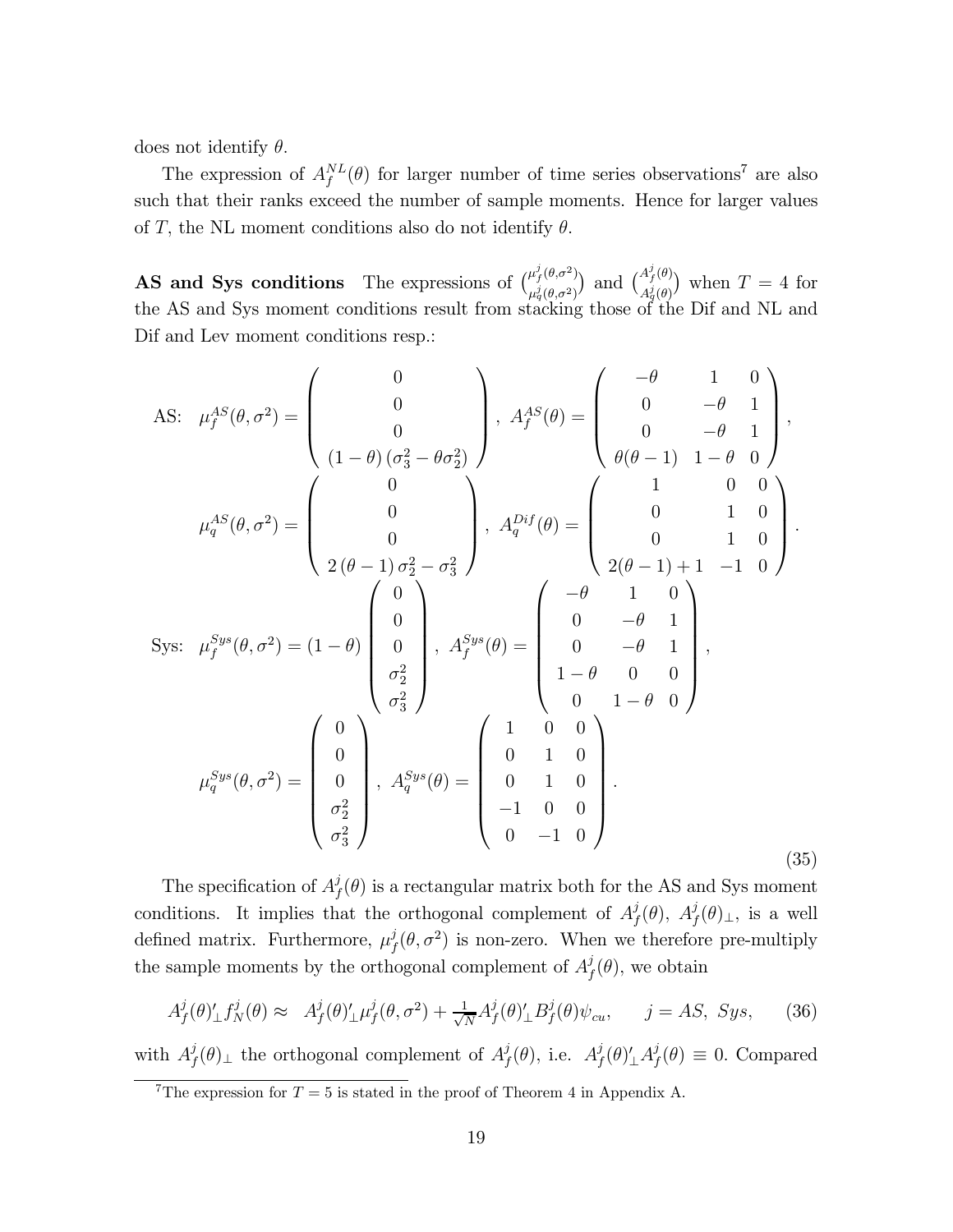with the expression in Theorem 4 (31), the elements multiplied by  $A_f^j(\theta)$  have both dropped out since  $A_f^j(\theta) \underline{\mathcal{A}}_f^j(\theta) = 0.$ 

The specification of  $\mu_f^j(\theta, \sigma^2)$  for the AS and Sys moment conditions in (35) is such that  $A_f^j(\theta)\underline{\ } \mu_f^j(\theta, \sigma^2) \neq 0$ . It implies that although the AS and Sys sample moments diverge in the direction of  $A_f^j(\theta)$ , so that part cannot be used to identify  $\theta$ , the AS and Sys sample moments identify  $\theta$  by their part which is spanned by the orthogonal complement of  $A_f^j(\theta)$ . The expressions of  $\mu_f^j(\theta, \sigma^2)$  and  $A_f^j(\theta, \sigma^2)$  in the proof of Theorem 4 in Appendix A show that this argument extends to all values of T larger than three.

Corollary 1 (Identification of  $\theta$ ). Under the assumptions of Theorem 4,  $\theta$  is identified by the AS and Sys moment conditions when T exceeds 3 but is not identified by the Dif, Lev and NL moment conditions for any value of T.

Corollary 1 shows that the identification issues for the Sys moment conditions with  $T = 3$  do not extend to larger numbers of time series observations. Hence,  $\theta$  is identified by the Sys moment conditions when there are more than three time periods. When there are three time periods, the number of elements of  $f_N^{Sys}(\theta)$  and  $\psi$  are the same (see the previous Section) so  $A_f^{Sys}(\theta)$  is a square matrix and its orthogonal complement is not defined.

Corollary 1 also shows that  $\theta$  is identified by the AS moment conditions. We used mean stationarity to construct the large sample behavior in Theorem 4 and Corollary 1. Unlike the Sys moment conditions, the AS moment conditions do, however, not need mean stationarity to hold. It shows that assuming mean stationarity for constructing moment conditions does not help to identify  $\theta$  when  $\theta_0 = 1$  since the same identification results are obtained from moment conditions that do not assume mean stationarity. When mean stationarity does not hold both the Dif and NL, and consequently the AS, moment conditions identify  $\theta$  when  $\theta_0 = 1$ .

Corollary 1 shows that the AS and Sys moment conditions identify  $\theta$  when T exceeds three. This does, however, not imply that GMM estimators based on these moment conditions behave in the manner that we are used to when estimating parameters which are identified by moment conditions. We distinguish two different cases:

1. The convergence rate accords with (17) so  $\psi$  vanishes from the large sample behavior of the moment conditions in Theorem 4. It leads to standard behavior of one and two step GMM estimators.

2. The convergence rate accords with (19). Only the part of the moment conditions in the direction of  $A_f^j(\theta)$ <sub>⊥</sub> (36) now identifies  $\theta$ . One step and two step GMM estimators,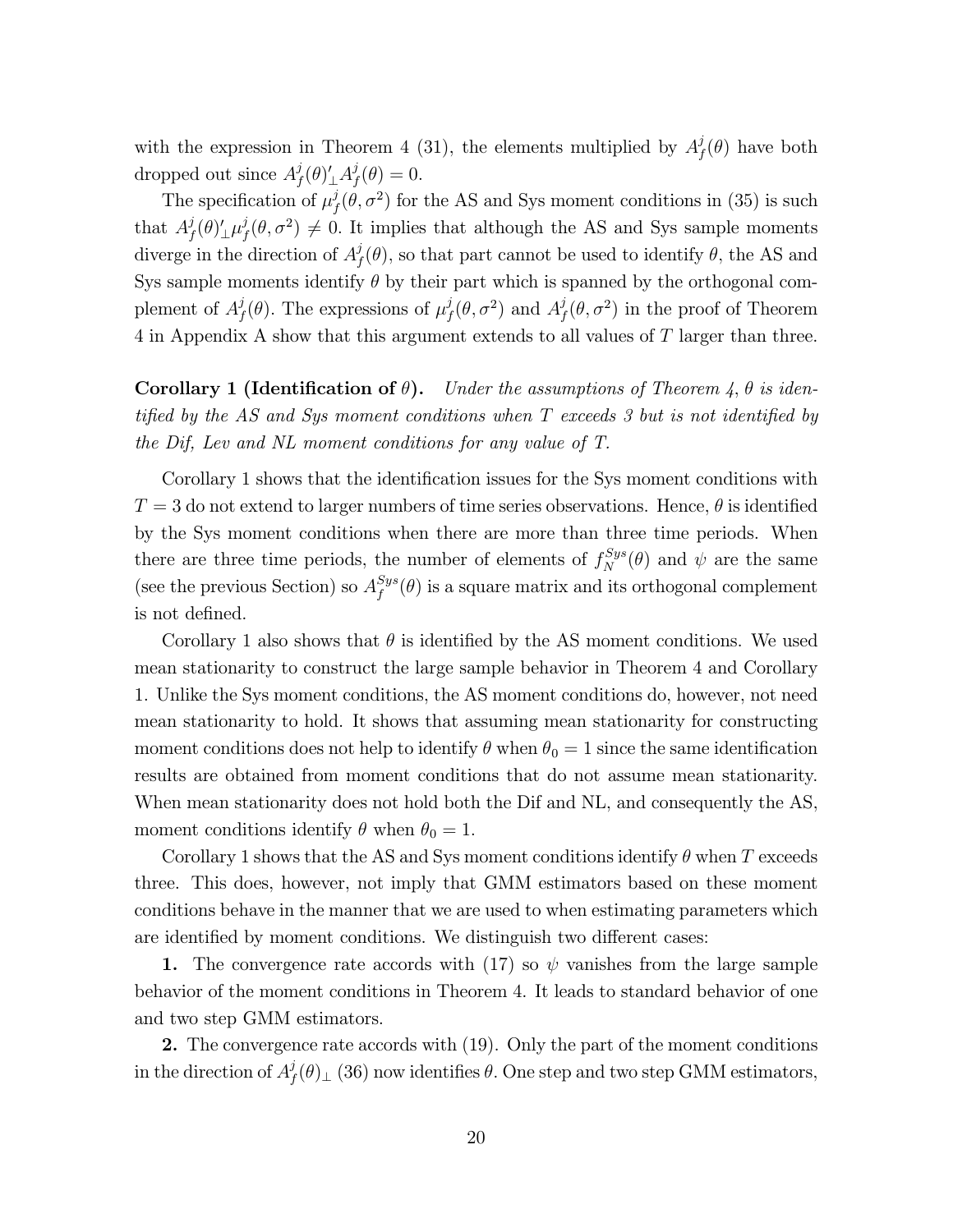however, use both the part of the sample moment that lies in the direction of  $A_f^j(\theta)$ , which diverges, and the part which lies in the direction of its orthogonal complement, which identifies  $\theta$ . Usage of the first part results in an inconsistency so one and two step GMM estimators are inconsistent and have non-standard limiting distributions. To exemplify this, Corollary 2 states the limiting distribution of the one step estimator based on the Sys moment conditions which results in a straightforward manner from Theorem 4 since the Sys moment conditions are linear in  $\theta$ .

**Corollary 2.** Under the assumptions of Theorem 4, the limiting behavior of the one step estimator for the Sys moment conditions is characterized by

$$
\hat{\theta}_{1s}^{Sys} \to 1 - (\psi' A_q^{Sys}(1)' A_q^{Sys}(1) \psi)^{-1} \psi' A_q^{Sys}(1)' A_f^{Sys}(1) \psi,
$$
\n(37)

which is inconsistent since  $A_f^{Sys}(1)$  does not equal zero.

Corollary 2 shows that the one step estimator based on the Sys moment conditions is inconsistent despite that the Sys moment conditions identify  $\theta$ . It also shows that the limiting distribution of the one step estimator is non-standard. Similar results hold for the one step GMM estimator based on the AS moment conditions and the two step GMM estimator based on either the AS or Sys moment conditions. These are more involved to obtain since the AS moment conditions are a quadratic function of  $\theta$  and we have to involve a covariance matrix estimator for the two step GMM estimators. For reasons of brevity, we therefore refrain from constructing these.

Corollary 2 shows that the identification of  $\theta$  by the AS and Sys moment conditions when T exceeds three does not lead to standard behavior of one and two step GMM estimators. Conducting inference based on these estimators is therefore hard when  $\theta_0$  is close to one. The GMM-LM, KLM and GMM-AR statistics are, however, size correct for such values of  $\theta_0$ . Since  $\theta$  is identified by the AS and Sys moment conditions, they also have distriminatory power. For smaller values of  $\theta_0$ , for which no identification issues exist, both the GMM-LM and KLM statistics are efficient and more powerful than the GMM-AR statistic. This standard notion of efficiency does, however, not apply to values of  $\theta_0$  close to one which is also revealed by the inconsistency of the one and two step GMM estimators. To establish a sense of efficiency or optimality, we therefore construct the power envelope that results from the AS and Sys moment conditions for testing values of  $\theta$  while its true value is close to one. To construct the power envelope, we use the identifying part of the sample moments (36).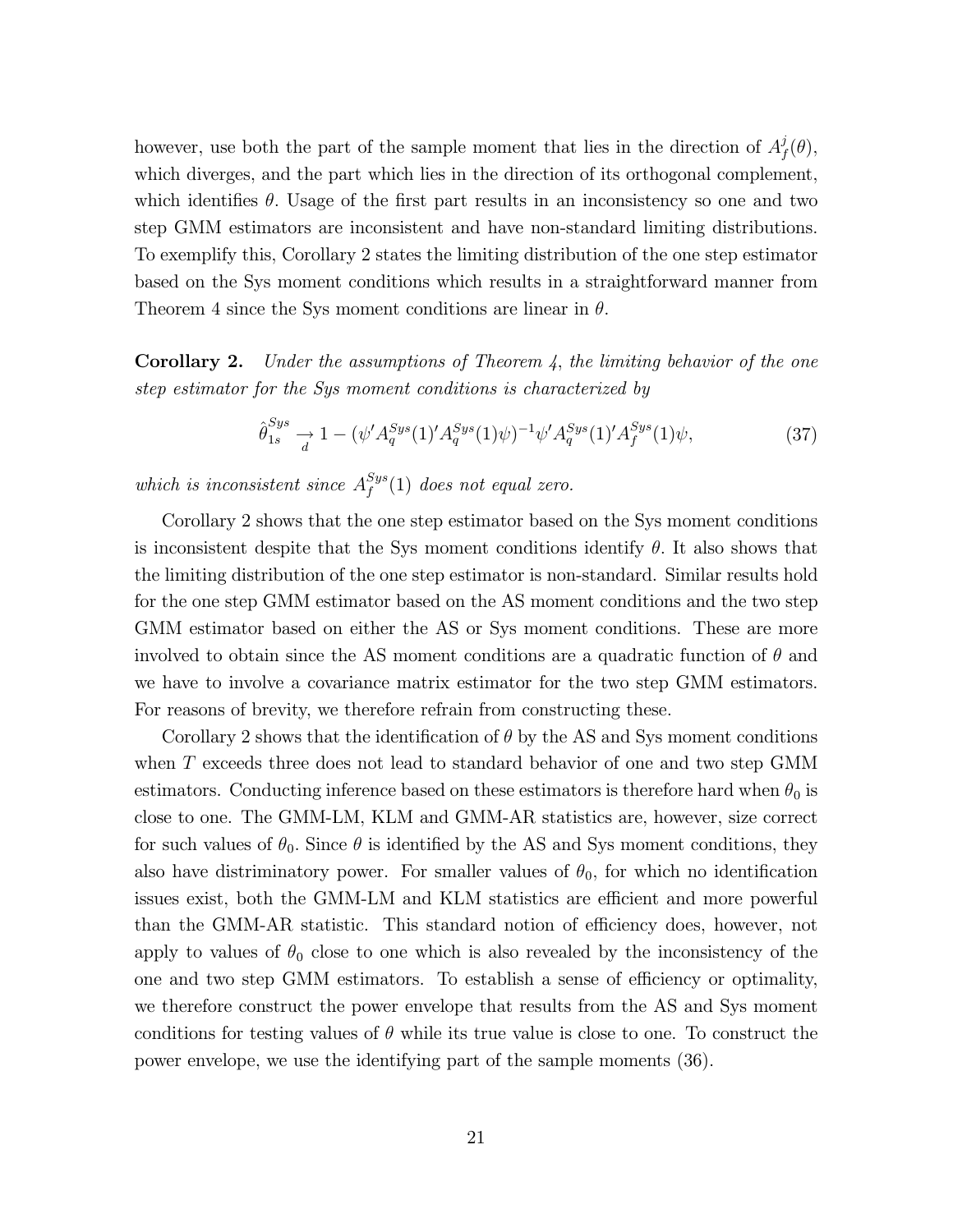## 5 Moment conditions robust to initial observations

The orthogonal complements with respect to  $A_f^j(\theta)$  of the AS and Sys sample moments identify  $\theta$  when T is larger than three. Expressions of the orthogonal complements of  $A_f^j(\theta)$  for  $T=4$  and 5 for the AS and Sys moment conditions are stated in Appendix A. They are such that the rotated AS and Sys moment conditions are quadratic in  $\theta$  :

$$
g_{f,T}(\theta) = A_f(\theta) \underline{J}^t f_N(\theta) = a\theta^2 + b\theta + d,\tag{38}
$$

.

with for

T=4: Sys 
$$
a = \frac{1}{N} \sum_{i=1}^{N} \left( \frac{(\Delta y_{i3})^2}{9} \right), b = -\frac{1}{N} \sum_{i=1}^{N} \left( \frac{(y_{i3} - y_{i1})^2}{9} \right), d = \frac{1}{N} \sum_{i=1}^{N} \left( \frac{(y_{i4} - y_{i1})\Delta y_{i3}}{2y_{i3}\Delta y_{i4}} \right).
$$
  
\nAS  $a = \frac{1}{N} \sum_{i=1}^{N} \left( \frac{(y_{i3} - y_{i1})\Delta y_{i2}}{6} \right), b = -\frac{1}{N} \sum_{i=1}^{N} \left( \frac{(y_{i3} - y_{i1})\Delta y_{i3} + (y_{i4} - y_{i1})\Delta y_{i3}}{2y_{i2}\Delta y_{i3}} \right), d = \frac{1}{N} \sum_{i=1}^{N} \left( \frac{(y_{i4} - y_{i1})\Delta y_{i3}}{2y_{i3}\Delta y_{i4}} \right)$   
\nT=5: Sys  $a = \frac{1}{N} \sum_{i=1}^{N} \left( \frac{(\Delta y_{i2})^2}{2y_{i3}y_{i3}} \right), b = -\frac{1}{N} \sum_{i=1}^{N} \left( \frac{(y_{i3} - y_{i1})^2}{2y_{i2}\Delta y_{i4}} \right), b = -\frac{1}{N} \sum_{i=1}^{N} \left( \frac{(y_{i4} - y_{i1})(y_{i4} - y_{i2})}{2y_{i2}\Delta y_{i4}} \right), b = -\frac{1}{N} \sum_{i=1}^{N} \left( \frac{(y_{i4} - y_{i1})(y_{i4} - y_{i2})^2}{2y_{i3}\Delta y_{i4}} \right).$   
\nAS  $a = \sum_{i=1}^{N} \left( \frac{(y_{i3} - y_{i1})\Delta y_{i3}}{2y_{i3}\Delta y_{i5}} \right), b = -\frac{1}{N} \sum_{i=1}^{N} \left( \frac{(y_{i4} - y_{i1})\Delta y_{i2} + (y_{i3} - y_{i1})\Delta y_{i3}}{(y_{i4} - y_{i2})\Delta y_{i4} + (y_{i5} - y_{i1})\Delta y_{i3}} \right), b = -\frac{$ 

Under the limiting sequence in (19), the moment condition in (38) is the only part of the AS and Sys moment conditions that identifies  $\theta$ . The limiting sequence in (19)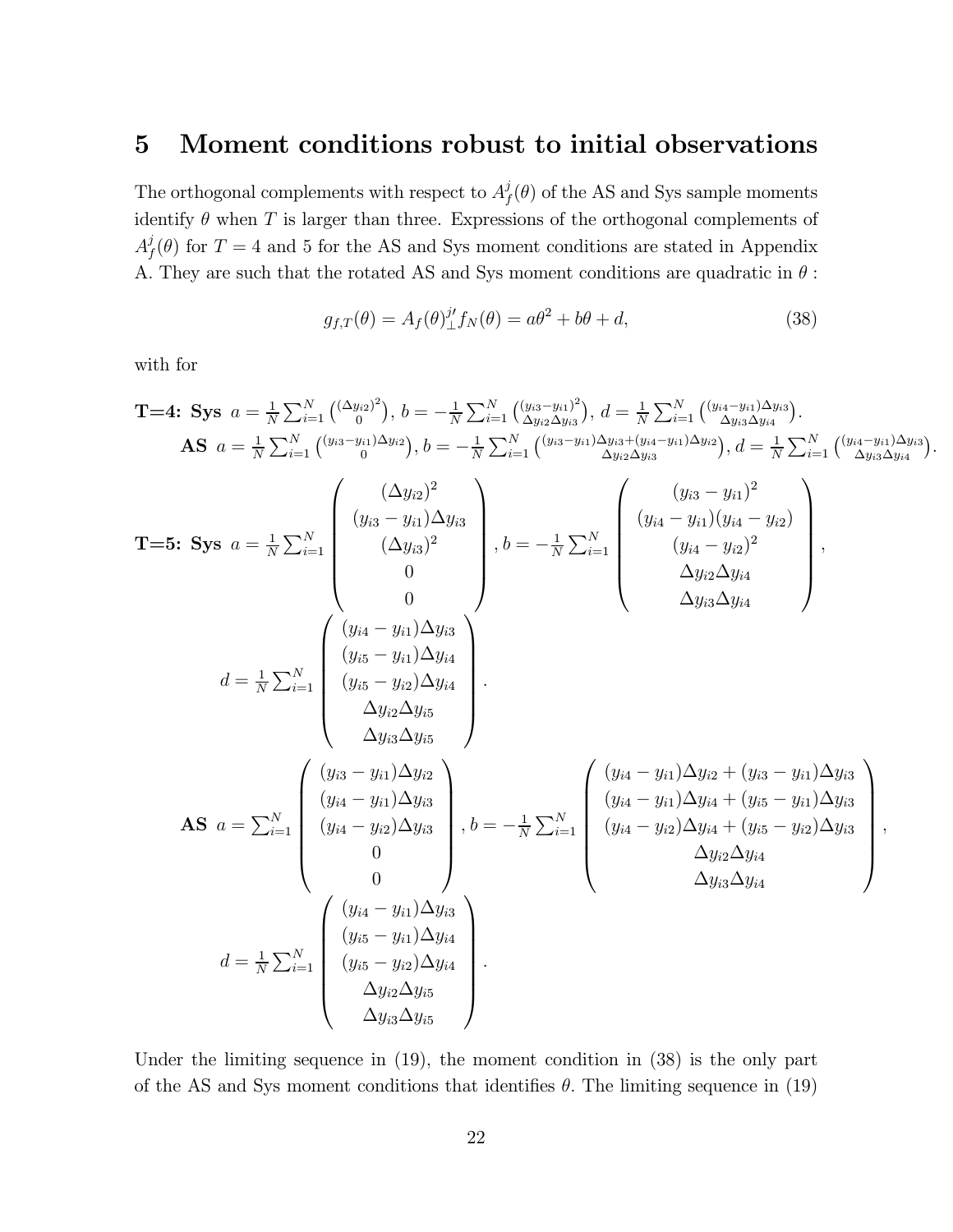therefore characterizes the worst case for identifying  $\theta$ . Since the moment condition (38) is the only part that identifies  $\theta$  in this worst case setting, the power envelope for testing hypotheses on  $\theta$ , which reflects the largest rejection frequency under the worst possible data generating processes, results from it. Hence, we use  $g_{f,T}(\theta)$  to construct the power envelope for testing hypotheses on  $\theta$  while its true value is equal to one. In order to do so, we first determine the slowest rate at which the hypothesized value of  $\theta$  can drift away from one, while the true value of  $\theta$  equals one, such that the sample moment (38) converges to a random variable that is non-degenerate and remains finite with probability one. To determine this rate, we first state the probability limits of  $a$ , b and d when the true value of  $\theta$  is one.

Theorem 5. Under Assumption 1, the conditions in (2), finite fourth moments of  $c_i$  and  $u_{it}$ ,  $i = 1, ..., N$ ,  $t = 2, ..., T$ , and  $\omega = \lim_{\theta_0 \to 1} E((c_i - (1 - \theta_0)y_{i1})^2)$ , the limit behavior of the different components of  $g_T(\theta)$  when  $\theta_0$  is equal to one is characterized by:

T=4, Sys: 
$$
a \rightarrow ({}^{\omega+\sigma_2^2}
$$
),  $b \rightarrow - ({}^{\frac{(4\omega+\sigma_2^2+\sigma_3^2)}{\omega}})$ ,  $d \rightarrow ({}^{\frac{3\omega+\sigma_3^2}{\omega}})$ .  
\nT=4, AS:  $a \rightarrow ({}^{\frac{2\omega+\sigma_2^2}{\omega}})$ ,  $b \rightarrow - ({}^{\frac{(5\omega+\sigma_2^2+\sigma_3^2)}{\omega}})$ ,  $d \rightarrow ({}^{\frac{3\omega+\sigma_3^2}{\omega}})$ .  
\nT=5, Sys:  $a \rightarrow \begin{pmatrix} \omega + \sigma_2^2 \\ 2\omega^2 + \sigma_3^2 \\ \omega^2 + \sigma_3^2 \\ 0 \\ 0 \end{pmatrix}$ ,  $b \rightarrow - \begin{pmatrix} 4\omega + \sigma_2^2 + \sigma_3^2 \\ 6\omega + \sigma_3^2 + \sigma_4^2 \\ 4\omega + \sigma_3^2 + \sigma_4^2 \\ \omega \\ \omega \end{pmatrix}$ ,  $d \rightarrow \begin{pmatrix} 3\omega + \sigma_3^2 \\ 4\omega + \sigma_4^2 \\ 3\omega + \sigma_4^2 \\ \omega \\ \omega \end{pmatrix}$ .  
\nT=5, AS:  $a \rightarrow \begin{pmatrix} 2\omega + \sigma_2^2 \\ 3\omega + \sigma_3^2 \\ 2\omega + \sigma_3^2 \\ 0 \\ 0 \end{pmatrix}$ ,  $b \rightarrow - \begin{pmatrix} 5\omega + \sigma_2^2 + \sigma_3^2 \\ 7\omega + \sigma_3^2 + \sigma_4^2 \\ 7\omega + \sigma_3^2 + \sigma_4^2 \\ 5\omega + \sigma_3^2 + \sigma_4^2 \\ \omega \\ \omega \end{pmatrix}$ ,  $d \rightarrow \begin{pmatrix} 3\omega + \sigma_3^2 \\ 4\omega + \sigma_4^2 \\ 4\omega + \sigma_4^2 \\ 3\omega + \sigma_4^2 \\ \omega \\ \omega \end{pmatrix}$ .

**Proof.** see Appendix A. ■

We use the probability limits in Theorem 5 to determine the convergence rate for our local to unity asymptotics that we employ to construct the power envelope.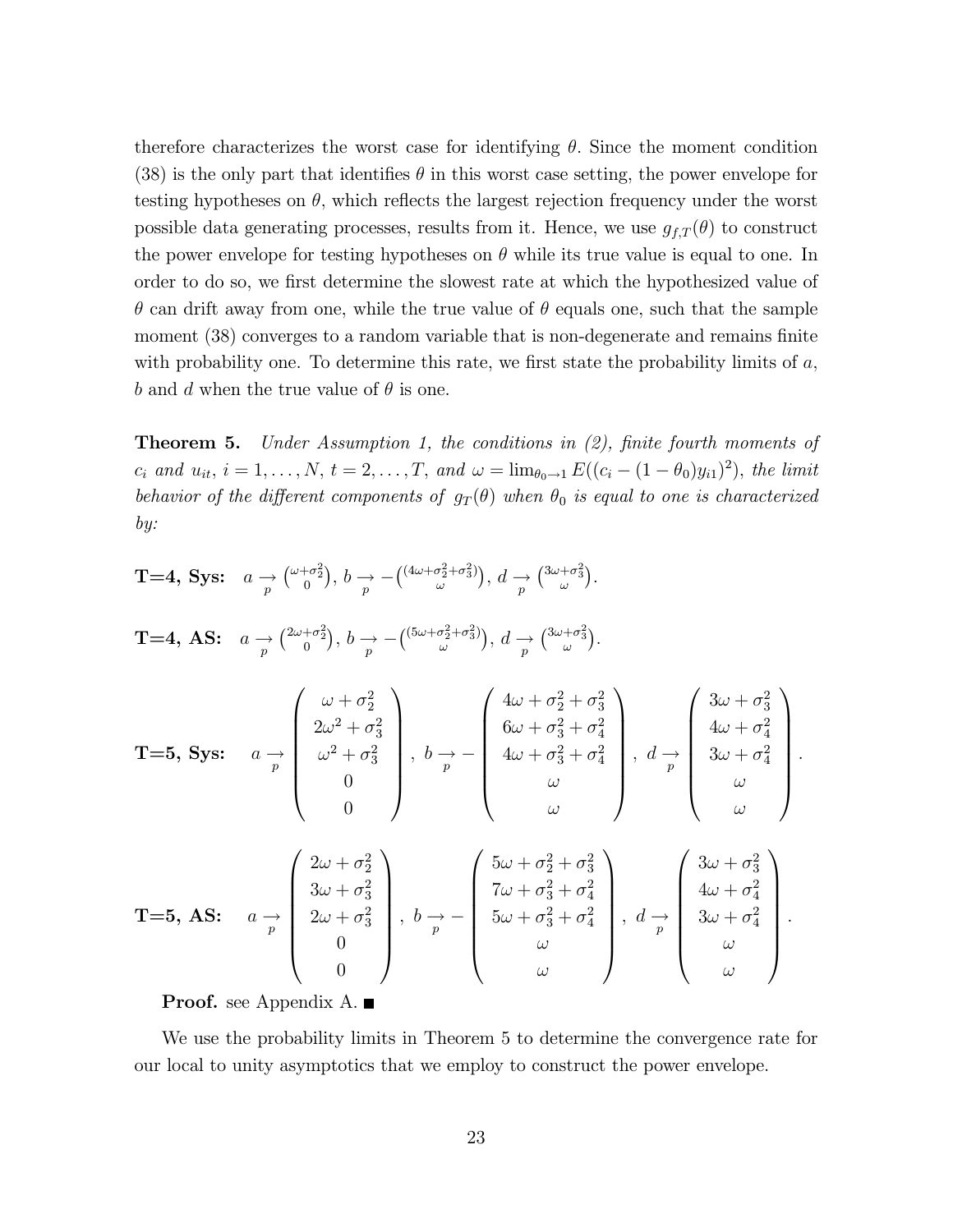**Theorem 6.** Under the conditions of Theorem 5, the drifting sequence for  $\theta$  for the robust moments  $g_T(\theta)$  is such that:

**1.** When  $\omega = 0$ ,  $\sigma_t^2 = \sigma^2$ ,  $t = 2, ... T : \theta = 1 + \frac{e}{\sqrt[4]{N}}$ ,

**2.** When  $\omega \neq 0$  or  $\sigma_t^2 \neq \sigma^2$ , for at least one value of  $t, t = 2,...T - 1 : \theta = 1 + \frac{e}{\sqrt{N}}$ , with e a finite constant.

**Proof.** see Appendix A.

The quartic root convergence rate in Theorem 6 results since the moment equation (38) is quadratic in  $\theta$ . When we specify  $\theta$  as  $1 + \frac{e}{N^{\mu}}$  and  $\omega = 0$ ,  $\sigma_t^2 = \sigma^2$ ,  $t = 2, \dots T$ , all elements which are linear in e cancel out in the limit. We are then left with the quadratic term in e and components that converge at the rate  $\frac{1}{\sqrt{N}}$ . A quartic root convergence rate makes all these components of the same order of magnitude.

Instead of using the moment equation in (38) for testing hypotheses on  $\theta$ , it can also be used to estimate  $\theta$ . The estimator that results from it, is, however, a worst case estimator since it only does relatively well under worst case DGPs. For DGPs with values of  $\theta$  less than one, estimators based on the other moment conditions outperform it. Alongside this suboptimality also its large sample distribution is, identical to the other estimators, non-standard. This holds since the expected value of the discriminant of the quadratic equation  $(38)$  is equal to zero under the worst case DGPs, *i.e.* case 1 in Theorem 6. The estimator has then a quartic root convergence rate and a nonstandard large sample distribution. For DGPs covered by case 2 in Theorem 6 and when the true value of  $\theta$  is less than one, the large sample distribution of the estimator is normal with a square root convergence rate.

Theorem 6 shows that mean stationarity (6)-(7), under which  $\omega = 0$ , and mean variances that are constant over time lead to the slowest converge rate for  $\theta$ . It implies that jointly with (19) this setting provides the worst case data generating process under  $\theta_0 = 1$ . We therefore use it to establish the power envelope.

To construct the power envelope, we first obtain an approximation of the finite sample distribution of the GMM-AR statistic which tests H<sub>0</sub> :  $\theta = 1 + \frac{e}{\sqrt[4]{N}}$  just using the moments in (38) while the true value of  $\theta$  is equal to one:

GMM-AR(e) = 
$$
Ng_T(e)'\hat{V}_{gg}(e)^{-1}g_T(e)
$$
, (39)

with  $g_T(e)$  the moments in (38) evaluated at  $\theta = 1 + \frac{e}{\sqrt[4]{N}}$  and  $\hat{V}_{gg}(e)$  the (Eicker-White) covariance matrix estimator of the covariance matrix of  $q_T(e)$ .

**Theorem 7.** Under the conditions of Theorem 5 and when the true value of  $\theta$  is equal to one,  $\omega = 0$ ,  $\sigma_t^2 = \sigma^2$ ,  $t = 2,...T$ , the large sample distribution of the GMM-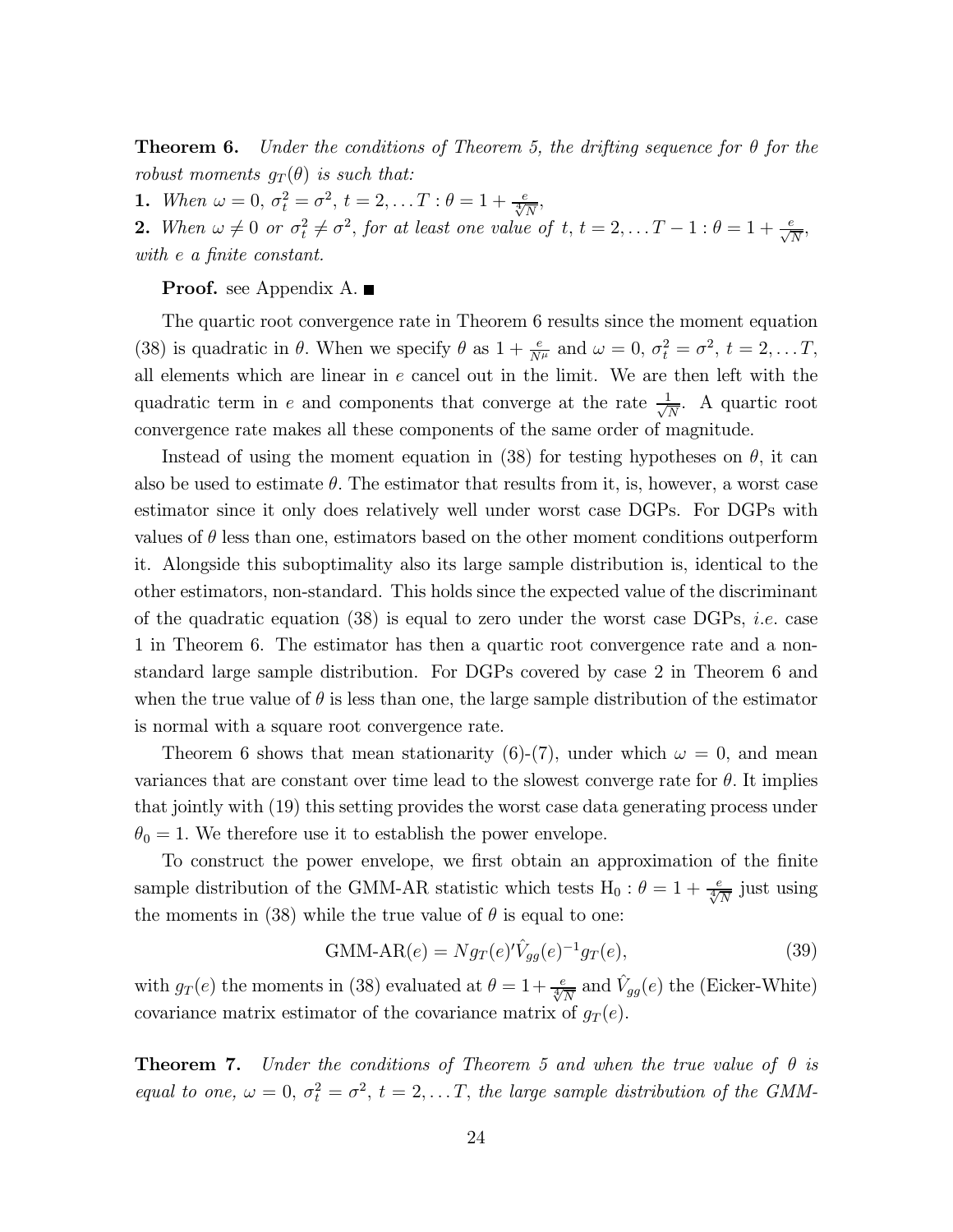AR statistic (39) for testing the hypothesis  $H_0: \theta = 1 + \frac{e}{\sqrt[4]{N}}$ , is characterized by

$$
\chi^2(\delta, p_{\text{max}}),\tag{40}
$$

with  $p_{\text{max}}$  the number of elements  $g_T(\theta)$ , so when  $T = 4$ ,  $p_{\text{max}} = 2$  or when  $T = 5$ ,  $p_{\text{max}} = 5, \, \delta = e^4 E(a)' \left[ B(N)' V_{abd} B(N) \right]^{-1} E(a),$ 

$$
B(N) = (\iota_3 \otimes I_{p_{\max}}) + \frac{e}{\sqrt[4]{N}} \left[ (2 + \frac{e}{\sqrt[4]{N}})(e_{1,3} \otimes I_{p_{\max}}) + \frac{e}{\sqrt[4]{N}}(e_{2,3} \otimes I_{p_{\max}}) \right],
$$
 (41)

 $V_{abd}$  the covariance matrix of a, b and d,  $\iota_3$  a  $3 \times 1$  dimensional vector of ones,  $I_{p_{\text{max}}}$  the  $p_{\text{max}} \times p_{\text{max}}$  dimensional identity matrix,  $e_{1,3}$  and  $e_{2,3}$  the first and second  $3 \times 1$  dimensional unity vectors and  $\chi^2(\delta, p_{\text{max}})$  a non-central  $\chi^2$  distribution with non-centrality parameter  $\delta$  and degrees of freedom parameter  $p_{\text{max}}$ .

#### Proof. see Appendix A. ■

The expression of the large sample distribution in Theorem 7 depends on the sample size. When the sample size goes to infinity,  $\frac{e}{\sqrt[4]{N}}$  converges to zero so  $B(N)$  converges to  $(\iota_3 \otimes I_{p_{\text{max}}})$ . For most sample sizes,  $\frac{e}{\sqrt[4]{N}}$  is, however, non-negligible and therefore important to incorporate in the expression of the large sample distribution to obtain an accurate approximation of the finite sample distribution of the GMM-AR statistic.

The moment conditions in  $g_T(e)$  over-identify  $\theta$ . We therefore obtain the power envelope from the weighted average of the individual moments in  $g_T(e)$  that leads to the largest rejection frequency when testing H<sub>0</sub> :  $\theta = 1 + \frac{e}{\sqrt[4]{N}}$ .

**Theorem 8.** Under the conditions of Theorem 5 and when the true value of  $\theta$  is equal to one, the power envelope for testing  $H_0: \theta = 1 + \frac{e}{\sqrt[4]{N}}$  is

$$
\chi^2((e\sigma)^4 \binom{\iota_p}{0}^{\prime} (B(N)^{\prime} V_{abd} B(N))^{-1} \binom{\iota_p}{0}, 1), \tag{42}
$$

with  $\iota_p$  a  $p \times 1$  dimensional vector of ones and p equals 1 when  $T = 4$  and 3 when  $T=5$ .

**Proof.** see Appendix A.  $\blacksquare$ 

Figure 3 shows the power envelopes that result from the AS and Sys moment conditions when  $T = 4$  and 5. Figure 3 shows that the power envelopes that result from the AS and Sys moment conditions are identical which is surprising. Figure 3 also shows that the power envelopes that result for a larger number of time series observations dominate those that result for smaller number of time series observations.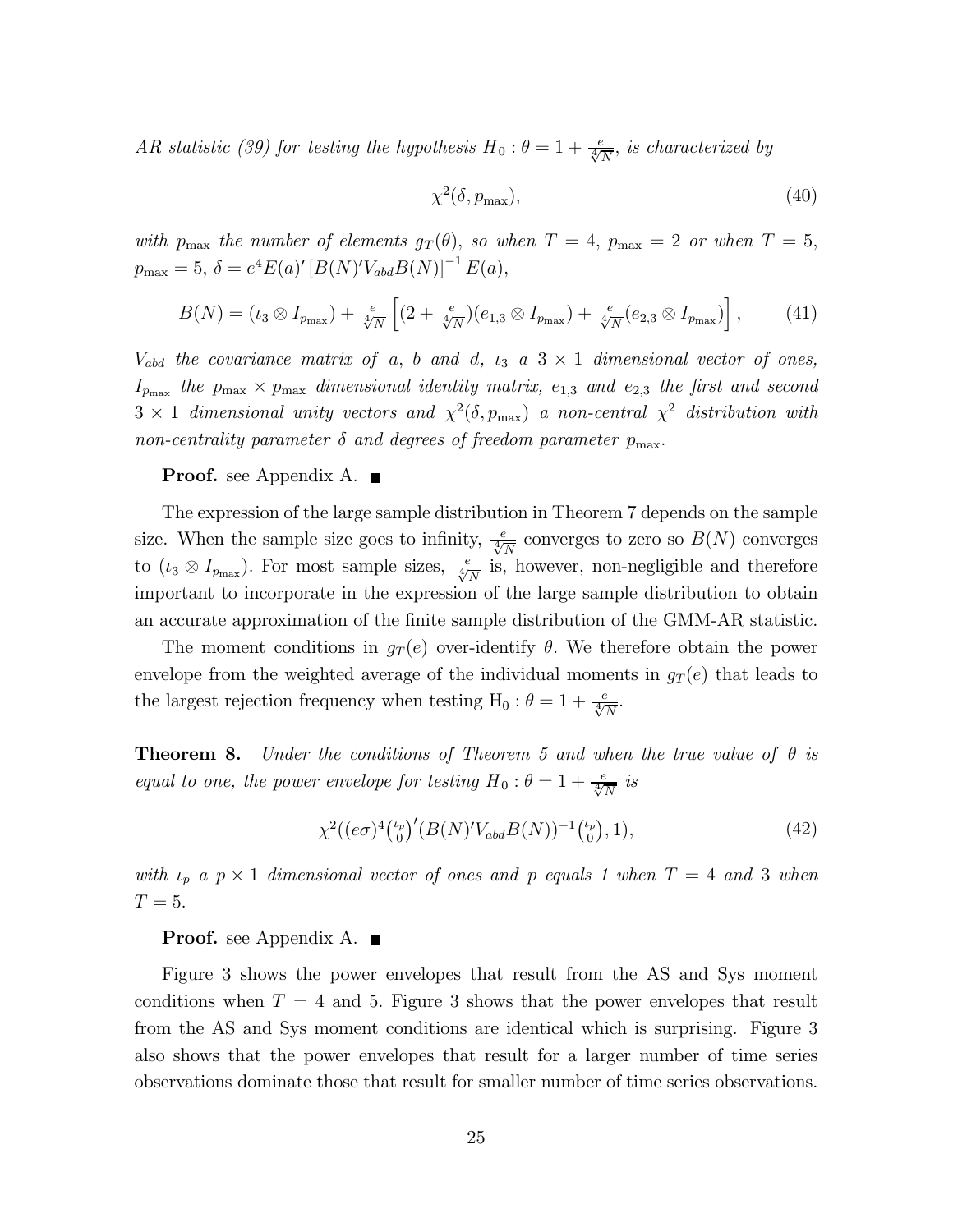Figure 3. Power envelope for testing  $H_0: \theta = 1 + \frac{e}{\sqrt[4]{N}}$  at the 95% significance level and the true value of  $\theta$  is one:  $T = 4$ ,  $N = 500$ : Sys (dashed), AS (dotted);  $T = 5$ : Sys (solid), AS (dash-dotted).



## 6 Which statistic has rejection frequencies on the power envelope

Theorems 1, 4 and the convergence rate of the power envelope stated in Theorem 6 imply that the limiting behavior of estimators is not uniform since the limiting behavior of estimators depends on the data generating process at hand. Wald statistics based on them are then size distorted. Under the null hypothesis, the limiting distributions of the GMM-AR, GMM-LM and KLM statistics based on the AS or Sys moment conditions do not depend on nuisance parameters so they remain size correct irrespective of the data generating process. Since these statistics are size correct, the recommended statistic to use is then the one which has the largest discriminatory power. When the true value of  $\theta$  is less than one, so  $\theta$  is identified by all moment conditions, both the GMM-LM and KLM statistics are efficient and so are Wald statistics based on estimators that result from the moment conditions. When  $\theta = 1$ , it is, however, not obvious which statistic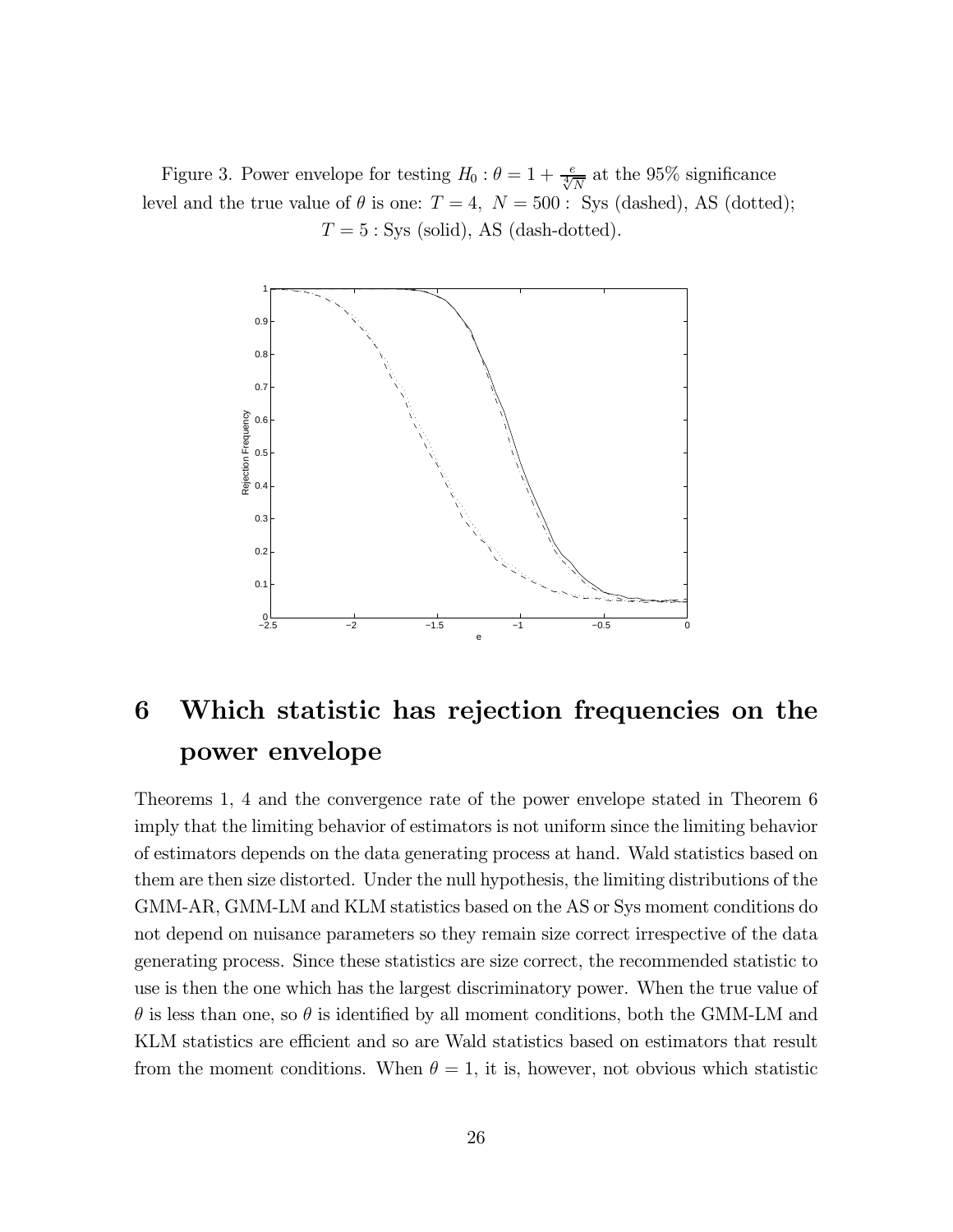is optimal. We therefore determine which one, if any, of the GMM-AR<sup>8</sup>, GMM-LM and KLM statistics leads to rejection frequencies that lie on the power envelope under the worst case data generating process which accords with (19), mean stationarity and  $\sigma_t^2 = \sigma^2, t = 2, \ldots T.$ 

Theorem 9. Under the conditions from Theorem 5, the worst case large sample distributions, which apply under (19), mean stationarity (6)-(7) and  $\sigma_t^2 = \sigma^2$ ,  $t =$  $2, \ldots T$ , of the GMM-AR, GMM-LM and KLM statistics for testing the hypothesis  $H_0$ :  $\theta = 1 + \frac{e}{\sqrt[4]{N}}$  are characterized by

GMM-AR(e): 
$$
\chi^2(\delta_{GMM-AR}, p_{GMM-AR})
$$
  
\nKLM(e):  $\chi^2(\delta_{KLM}, 1)$   
\nGMM-LM(e):  $\chi^2(\delta_{GMM-LM}, 1)$ , (43)

with  $p_{GMM\text{-}AR} = \frac{1}{2}(T+1)(T-2)$  for the Sys moment conditions,  $p_{GMM\text{-}AR} = \frac{1}{2}(T+1)(T-2)$  $1)(T-2)-1$  for the AS moment conditions,

$$
\delta_{GMM\text{-}AR} = (e\sigma)^4 {\binom{\iota_p}{0}}' (B(N)'V_{abd}B(N))^{-1} {\binom{\iota_p}{0}} \n\delta_{KLM} = \delta_{GMM\text{-}AR} \n\delta_{GMM\text{-}LM} = (e\sigma)^4 {\binom{\iota_p}{0}}' (B(N)'V_{abd}B(N))^{-\frac{1}{2}} P_{(B(N)'V_{abd}B(N))^{-\frac{1}{2}} {\binom{G_f(e)'A_q\psi}{0}}}
$$
\n
$$
(B(N)'V_{abd}B(N))^{-\frac{1}{2}} {\binom{\iota_p}{0}} \qquad T = 5, ... \n= \delta_{GMM\text{-}AR} \qquad T = 4,
$$
\n(44)

with p equal to 1 when  $T = 4$  and 3 when  $T = 5$ ,  $\psi$  an independent normal  $(T - 2)$ dimensional random vector with mean zero and covariance matrix

$$
\lim_{\theta_0 \uparrow 1, h(\theta_0) \sqrt{N} \to 0} \text{var}\left(h(\theta_0) \begin{pmatrix} y_{1i} u_{i2} \\ \vdots \\ y_{1i} u_{iT} \end{pmatrix}\right).
$$
 (45)

**Proof.** see Appendix A. The simplification of the non-centrality parameter for the GMM-LM statistic when  $T = 4$  results since  $G_f(e)' A_q \psi$  is then a scalar so  $\binom{G_f(e)' A_q \psi}{0}$  $\left( \begin{smallmatrix} 0\ 0 \end{smallmatrix} \right)' A_q \psi \right) =$  $\binom{\iota_p}{0} G_f(e)^\prime A_q \psi$  and  $G_f(e)^\prime A_q \psi$  cancels out of the expression of the non-centrality parameter.

 $8$ We note that this is the GMM-AR statistic that is based on all sample moments which is defined in Appendix B. It therefore differs from the one in (39).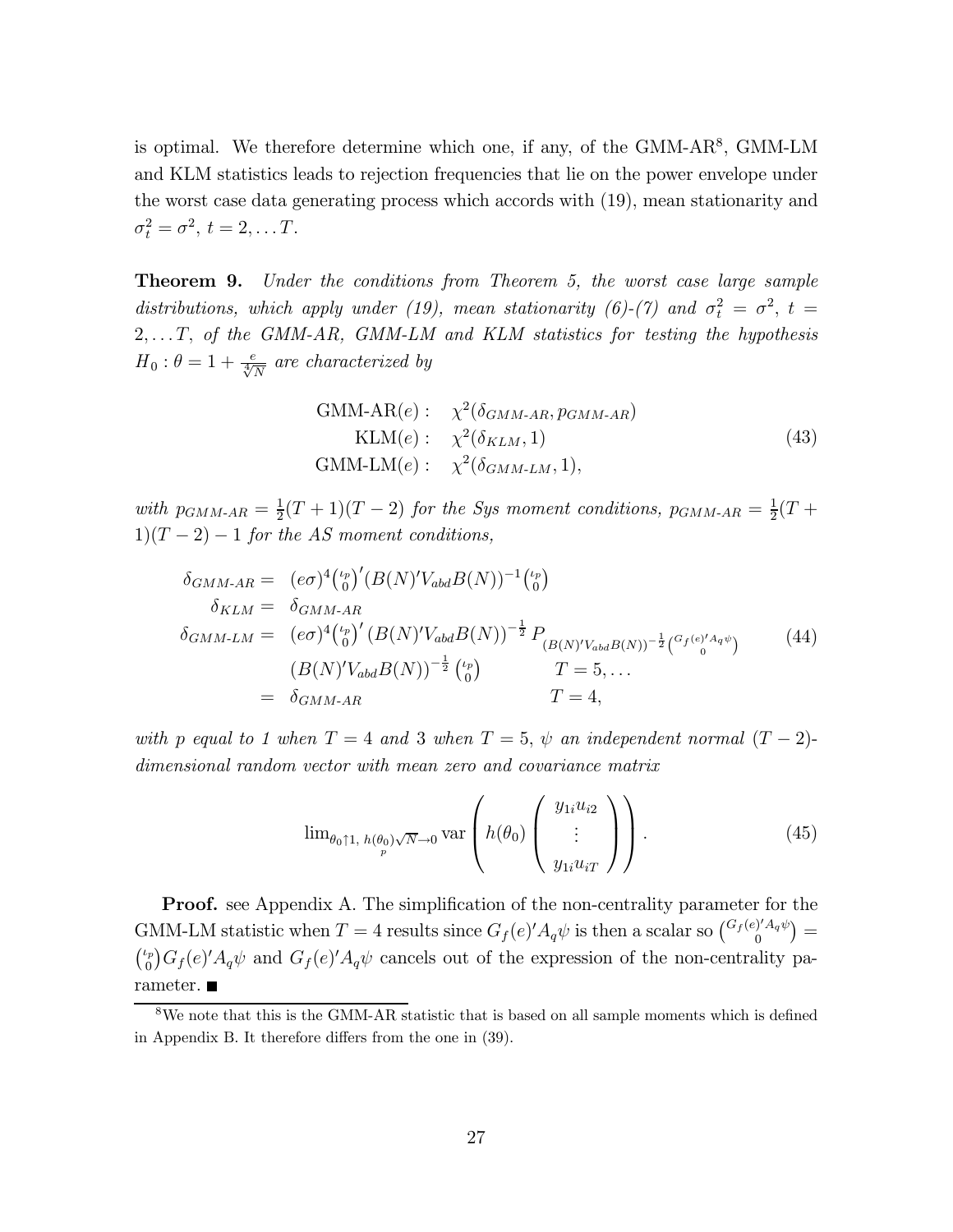Panel 4. Rejection frequencies under worst case scenario and power envelope. Sys moment conditions: KLM statistic (dashed), GMM-AR (solid with plusses), GMM-LM (dash-dotted), power envelope (solid). AS moment conditions (dotted lines). Dif moment conditions: GMM-AR (solid with diamonds).  $N = 2000$ .



Figure 4.2.  $T = 5$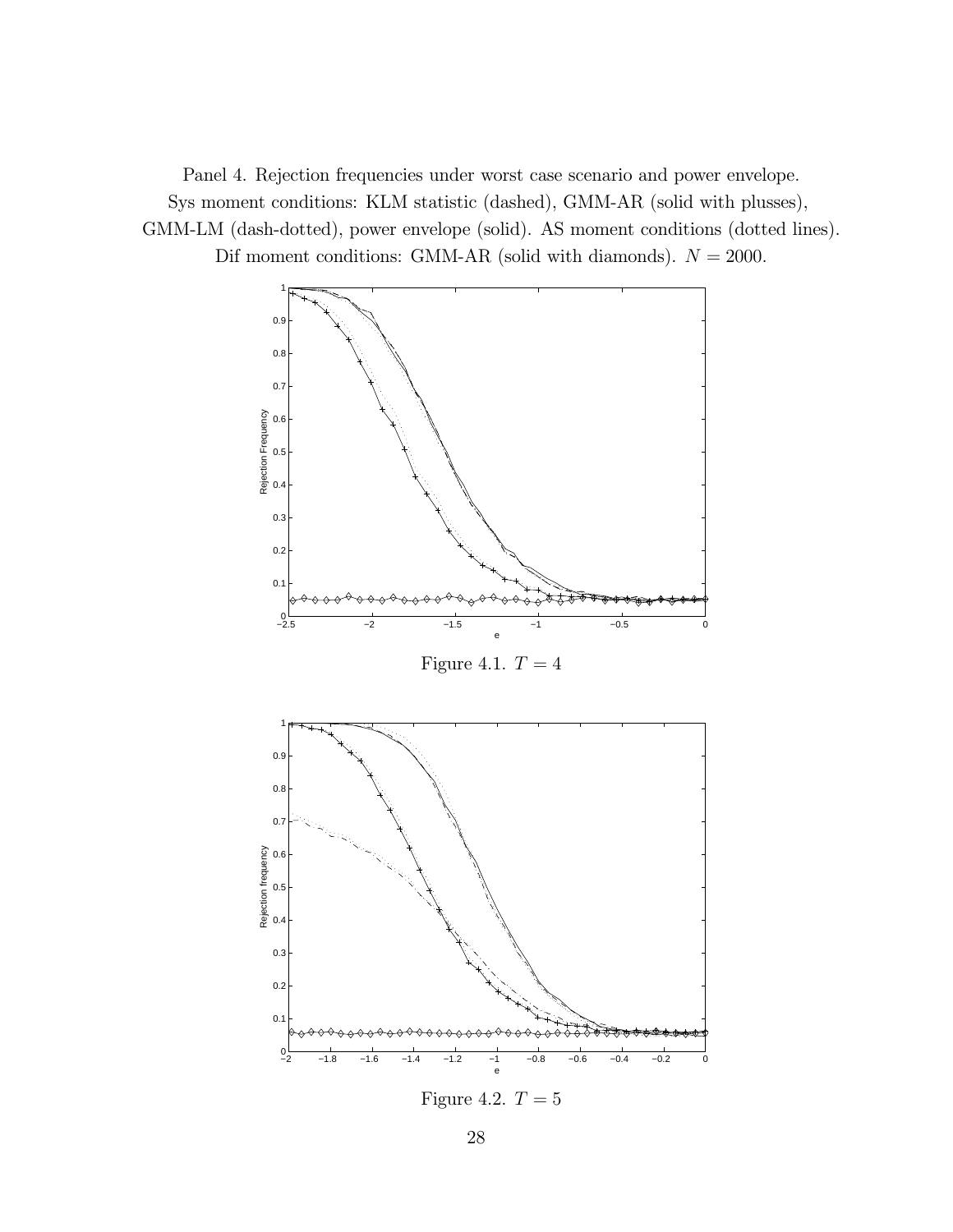Theorem 9 shows that the KLM statistic attains the power envelope under the worst case DGPs and the GMM-LM statistic does so only when  $T = 4$ . It shows that the KLM statistic is in a sense optimal when  $\theta$  is equal to one. Since the KLM statistic is also efficient when  $\theta$  is less than one, it is efficient both when  $\theta$  is less than one or equal to one.

Panel 4 shows the rejection frequencies of 95% significance tests using the GMM-AR, GMM-LM and KLM statistics for the AS and Sys moment conditions under a worst case DGP when T equals four and five. The worst case DGP that we use results from DGP 1 in Section 3 with a large value of  $\sigma_c^2$  (ten) compared to  $\sigma_t^2$ ,  $t = 1, \ldots, T$ (one). Since the AS and Sys moment conditions do not identify  $\theta$  when its true value is equal to one and T equals three, all rejection frequencies under a worst case DGP are flat at 5% when T equals three. To reiterate that the Dif, Lev or non-linear part of the AS moment conditions by themselves do not identify  $\theta$  when its true value is one, the figures in Panel 4 also include the rejection frequencies that result from the GMM-AR statistic with Dif moment conditions. These rejection frequencies equal 5% for all values of  $\theta$  which shows that the Dif moment conditions do not identify  $\theta$  when its true value is equal to one. The same results are obtained when we use the Lev or non-linear part of the AS moment conditions or instead of the GMM-AR statistic use the GMM-LM or KLM statistic.

Figure 4.1 in Panel 4 shows that, when  $T = 4$ , the rejection frequencies of the KLM and GMM-LM statistics are on the power envelope when we use the Sys or AS moment conditions as stated in Theorem 9. The rejection frequencies of the GMM-AR statistic are below the power envelope. Figure 4.1 also shows that the rejection frequencies of the GMM-AR statistic which uses the AS moment conditions are slightly above those that result from the GMM-AR statistic that uses the Sys moment conditions. This results since, as stated in Theorem 9, the degrees of freedom parameter of the noncentral  $\chi^2$  large sample distribution in case of the AS moment conditions is one less than the one which results for the Sys moment conditions while they have the same non-centrality parameter.

Figure 4.2 shows that, when  $T = 5$ , the rejection frequencies that result from using the KLM statistic with either the AS or Sys moment conditions are on the power envelope. Figure 4.2 also shows that the rejection frequencies which result from the GMM-LM and GMM-AR statistics are below the power envelope which is in line with Theorem 9 since the simplification of the worst case large sample distribution of the GMM-LM statistic only applies to  $T = 4$ . The rejection frequencies that result from using either the AS or Sys moment conditions are the same for the KLM and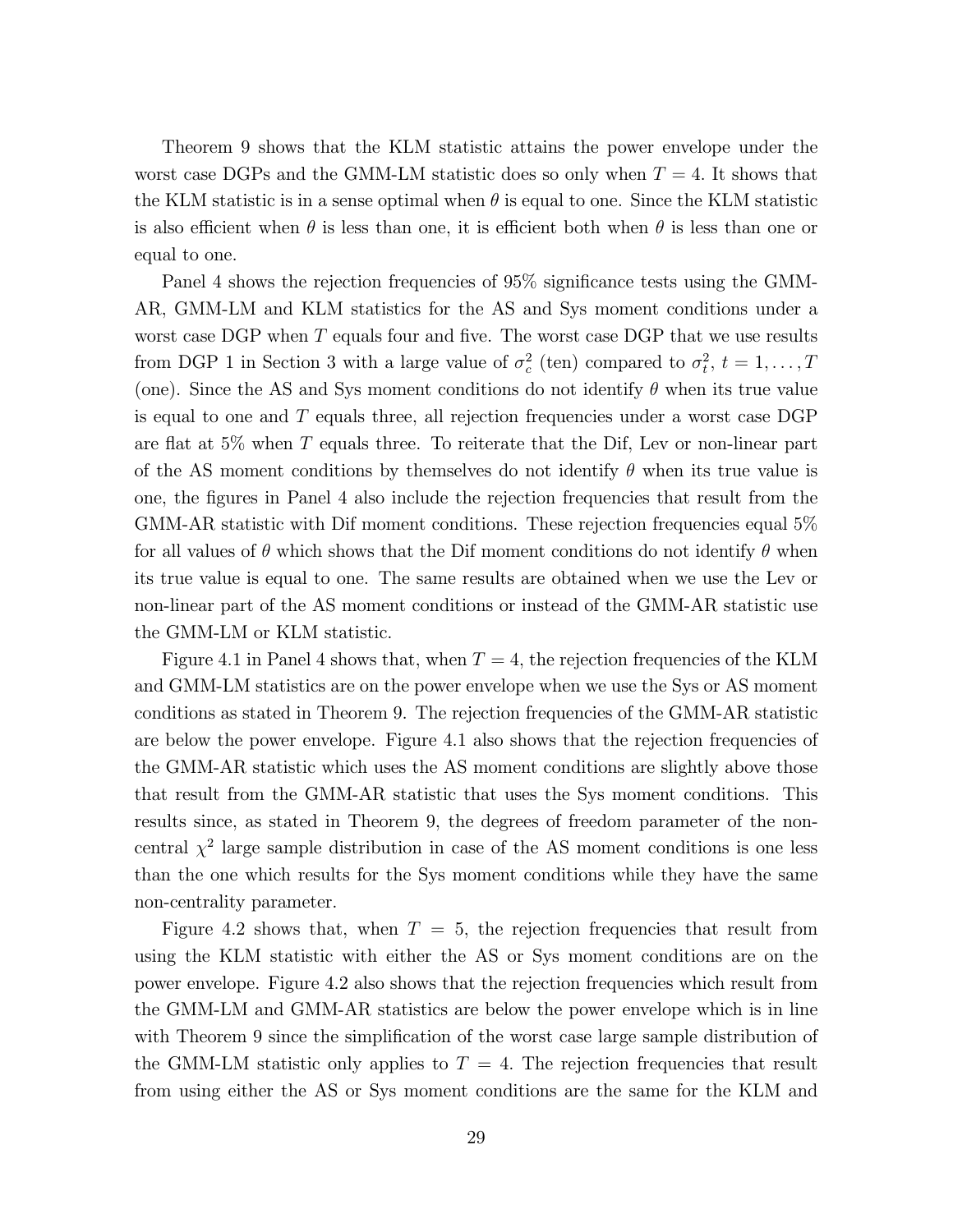GMM-LM statistics while for those for the GMM-AR statistic using the AS moment conditions are slightly above the ones for the GMM-AR statistic using the Sys moment conditions. This again results from the smaller degrees of freedom parameter of the worst case non-central  $\chi^2$  limiting distribution of the GMM-AR statistic when using the AS moment conditions compared to the Sys moment conditions while they have identical non-centrality parameters.

## 7 Conclusions

We show that the Dif, Lev and NL moment conditions separately do not identify the parameters for a general number of time periods when the data are persistent. This results from the divergence of the initial observations for some plausible data generating processes. When there are more than three time periods, the AS and Sys moment conditions, however, lead to identification.

Despite the identification from four time periods onwards, GMM estimators based on the AS and Sys moment conditions behave in a non-standard manner. Inference based on these estimators using, for example, Wald statistics is then difficult. We therefore use size correct GMM statistics, like, the GMM-AR, GMM-LM or KLM statistic, to conduct inference. To recommend which one to use, we compare their large sample distributions under worst case DGPs with a value of the autoregressive parameter equal to one with the power envelope. The resulting rejection frequencies of the GMM-AR statistic for these worst case DGPs are below the power envelope whilst the rejection frequencies of the GMM-LM statistic are on the power envelope when there are four time periods and below it for more time periods. The rejection frequencies of the KLM statistic are on the power envelope for all number of time periods. This makes it our recommended statistic since it is also efficient for smaller values of the autoregressive parameter.

The power envelopes that result for the AS and Sys moment conditions coincide for all number of time periods. It shows that the additional assumption of mean stationarity made by the Sys moment conditions is not helpful for identification. This results since the worst case DGPs all satisfy the mean stationarity conditions.

For expository purposes, we analyzed the first-order autoregressive panel data model. The extension to panel data models with multiple endogenous regressors, e.g. dynamic models with additional endogenous regressors, is an important area for future research.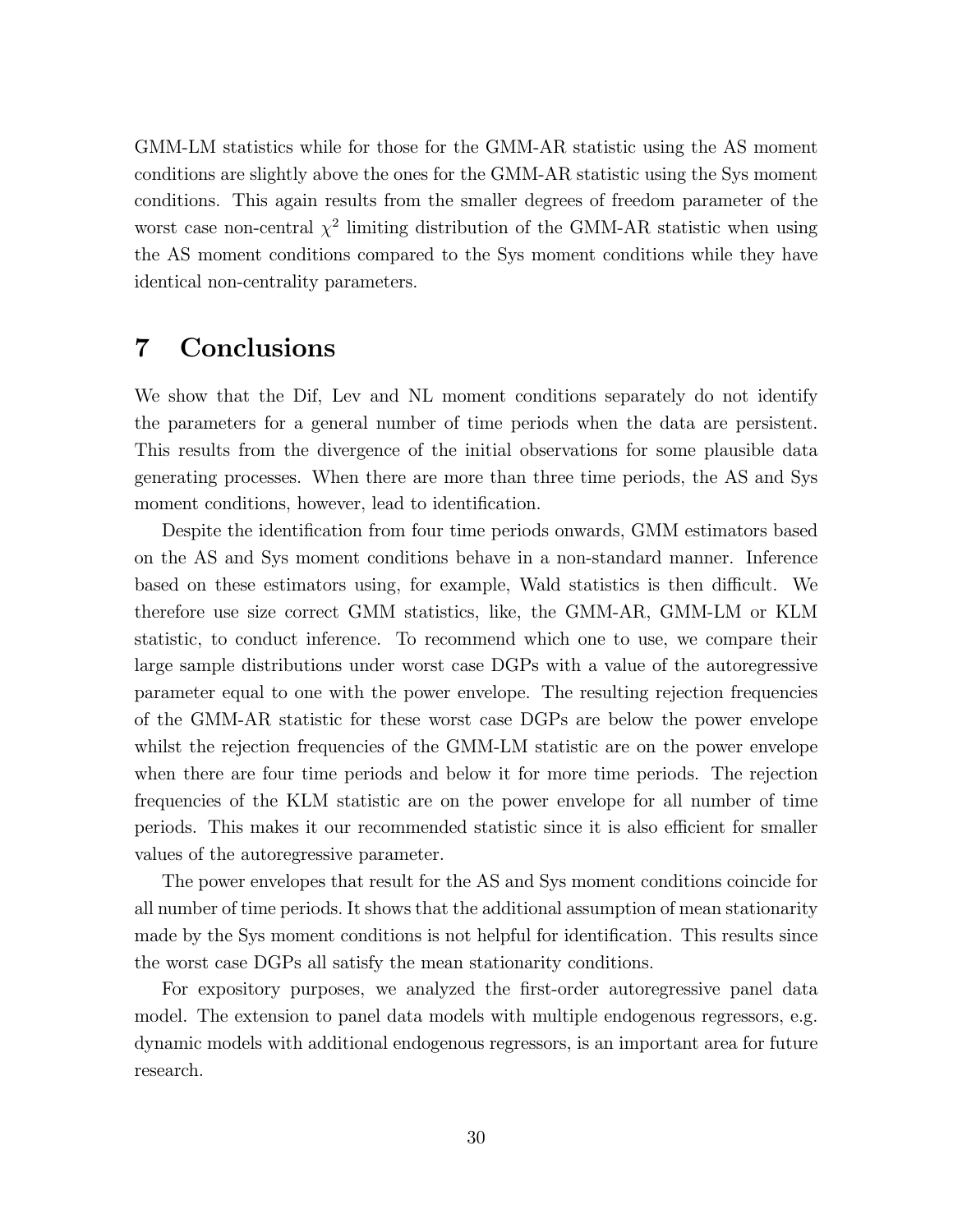# Appendix A. Proofs

**Proof of Theorem 1.** When  $T = 3$ , we can specify the large sample behavior of the Sys moment conditions by

$$
f_N^{Sys}(\theta) = \frac{1}{N} \sum_{i=1}^N \left( \frac{y_{i1}(\Delta y_{i3} - \theta \Delta y_{i2})}{\Delta y_{i2}(y_{i3} - \theta y_{i2})} \right)
$$
  
 
$$
\approx \mu^{Sys}(\sigma^2) + A_f^{Sys}(\theta) \left( \frac{1}{h(\theta_0)\sqrt{N}} \psi + \iota_2 E(\lim_{\theta_0 \uparrow 1} (1 - \theta_0) u_{i1}^2 \right) + \frac{1}{\sqrt{N}} B_f^{Sys}(\theta) \psi_{cu},
$$

with

$$
\mu^{Sys}(\sigma^2) = \begin{pmatrix} 0 \\ \sigma_2^2 \end{pmatrix}, A_f^{Sys}(\theta) = \begin{pmatrix} -\theta & 1 \\ 1 - \theta & 0 \end{pmatrix}, B_f^{Sys}(\theta) = \begin{pmatrix} 0 & 0 & 0 \\ 1 - \theta & 1 - \theta & 1 \end{pmatrix}
$$

$$
\frac{h(\theta_0)}{\sqrt{N}} \sum_{i=1}^N \begin{pmatrix} y_{i1}u_{i2} \\ y_{i1}u_{i3} \end{pmatrix} \xrightarrow[d]{\phi} \psi = \begin{pmatrix} \psi_2 \\ \psi_3 \end{pmatrix}, \frac{1}{\sqrt{N}} \sum_{i=1}^N \begin{pmatrix} c_iu_{i2} \\ u_{i2}^2 - \sigma_2^2 \\ u_{i2}u_{i3} \end{pmatrix} \xrightarrow[d]{\phi} \psi_{cu} = \begin{pmatrix} \psi_{cu,1} \\ \psi_{cu,2} \\ \psi_{cu,3} \end{pmatrix}
$$

and  $\psi$  and  $\psi_{cu}$  are normally distributed random variables. Under the limit behavior in (19), we can then characterize the large sample behavior of the Dif, Lev and one step Sys estimators by

$$
\hat{\theta}_{Dif} = \frac{\frac{1}{N} \sum_{i=1}^{N} y_{i1} \Delta y_{i3}}{\frac{1}{N} \sum_{i=1}^{N} y_{i1} \Delta y_{i2}} \xrightarrow{\theta_{0} \uparrow 1, h(\theta_{0}) \sqrt{N} \to 0} \frac{\psi_{3}}{\psi_{2}} = 1 + \frac{\psi_{3} - \psi_{2}}{\psi_{2}}
$$
\n
$$
\hat{\theta}_{Lev} = \frac{\frac{1}{N} \sum_{i=1}^{N} y_{i3} \Delta y_{i2}}{\frac{1}{N} \sum_{i=1}^{N} y_{i2} \Delta y_{i2}} = \theta_{0} + \frac{\frac{1}{N} \sum_{i=1}^{N} (c_{i} + u_{i3}) \Delta y_{i2}}{\frac{1}{N} \sum_{i=1}^{N} y_{i2} \Delta y_{i2}}
$$
\n
$$
h(\theta_{0})(\hat{\theta}_{Lev} - \theta_{0}) \xrightarrow{\theta_{0} \uparrow 1, h(\theta_{0}) \sqrt{N} \to 0} \frac{\psi_{cu,1} + \psi_{cu,3}}{\psi_{2}}
$$

and

$$
\hat{\theta}_{Sys,1step} = \frac{\begin{pmatrix} \frac{1}{N} \sum_{i=1}^{N} \left( y_{i1} \Delta y_{i2} \right) \end{pmatrix} \begin{pmatrix} \frac{1}{N} \sum_{i=1}^{N} \left( y_{i1} \Delta y_{i3} \right) \end{pmatrix}}{\begin{pmatrix} \frac{1}{N} \sum_{i=1}^{N} \left( y_{i2} \Delta y_{i2} \right) \end{pmatrix} \begin{pmatrix} \frac{1}{N} \sum_{i=1}^{N} \left( y_{i1} \Delta y_{i2} \right) \end{pmatrix}} \begin{pmatrix} \frac{1}{N} \sum_{i=1}^{N} \left( y_{i1} \Delta y_{i2} \right) \end{pmatrix}}{\begin{pmatrix} \frac{1}{N} \sum_{i=1}^{N} \left( y_{i1} \Delta y_{i2} \right) \end{pmatrix} \begin{pmatrix} \frac{1}{N} \sum_{i=1}^{N} \left( y_{i1} \Delta y_{i2} \right) \end{pmatrix}} \begin{pmatrix} \frac{1}{N} \sum_{i=1}^{N} \left( y_{i1} \Delta y_{i2} \right) \end{pmatrix}}
$$
\n
$$
\theta_{0} \uparrow 1, h(\theta_{0}) \sqrt{N} \rightarrow 0 \qquad \frac{\psi_{2}^{2} + \psi_{3} \psi_{2}}{2 \psi_{2}^{2}} = 1 + \frac{\psi_{3} - \psi_{2}}{2 \psi_{2}}
$$

For the two step Sys estimator, we first need to characterize the behavior of the Eiker-White covariance estimator  $\hat{V}_{ff}(\theta)$ :

$$
\hat{V}_{ff}(\theta) = \frac{1}{N} \sum_{i=1}^{N} (f_i(\theta) - f_N(\theta)) (f_i(\theta) - f_N(\theta))',
$$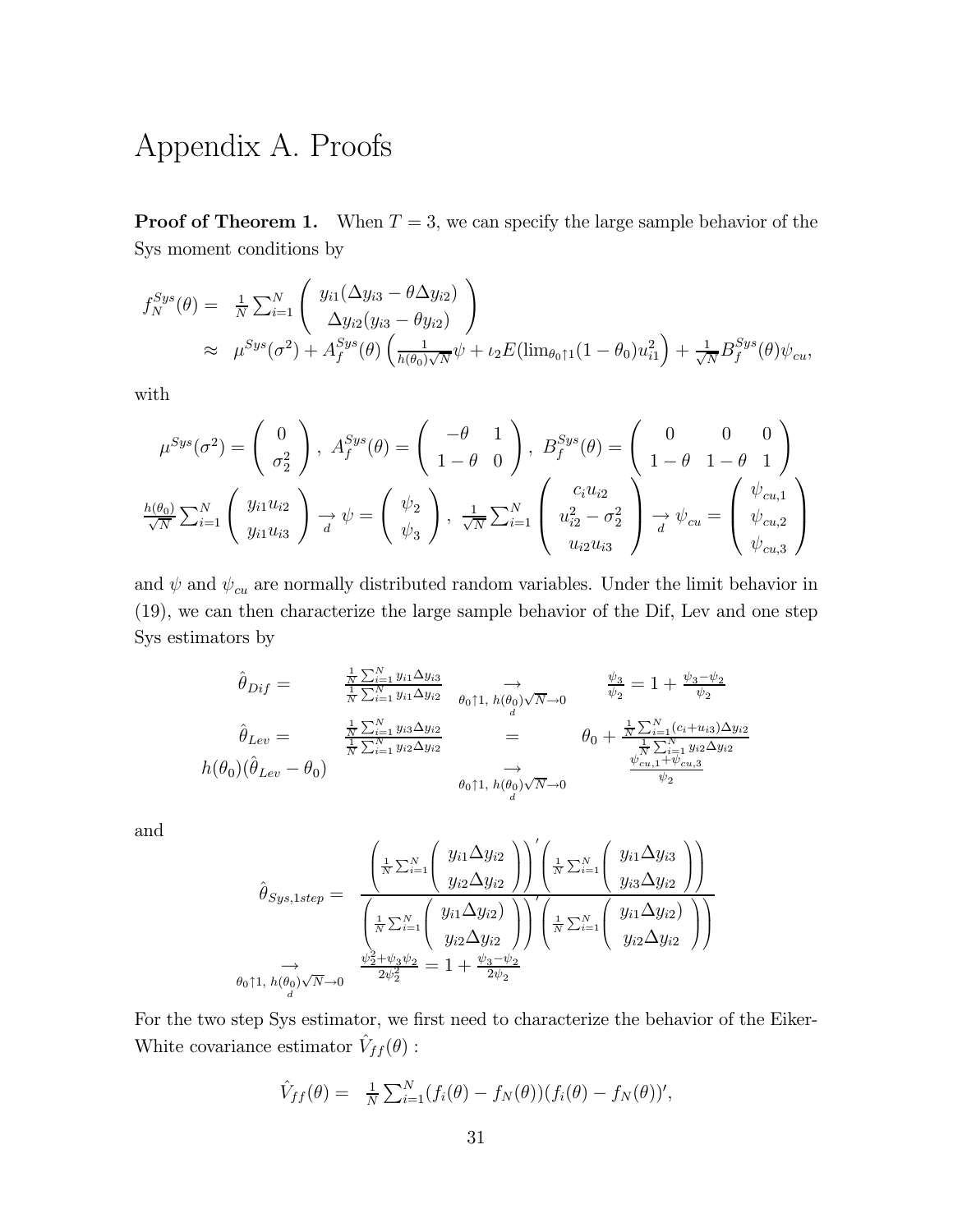which reads

$$
h(\theta_0)^2 \hat{V}_{ff}(\theta) \underset{\theta_0 \uparrow 1, h(\theta_0) \sqrt{N}\to 0}{\longrightarrow} A_f^{Sys}(\theta) V_{y_1 \Delta y, y_1 \Delta y} A_f^{Sys}(\theta)'
$$

with

$$
h(\theta_0)^2 \left[ \frac{1}{N} \sum_{i=1}^N \left( y_{i1} \left( \begin{array}{c} \Delta y_{i2} \\ \Delta y_{i3} \end{array} \right) - \left( \frac{\overline{y_{i1} \Delta y_{i2}}}{y_{i1} \Delta y_{i3}} \right) \right) \left( y_{i1} \left( \begin{array}{c} \Delta y_{i2} \\ \Delta y_{i3} \end{array} \right) - \left( \frac{\overline{y_{i1} \Delta y_{i2}}}{y_{i1} \Delta y_{i3}} \right) \right)' \right]
$$
  

$$
\theta_0 \uparrow 1, h(\theta_0) \sqrt{N} \to 0 \qquad V_{y_1 \Delta y, y_1 \Delta y},
$$

and where  $\overline{y_{i1}\Delta y_{i2}} = \frac{1}{N} \sum_{i=1}^{N} y_{i1}\Delta y_{i2}, \overline{y_{i1}\Delta y_{i3}} = \frac{1}{N} \sum_{i=1}^{N} y_{i1}\Delta y_{i3}.$  The limit behavior of the two step Sys estimator then results as

$$
\hat{\theta}_{Sys,2Step} - \theta_{0}
$$
\n
$$
= \begin{bmatrix}\n\left(\frac{1}{N} \sum_{i=1}^{N} \left( \frac{y_{i1} \Delta y_{i2}}{y_{i2} \Delta y_{i2}} \right) \right)' \hat{V}_{ff} (\hat{\theta}_{Sys,1step})^{-1} \left(\frac{1}{N} \sum_{i=1}^{N} \left( \frac{y_{i1} \Delta y_{i2}}{y_{i2} \Delta y_{i2}} \right) \right) \right]^{-1} \\
\left(\frac{1}{N} \sum_{i=1}^{N} \left( \frac{y_{i1} \Delta y_{i2}}{y_{i2} \Delta y_{i2}} \right) \right)' \hat{V}_{ff} (\hat{\theta}_{Sys,1step})^{-1} \left(\frac{1}{N} \sum_{i=1}^{N} \left( \frac{y_{i1} \Delta u_{i3}}{(c_i + u_{i3}) \Delta y_{i2}} \right) \right)\right)\n\right]
$$
\n
$$
\theta_{0} \uparrow 1, h(\theta_{0}) \sqrt{N} \to 0 \quad \left[ \psi_{2} \left( \begin{array}{c} 1 \\ 1 \end{array} \right)' A_{f}^{Sys} (\hat{\theta}_{Sys,1step})^{-1} V_{y_{1} \Delta y, y_{1} \Delta y}^{-1} A_{f}^{Sys} (\hat{\theta}_{Sys,1step})^{-1} \left( \begin{array}{c} 1 \\ 1 \end{array} \right) \psi_{2} \right]^{-1}
$$
\n
$$
\psi_{2} \left( \begin{array}{c} 1 \\ 1 \end{array} \right)' A_{f}^{Sys} (\hat{\theta}_{Sys,1step})^{-1} V_{y_{1} \Delta y, y_{1} \Delta y}^{-1} A_{f}^{Sys} (\hat{\theta}_{Sys,1step})^{-1} \left( \begin{array}{c} 1 \\ 1 \end{array} \right) \psi_{3}
$$
\n
$$
= (1 - \hat{\theta}_{Sys,1step}) \frac{\psi_{3}}{\psi_{2}} \left[ \left( \begin{array}{c} 1 \\ 1 \end{array} \right)' V_{y_{1} \Delta y, y_{1} \Delta y} \left( \begin{array}{c} 1 \\ 1 \end{array} \right) \right]^{-1} \left( \begin{array}{c} 1 \\ 1 \end{array} \right)' V_{y_{1} \Delta y, y_{1} \Delta y}^{-1} (\hat{\theta}_{Sys,1
$$

where we used that  $A_f^{Sys}(\theta)^{-1} = \frac{1}{1-\theta}$  $\begin{pmatrix} 0 \\ 0 \end{pmatrix}$  $1-\theta$ :  $\frac{1}{\theta}$  $\int$  so  $A_f^{Sys}(\theta)^{-1} \begin{pmatrix} 1 \\ 1 \end{pmatrix} = \frac{1}{1-\theta}$  $\binom{1}{1}$  and  $A_f^{Sys}(\theta)^{-1} \binom{1}{0} =$  $\binom{0}{1}$ .

Proof of Theorem 2. The two step Wald statistic is defined as:

$$
W_{2s}(\theta) = N(\hat{\theta}_{2s} - \theta)' q_N(\hat{\theta}_{2s})' \hat{V}_{ff}(\hat{\theta}_{2s})^{-1} q_N(\hat{\theta}_{2s})(\hat{\theta}_{2s} - \theta).
$$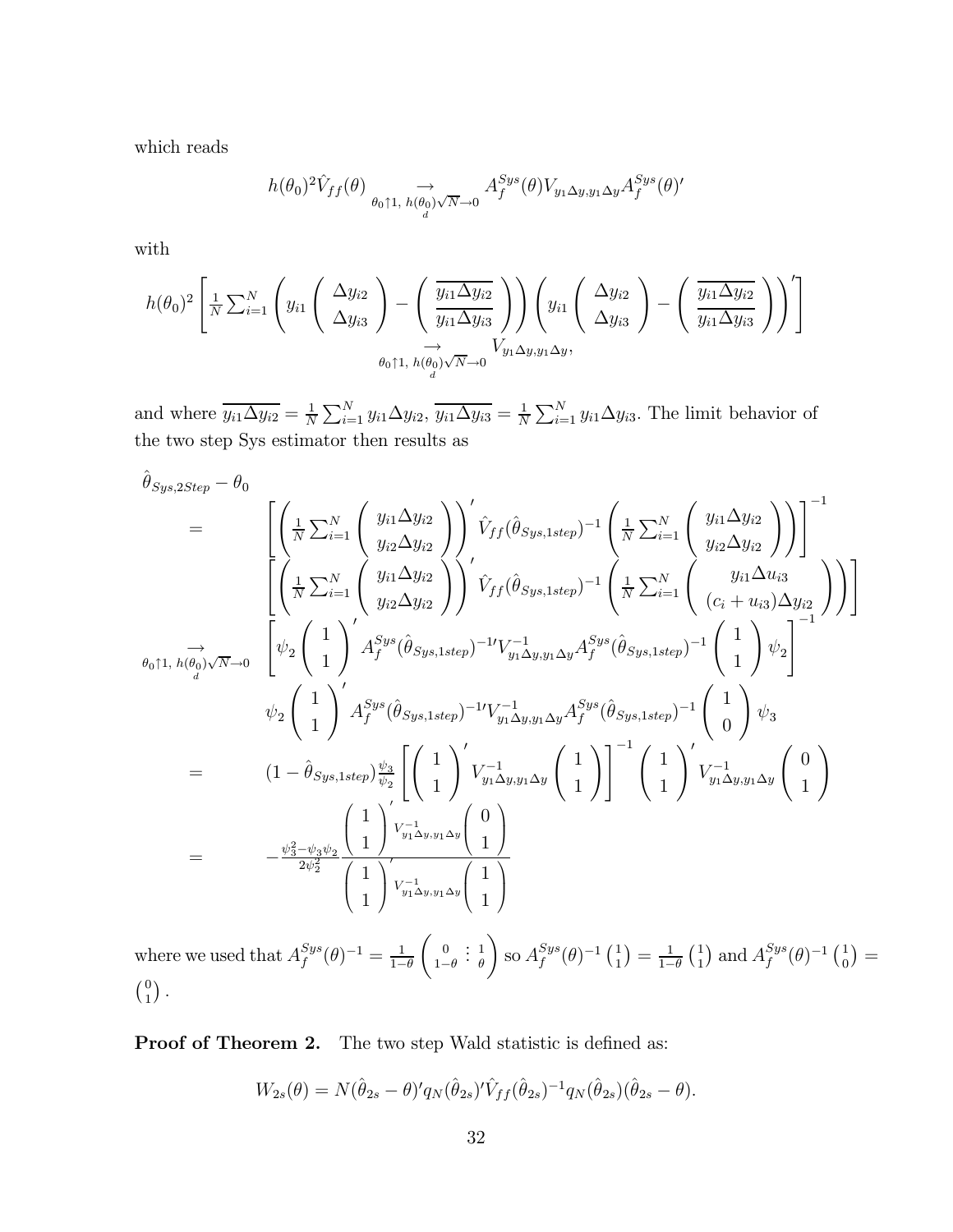For the Dif estimator, we can characterize the limit behavior of  $Nq_N(\hat{\theta}_{2s})' \hat{V}_{ff}(\hat{\theta}_{2s})^{-1} q_N(\hat{\theta}_{2s})$ under  $(19)$  by

$$
N q_N(\hat{\theta}_{2s})' \hat{V}_{ff}(\hat{\theta}_{2s})^{-1} q_N(\hat{\theta}_{2s}) \underset{\theta_0 \uparrow 1, h(\theta_0) \sqrt{N} \to 0}{\to} \psi_2 \left[ \left( \frac{-\hat{\theta}_{2s}}{1} \right)' V_{y_1 \Delta y, y_1 \Delta y}^{-1} \left( \frac{-\hat{\theta}_{2s}}{1} \right) \right]^{-1} \psi_2
$$
  
= 
$$
\psi_2^4 \left[ \left( \frac{-\psi_3}{\psi_2} \right)' V_{y_1 \Delta y, y_1 \Delta y}^{-1} \left( \frac{-\psi_3}{\psi_2} \right) \right]^{-1}
$$

so

$$
W_{Diff}(\theta) \underset{d}{\longrightarrow} \bigoplus_{\theta_{0} \uparrow 1, h(\theta_{0})\sqrt{N}\to 0} \left(\frac{\psi_{3}-\theta\psi_{2}}{\psi_{2}}\right)^{2} \frac{\psi_{2}^{4}}{\left(\frac{\psi_{2}}{-\psi_{3}}\right)'V_{y_{1}\Delta_{y,y_{1}\Delta_{y}}\left(\frac{\psi_{2}}{-\psi_{3}}\right)}}\n= \left(\psi_{3}-\theta\psi_{2}\right)^{2} \frac{\psi_{2}^{2}}{\left(\frac{\psi_{2}}{-\psi_{3}}\right)'V_{y_{1}\Delta_{y,y_{1}\Delta_{y}}\left(\frac{\psi_{2}}{-\psi_{3}}\right)}}.
$$

For the Lev estimator, we use that  $\hat{\theta}_{Lev} \approx 1 + h(\theta_0) \left[ \frac{\psi_{cu,1} + \psi_{cu,3}}{\psi_2} \right]$  $\psi_2$  $\Big\}$  so  $\hat{\theta}_{Lev} - \theta \approx 1 - \theta +$  $h(\theta_0) \left[ \frac{\psi_{cu,1} + \psi_{cu,3}}{\psi_{0}} \right]$  $\psi_2$ | and  $\Delta y_{i2}(y_{i3} - \hat{\theta}_{Lev}y_{i2}) \approx \Delta y_{i2}((1 - 1 - h(\theta_0))\left[\frac{\psi_{cu,1} + \psi_{cu,3}}{\psi_2}\right]$  $\psi_2$  $\big]$ ) $y_{i2} + c_i + u_{i3}$ )  $= \Delta y_{i2}(h(\theta_0)) \left[ \frac{\psi_{cu,1} + \psi_{cu,3}}{\psi_{\alpha}} \right]$  $\bigg] (y_{i1} + c_i + u_{i2}) + c_i + u_{i3})$ 

 $\psi_2$ 

which implies that

$$
\hat{V}_{ff}(\hat{\theta}_{lev}) \underset{\theta_0 \uparrow 1, h(\theta_0) \sqrt{N}\to 0}{\rightarrow} \left[\frac{\psi_{cu,1} + \psi_{cu,3}}{\psi_2}\right]^2 V_{y_1 \Delta y, y_1 \Delta y, 11} + V_{cu, 11} + V_{cu, 33},
$$

with  $V_{cu,11}$  and  $V_{cu,33}$  the first and third diagonal elements of the covariance matrix of  $(c_i \Delta y_{i2} \nvert u_{i2}^2 - \sigma_2^2)$ :  $u_{i2}u_{i3}$ ' and  $V_{y_1\Delta y,y_1\Delta y,11}$  the first diagonal element of  $V_{y_1\Delta y,y_1\Delta y}$ . The large sample behavior of the Wald statistic using the Lev moment conditions then results as

$$
W_{Lev}(\theta) \underset{\theta_{0} \uparrow 1, h(\theta_{0}) \sqrt{N}\to 0}{\to} \left(1 - \theta + h(\theta_{0}) \left[\frac{\psi_{cu,1} + \psi_{cu,3}}{\psi_{2}}\right]\right)^{2} \left(\frac{\psi_{2}}{h(\theta_{0})}\right)^{2} \left[\left[\frac{\psi_{cu,1} + \psi_{cu,3}}{\psi_{2}}\right]^{2} V_{y_{1} \Delta y, y_{1} \Delta y, 11} + V_{cu,11} + V_{cu,33}\right]^{-1}
$$
  
=  $\left(\psi_{cu,1} + \psi_{cu,3} + (1 - \theta) \frac{\psi_{2}}{h(\theta_{0})}\right)^{2} \left[\left[\frac{\psi_{cu,1} + \psi_{cu,3}}{\psi_{2}}\right]^{2} V_{y_{1} \Delta y, y_{1} \Delta y, 11} + V_{cu,11} + V_{cu,33}\right]^{-1}.$ 

The large sample behavior of  $\hat{\theta}_{Sys,2step} - \theta$ :

$$
\hat{\theta}_{Sys,2step} - \theta = \hat{\theta}_{Sys,2step} - 1 + 1 - \theta
$$
\n
$$
\Rightarrow \quad \frac{1}{\theta_{0} \uparrow 1, h(\theta_{0}) \sqrt{N} \to 0} \quad 1 - \theta - \frac{\psi_{3}^{2} - \psi_{3} \psi_{2}}{2\psi_{2}^{2}} \left(\frac{1}{1}\right)^{\prime} \sum_{y_{1} \Delta y, y_{1} \Delta y} \left(\frac{1}{1}\right)^{1}
$$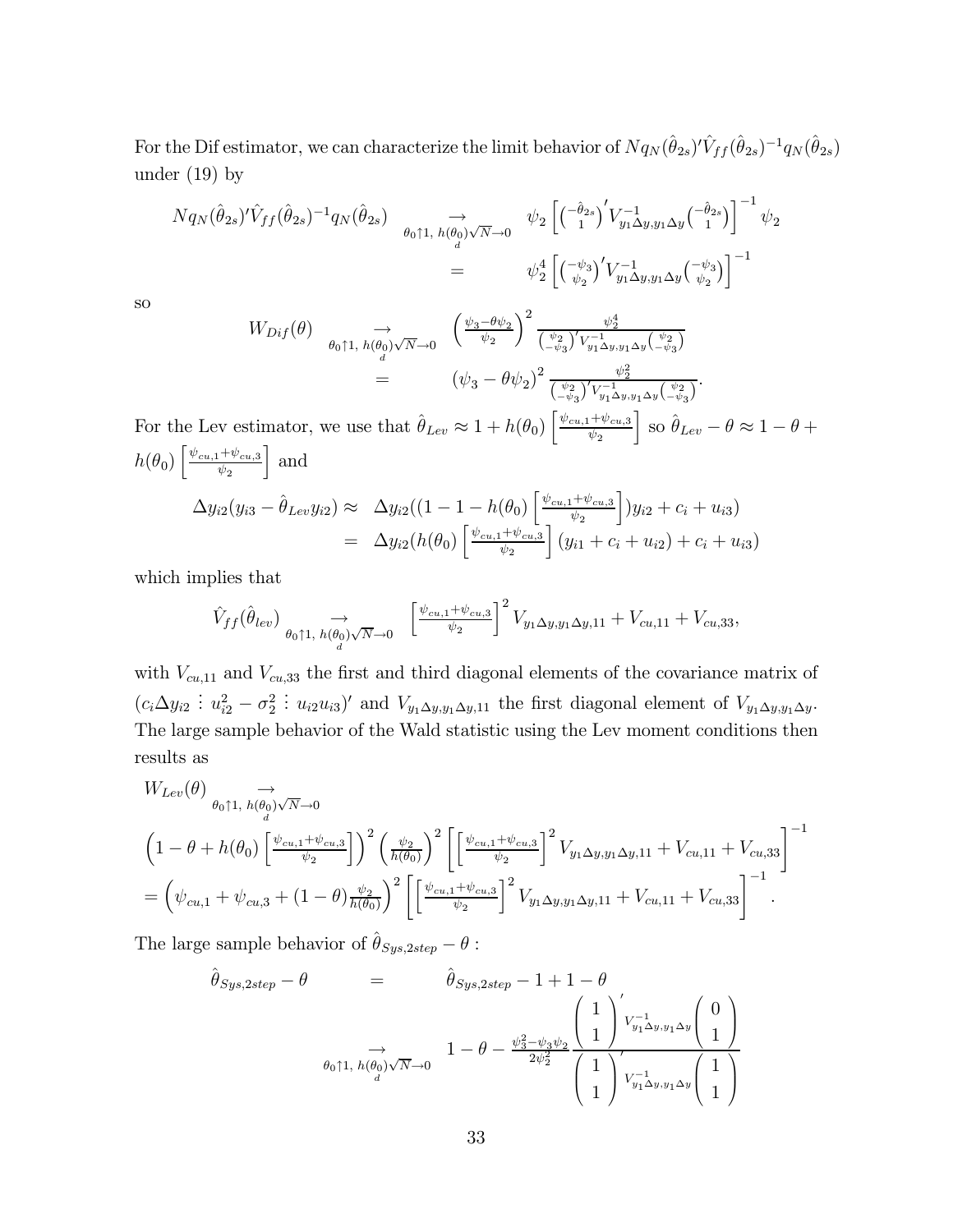so since

$$
q_N(\hat{\theta}_{Sys,2step})' \hat{V}_{ff}(\hat{\theta}_{Sys,2step})^{-1} q_N(\hat{\theta}_{Sys,2step}) \underset{\theta_0 \uparrow 1, h(\theta_0) \sqrt{N}\to 0}{\longrightarrow} \frac{\psi_2^2}{(1-\hat{\theta}_{2s})^2} \left(\frac{1}{1}\right)' V_{y_1 \Delta y, y_1 \Delta y}^{-1} \left(\frac{1}{1}\right),
$$

we can characterize the limit behavior of the two step Sys Wald statistic by:

$$
W_{Sys,2step}(\theta) = (\hat{\theta}_{Sys,2step} - \theta)' \left[ q_N(\hat{\theta}_{Sys,2step})' \hat{V}_{ff}(\hat{\theta}_{Sys,2step})^{-1} q_N(\hat{\theta}_{Sys,2step}) \right] (\hat{\theta}_{Sys,2step} - \theta)
$$
  
\n
$$
\rightarrow \phi_0 \uparrow 1, h(\theta_0) \sqrt{N} \rightarrow 0 \quad \psi_2^2 \left( \frac{1}{1} \right)' V_{y_1 \Delta y, y_1 \Delta y}^{-1} \left( \frac{1}{1} \right) \left( \frac{2\psi_2^2 \left( \frac{1}{1} \right)' V_{y_1 \Delta y, y_1 \Delta y}^{-1} \left( \frac{1}{1} \right)}{\left( \psi_3^2 - \psi_3 \psi_2 \right) \left( \frac{1}{1} \right)' V_{y_1 \Delta y, y_1 \Delta y}^{-1} \left( \frac{0}{1} \right)} \right)^2
$$
  
\n
$$
\left( 1 - \theta - \frac{\psi_3^2 - \psi_3 \psi_2}{2\psi_2^2} \left( \frac{1}{1} \right)' V_{y_1 \Delta y, y_1 \Delta y}^{-1} \left( \frac{0}{1} \right) \right)^2
$$

Proof of Theorem 3. The large sample behavior of the GMM-LM statistic of Newey and West (1987) testing H<sub>0</sub> :  $\theta = \theta$ :

GMM-LM(
$$
\theta
$$
) =  $Nf_N(\theta)' \hat{V}_{ff}(\theta)^{-1} q_N(\theta) \left[ q_N(\theta)' \hat{V}_{ff}(\theta)^{-1} q_N(\theta) \right]^{-1}$   
 $q_N(\theta)' \hat{V}_{ff}(\theta)^{-1} f_N(\theta),$ 

while the true value  $\theta_0$  converges to one according to (19) results from its different components. For the Dif and Lev moment conditions, it reads:

GMM-LM<sub>Diff</sub>(
$$
\theta
$$
)  $\rightarrow$   
\n $\psi' A_f(\theta)'_1 [A_f(\theta)_1 V_{y_1 \Delta y, y_1 \Delta y} A_f(\theta)']^{-1} \left(\begin{matrix} 1 \\ 0 \end{matrix}\right)' \psi \left[\psi' \begin{pmatrix} 1 \\ 0 \end{pmatrix}' [A_f(\theta)_1 V_{y_1 \Delta y, y_1 \Delta y} A_f(\theta)']^{-1} (1) \psi\right]^{-1}$   
\n
$$
[A_f(\theta)_1 V_{y_1 \Delta y, y_1 \Delta y} A_f(\theta)']^{-1} A_f(\theta)_1 \psi
$$
\n
$$
= \psi' A_f(\theta)'_1 [A_f(\theta)_1 V_{y_1 \Delta y, y_1 \Delta y} A_f(\theta)']^{-1} A_f(\theta)_1 \psi \sim \chi^2(1),
$$
\nGMM-LM<sub>Lev</sub>( $\theta$ )  $\rightarrow$   
\n $\phi_0 \uparrow 1, h(\theta_0) \sqrt{N} \rightarrow 0$   
\n $\psi' A_f(\theta)'_2 [A_f(\theta)_2 V_{y_1 \Delta y, y_1 \Delta y} A_f(\theta)'_2]^{-1} (1) \psi \left[\psi' \begin{pmatrix} 0 \\ 1 \end{pmatrix} [A_f(\theta)_2 V_{y_1 \Delta y, y_1 \Delta y} A_f(\theta)'_2]^{-1} (1) \psi \begin{pmatrix} 0 \\ 1 \end{pmatrix}' \psi \begin{pmatrix} 0 \\ 1 \end{pmatrix}' \psi \begin{pmatrix} 0 \\ 1 \end{pmatrix}' \psi \begin{pmatrix} 0 \\ 1 \end{pmatrix}' \psi \begin{pmatrix} 0 \\ 1 \end{pmatrix}' \psi \end{pmatrix}^{-1}$ \n
$$
[A_f(\theta)_2 V_{y_1 \Delta y, y_1 \Delta y} A_f(\theta)'_2]^{-1} A_f(\theta)_2 \psi
$$
\n
$$
= \psi' A_f(\theta)'_2 [A_f(\theta)_2 V_{y_1 \Delta y, y_1 \Delta y} A_f(\theta)'_2]^{-1} A_f(\theta)_2 \psi \sim \chi^2(1),
$$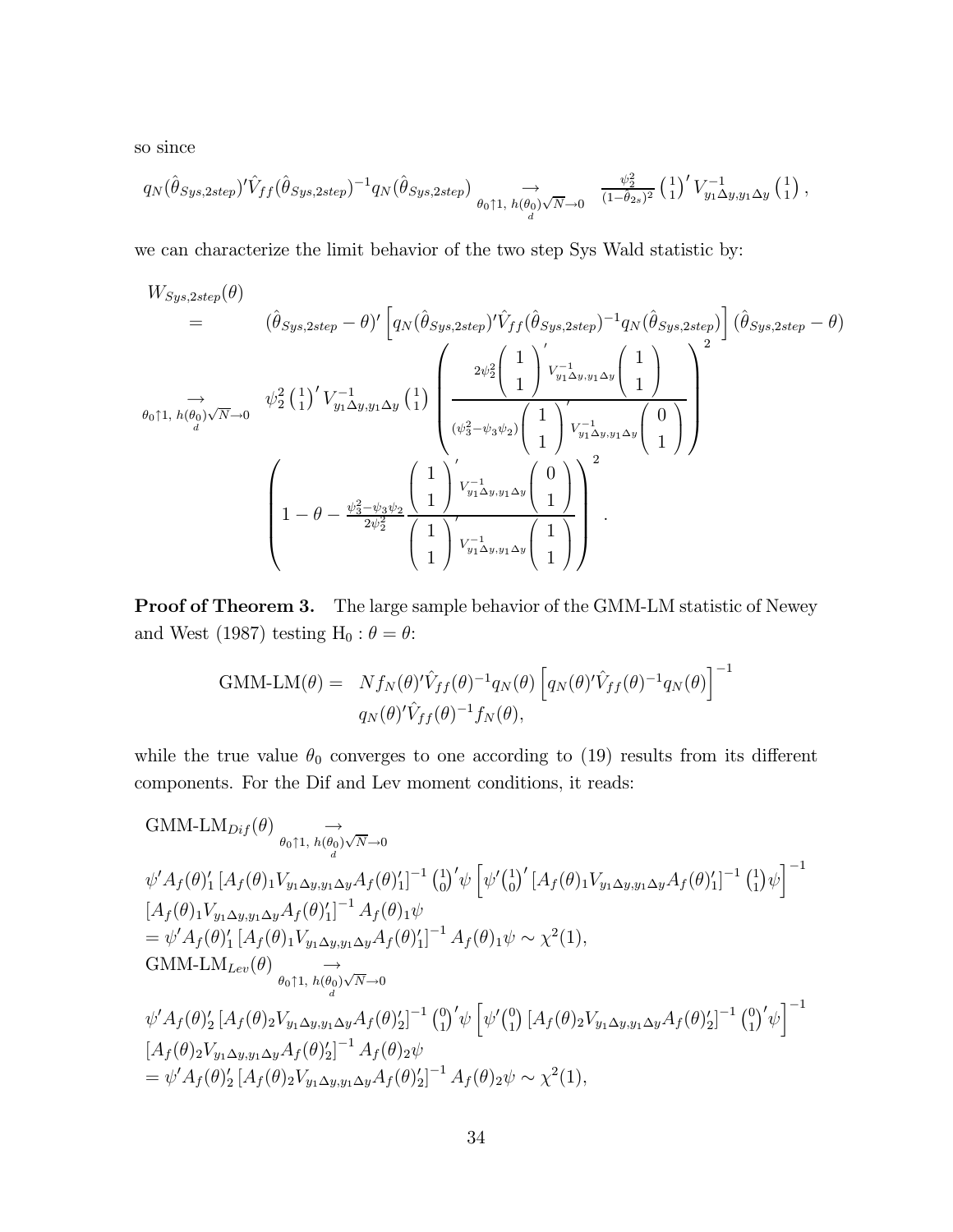with  $A_f(\theta)_1$  and  $A_f(\theta)_2$  the first and second row of  $A_f(\theta) = \begin{pmatrix} -\theta \\ 1-\theta \end{pmatrix}$ 1  $\begin{pmatrix} 1 \\ 0 \end{pmatrix}$  and  $\begin{pmatrix} 0 \\ 1 \end{pmatrix}$ proportional to the first and second row of  $A_q(\theta) = -\begin{pmatrix} 1 \\ 1 \end{pmatrix}$ 0  $_{0}^{0}$ ). For the Sys moment conditions, the large sample behavior of the LM statistic results as:

GMM-LM<sub>Sys</sub>(
$$
\theta
$$
)  
\n $\phi' A_f(\theta)' [A_f(\theta) V_{y_1 \Delta y, y_1 \Delta y} A_f(\theta)']^{-1} (10) \psi [\psi' (10)' [A_f(\theta) V_{y_1 \Delta y, y_1 \Delta y} A_f(\theta)']^{-1} (10) \psi ]^{-1}$   
\n $[A_f(\theta) V_{y_1 \Delta y, y_1 \Delta y} A_f(\theta)']^{-1} A_f(\theta) \psi$   
\n $\rightarrow \phi' V_{y_1 \Delta y, y_1 \Delta y} (\theta) (10) [A_f(\theta) V_{y_1 \Delta y, y_1 \Delta y} A_f(\theta)']^{-1} (11) [A_f(\theta) V_{y_1 \Delta y, y_1 \Delta y} A_f(\theta)']^{-1}$   
\n $\rightarrow \phi' V_{y_1 \Delta y, y_1 \Delta y} (1) [A_f(\theta) V_{y_1 \Delta y, y_1 \Delta y} A_f(\theta)']^{-1} (11) [V_{y_1 \Delta y, y_1 \Delta y} A_f(\theta)']^{-1}$   
\n $\sim \chi^2(1),$ 

where we used that  $A_f(\theta)^{-1} \begin{pmatrix} 1 \\ 1 \end{pmatrix} = \frac{1}{1-\theta}$  $\binom{1}{1}$ .

Proof of Theorem 4. T=4. We can write the Dif sample moments and their derivatives as

$$
f_N^{Dif}(\theta) = \frac{1}{N} \sum_{i=1}^N \begin{pmatrix} y_{i1} \Delta y_{i3} - \theta y_{i1} \Delta y_{i2} \\ y_{i1} \Delta y_{i4} - \theta y_{i1} \Delta y_{i3} \\ y_{i2} \Delta y_{i4} - \theta y_{i2} \Delta y_{i3} \end{pmatrix}
$$
  
=  $\frac{1}{N} \sum_{i=1}^N \begin{pmatrix} \theta_0 - 1 - \theta & 1 & 0 \\ (\theta_0 - \theta) (\theta_0 - 1) & \theta_0 - 1 - \theta & 1 \\ (\theta_0 - \theta) \theta_0 (\theta_0 - 1) & \theta_0 (\theta_0 - 1 - \theta) & \theta_0 \end{pmatrix} \begin{pmatrix} y_{i1} u_{i2} \\ y_{i1} u_{i3} \\ y_{i1} u_{i4} \end{pmatrix} + (\theta_0 - 1) y_{i1} u_{i1} \begin{pmatrix} \theta_0 - \theta \\ \theta_0 (\theta_0 - \theta) \\ \theta_0^2 (\theta_0 - \theta) \end{pmatrix} + \frac{1}{N} \sum_{i=1}^N \begin{pmatrix} 0 \\ 0 \\ (c_i + u_{i2})(\Delta y_{i4} - \theta \Delta y_{i3}) \end{pmatrix},$ 

$$
q_N^{Dif}(\theta) = -\frac{1}{N} \sum_{i=1}^N \begin{pmatrix} y_{i1} \Delta y_{i2} \\ y_{i1} \Delta y_{i3} \\ y_{i2} \Delta y_{i3} \end{pmatrix}
$$
  
=  $-\frac{1}{N} \sum_{i=1}^N \begin{pmatrix} 1 & 0 & 0 \\ \theta_0 - 1 & 1 & 0 \\ \theta_0 (\theta_0 - 1) & \theta_0 & 0 \end{pmatrix} \begin{pmatrix} y_{i1} u_{i2} \\ y_{i1} u_{i3} \\ y_{i1} u_{i4} \end{pmatrix} - (\theta_0 - 1) y_{i1} u_{i1} \begin{pmatrix} 1 \\ \theta_0 \\ \theta_0^2 \end{pmatrix}$   
 $-\frac{1}{N} \sum_{i=1}^N \begin{pmatrix} 0 \\ 0 \\ (c_i + u_{i2}) \Delta y_{i3} \end{pmatrix}.$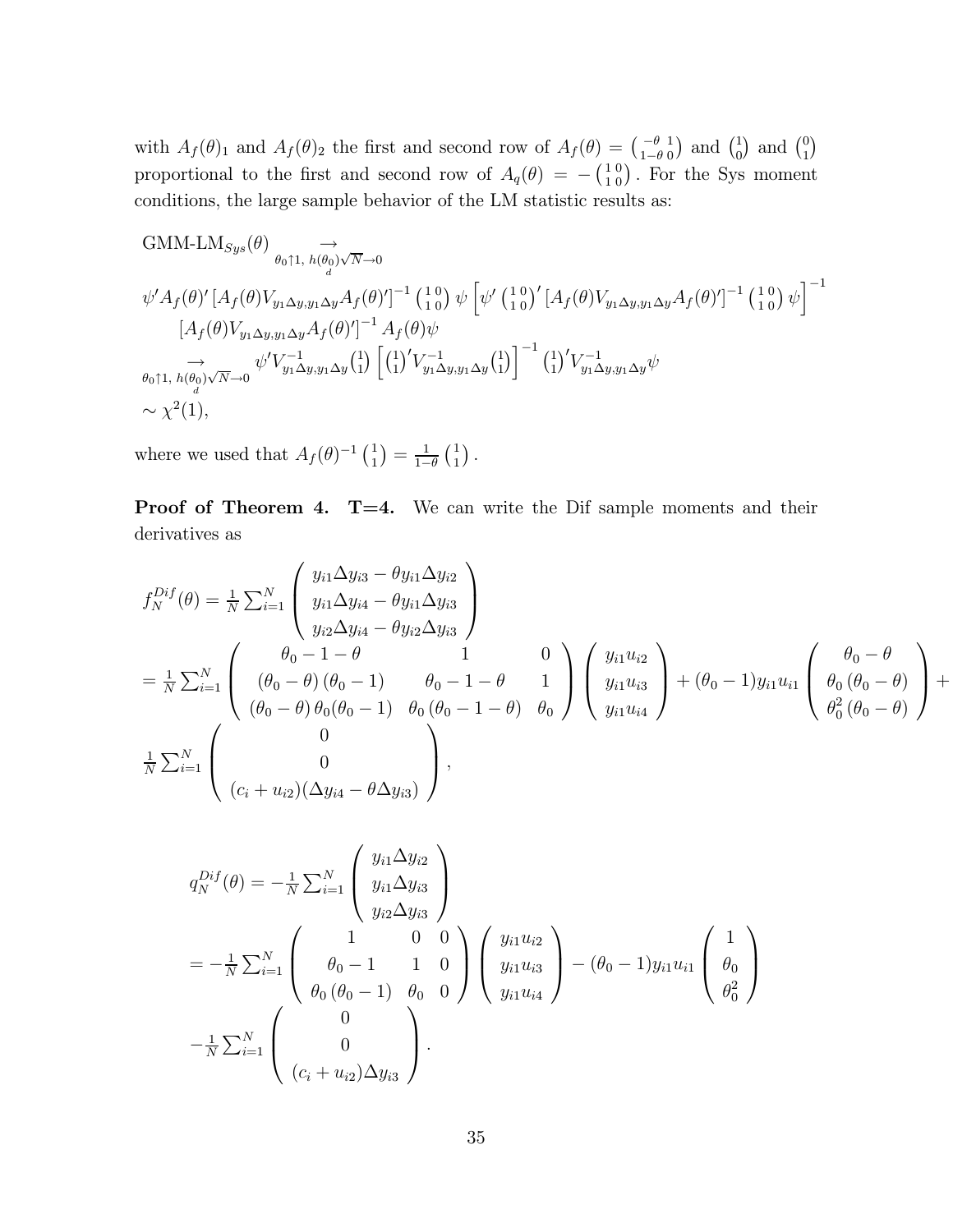For values of  $\theta_0$  close to one these expressions are approximately equal to:

$$
f_N^{Diff}(\theta) \approx \frac{1}{N} \sum_{i=1}^N \begin{pmatrix} -\theta & 1 & 0 \\ 0 & -\theta & 1 \\ 0 & -\theta & 1 \end{pmatrix} \begin{bmatrix} y_{i1}u_{i2} \\ y_{i1}u_{i3} \\ y_{i1}u_{i4} \end{bmatrix} - \iota_3 E(\lim_{\theta_0 \uparrow 1} (1 - \theta_0) u_{i1}^2 \begin{bmatrix} 1 \\ \frac{1}{N} \sum_{i=1}^N \begin{pmatrix} 0 \\ 0 \\ (c_i + u_{i2})(u_{i4} - \theta u_{i3}) \end{pmatrix},
$$
  
\n
$$
q_N^{Diff}(\theta) \approx -\frac{1}{N} \sum_{i=1}^N \begin{pmatrix} 1 & 0 & 0 \\ 0 & 1 & 0 \\ 0 & 1 & 0 \end{pmatrix} \begin{bmatrix} y_{i1}u_{i2} \\ y_{i1}u_{i3} \\ y_{i1}u_{i4} \end{bmatrix} - \iota_3 E(\lim_{\theta_0 \uparrow 1} (1 - \theta_0) u_{i1}^2 \begin{bmatrix} 1 \\ -\frac{1}{N} \sum_{i=1}^N \begin{pmatrix} 0 \\ 0 \\ (c_i + u_{i2})u_{i3} \end{pmatrix}.
$$

Because

$$
\frac{h(\theta_{0})}{\sqrt{N}} \sum_{i=1}^{N} \begin{pmatrix} y_{i1}u_{i2} \\ y_{i1}u_{i3} \\ y_{i1}u_{i4} \end{pmatrix} \xrightarrow[d]{} \frac{\psi_{y_{i1}u_{i2}}}{\psi_{y_{i1}u_{i3}}} = \psi,
$$
\n
$$
\sqrt{N} \begin{bmatrix} c_{i}u_{i2} \\ c_{i}u_{i3} \\ \frac{1}{N} \sum_{i=1}^{N} \begin{bmatrix} v_{i1}u_{i3} \\ c_{i}u_{i4} \\ u_{i2}^2 \\ u_{i2}u_{i3} \\ u_{i2}u_{i4} \\ u_{i3}^2 \end{bmatrix} - \begin{bmatrix} 0 \\ 0 \\ 0 \\ 0 \\ 0 \\ 0 \\ 0 \end{bmatrix} \begin{bmatrix} \psi_{c_{i}u_{i3}} \\ \psi_{c_{i}u_{i4}} \\ \psi_{c_{i}u_{i4}} \\ \psi_{u_{i2}u_{i3}} \\ \psi_{u_{i2}u_{i3}} \\ \psi_{u_{i2}u_{i4}} \\ \psi_{u_{i3}u_{i4}} \end{bmatrix} = \psi_{cu},
$$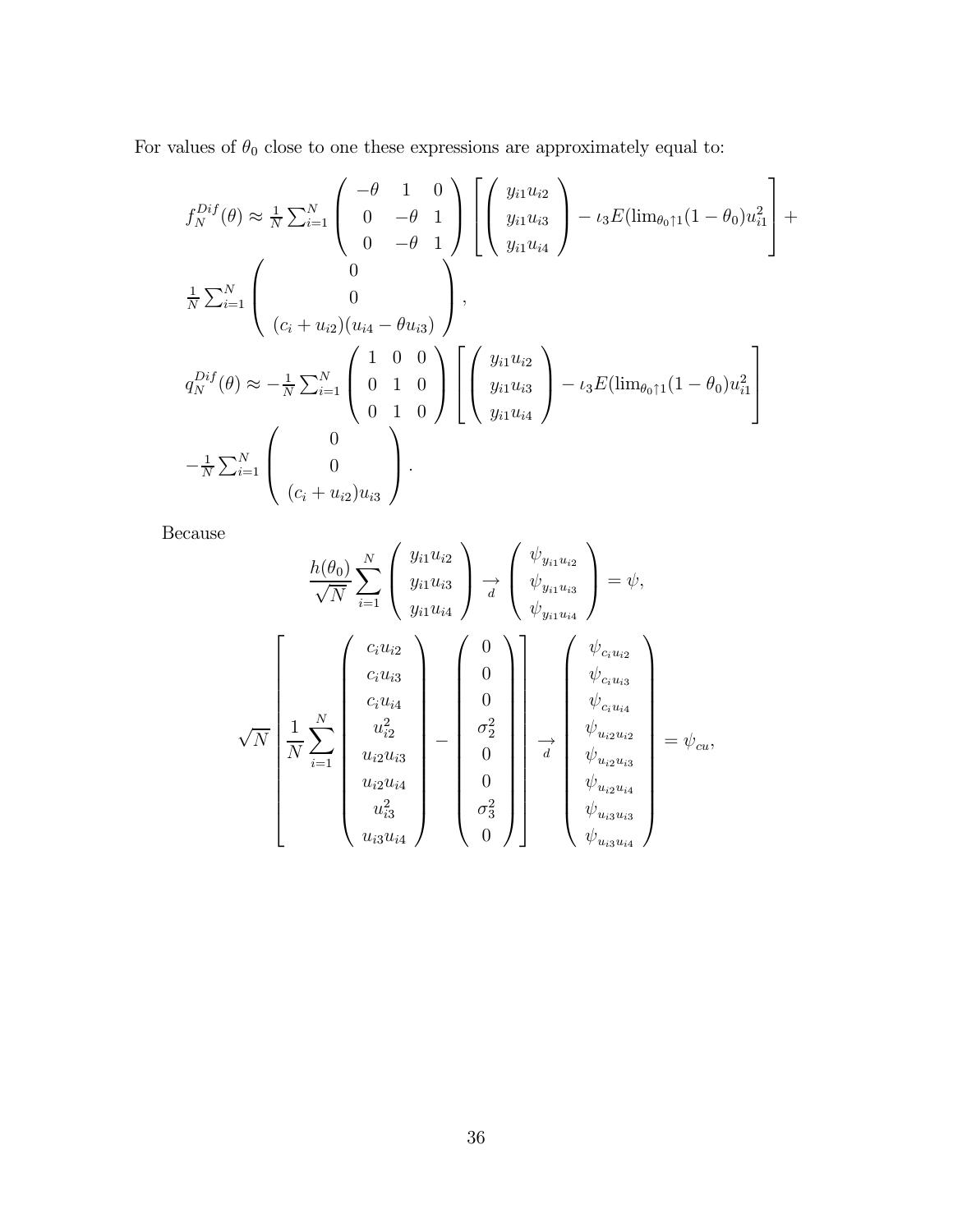with  $\psi$  and  $\psi_{cu}$  normally distributed random variables, it is readily seen that

$$
A_f^{Diff}(\theta) = \begin{pmatrix} -\theta & 1 & 0 \\ 0 & -\theta & 1 \\ 0 & -\theta & 1 \end{pmatrix}, B_q^{Diff}(\theta) = \begin{pmatrix} 0 & 0 & 0 & 0 & 0 & 0 & 0 \\ 0 & 0 & 0 & 0 & 0 & 0 & 0 \\ 0 & 1 & 0 & 0 & 1 & 0 & 0 & 0 \\ 0 & 1 & 0 & 0 & 0 & 0 & 0 & 0 \\ 0 & 1 & 0 & 0 & 0 & 0 & 0 & 0 \\ 0 & 1 & 0 & 0 & 0 & 0 & 0 & 0 \end{pmatrix},
$$
  
\n
$$
\mu_f^{Diff}(\theta, \sigma^2) = \begin{pmatrix} 0 \\ 0 \\ 0 \\ 0 \end{pmatrix}, \mu_q^{Diff}(\theta, \sigma^2) = \begin{pmatrix} 0 \\ 0 \\ 0 \\ 0 \end{pmatrix},
$$
  
\n
$$
C_f^{Diff}(\theta) = A_f^{Diff}(\theta) \iota_3, C_q^{Diff}(\theta) = A_q^{Diff}(\theta) \iota_3.
$$

We can write the Lev sample moments and their derivatives as

$$
f_N^{Lev}(\theta) = \frac{1}{N} \sum_{i=1}^N \begin{pmatrix} y_{i3} \Delta y_{i2} - \theta y_{i2} \Delta y_{i2} \\ y_{i4} \Delta y_{i3} - \theta y_{i3} \Delta y_{i3} \end{pmatrix}
$$
  
=  $\frac{1}{N} \sum_{i=1}^N \begin{pmatrix} \theta_0 (\theta_0 - \theta) & 0 & 0 \\ \theta_0^2 (\theta_0 - 1) (\theta_0 - \theta) & \theta_0^2 (\theta_0 - \theta) & 0 \end{pmatrix} \begin{pmatrix} y_{i1} u_{i2} \\ y_{i1} u_{i3} \\ y_{i1} u_{i4} \end{pmatrix} + (\theta_0 - 1) y_{i1} u_{i1} \begin{pmatrix} \theta_0 (\theta_0 - \theta) \\ \theta_0^3 (\theta_0 - \theta) \end{pmatrix} + \frac{1}{N} \sum_{i=1}^N \begin{pmatrix} (1 + (\theta_0 - \theta)) c_i \Delta y_{i2} + (\theta_0 - \theta) u_{i2} \Delta y_{i2} + u_{i3} \Delta y_{i2} \\ (1 + (\theta_0 - \theta)(1 + \theta_0)) c_i \Delta y_{i3} + (\theta_0 - \theta) u_{i3} \Delta y_{i3} + (\theta_0 - \theta) \theta_0 u_{i2} \Delta y_{i3} + u_{i4} \Delta y_{i3} \end{pmatrix},$ 

$$
q_N^{Lev}(\theta) = -\frac{1}{N} \sum_{i=1}^N \begin{pmatrix} y_{i2} \Delta y_{i2} \\ y_{i3} \Delta y_{i3} \end{pmatrix}
$$
  
=  $-\frac{1}{N} \sum_{i=1}^N \begin{pmatrix} \theta_0 & 0 & 0 \\ \theta_0^2 (\theta_0 - 1) & \theta_0^2 & 0 \end{pmatrix} \begin{pmatrix} y_{i1} u_{i2} \\ y_{i1} u_{i3} \\ y_{i1} u_{i4} \end{pmatrix} - (\theta_0 - 1) y_{i1} u_{i1} \begin{pmatrix} \theta_0 \\ \theta_0^3 \end{pmatrix}$   
 $-\frac{1}{N} \sum_{i=1}^N \begin{pmatrix} c_i \Delta y_{i2} + u_{i2} \Delta y_{i2} \\ (1 + \theta_0) c_i \Delta y_{i3} + u_{i3} \Delta y_{i3} + \theta_0 u_{i2} \Delta y_{i3} \end{pmatrix}.$ 

For values of  $\theta_0$  close to one these expressions are approximately equal to:

$$
f_N^{Lev}(\theta) = \frac{1}{N} \sum_{i=1}^N \begin{pmatrix} 1 - \theta & 0 & 0 \\ 0 & 1 - \theta & 0 \end{pmatrix} \left[ \begin{pmatrix} y_{i1}u_{i2} \\ y_{i1}u_{i3} \\ y_{i1}u_{i4} \end{pmatrix} - \iota_3 E(\lim_{\theta_0 \uparrow 1} (1 - \theta_0) u_{i1}^2 \right] + \frac{1}{N} \sum_{i=1}^N \begin{pmatrix} (2 - \theta)c_i u_{i2} + (1 - \theta)u_{i2}^2 + u_{i2}u_{i3} \\ (1 + 2(1 - \theta))c_i u_{i3} + (1 - \theta)u_{i3}^2 + (1 - \theta)u_{i2}u_{i3} + u_{i3}u_{i4} \end{pmatrix},
$$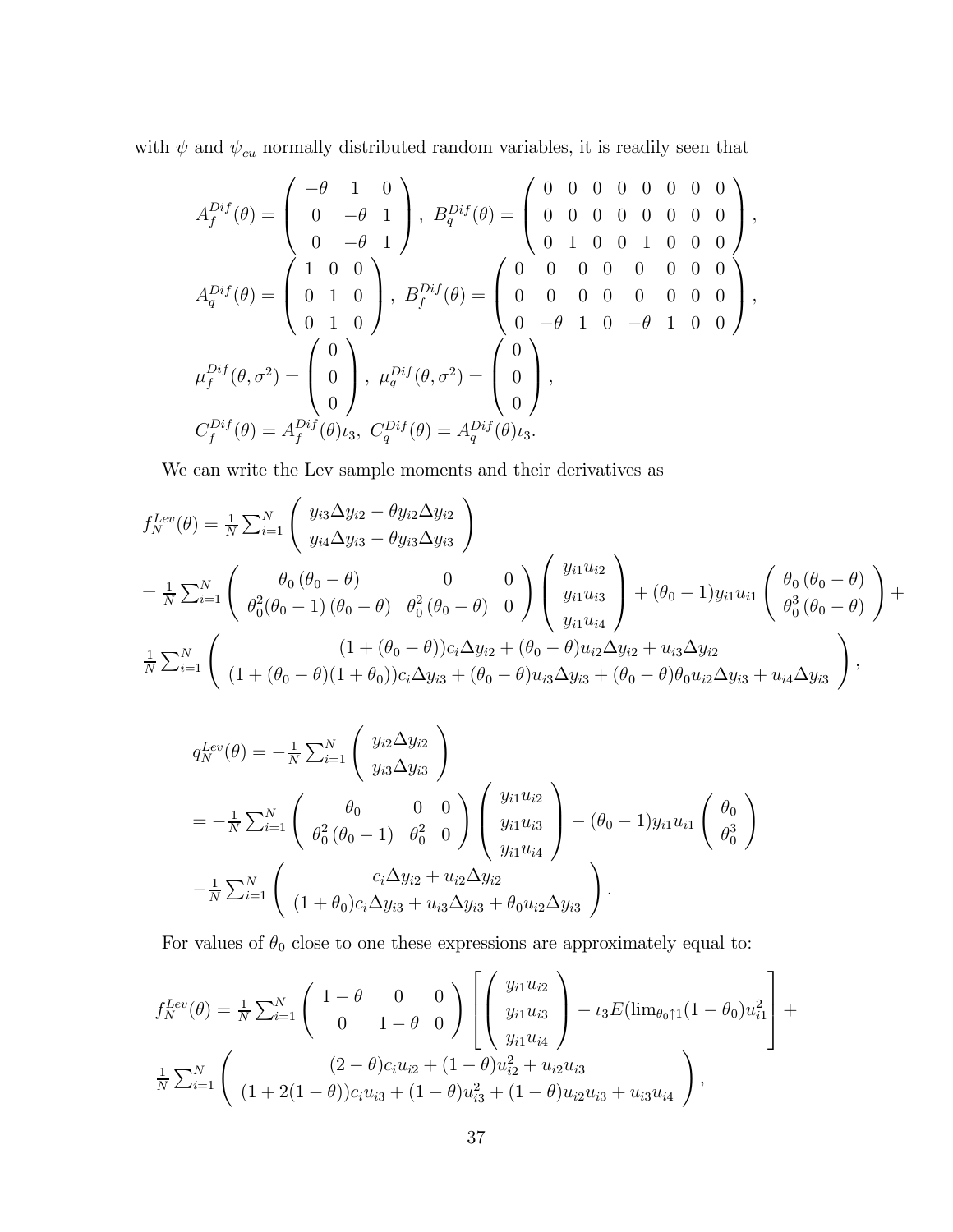$$
q_N^{Lev}(\theta) = -\frac{1}{N} \sum_{i=1}^N \begin{pmatrix} y_{i2} \Delta y_{i2} \\ y_{i3} \Delta y_{i3} \end{pmatrix}
$$
  
=  $-\frac{1}{N} \sum_{i=1}^N \begin{pmatrix} 1 & 0 & 0 \\ 0 & 1 & 0 \end{pmatrix} \begin{bmatrix} y_{i1} u_{i2} \\ y_{i1} u_{i3} \\ y_{i1} u_{i4} \end{bmatrix} - \iota_3 E(\lim_{\theta_0 \uparrow 1} (1 - \theta_0) u_{i1}^2 \begin{bmatrix} 1 \\ -\frac{1}{N} \sum_{i=1}^N \begin{pmatrix} c_i u_{i2} + u_{i2}^2 \\ 2c_i u_{i3} + u_{i3}^2 + u_{i2} u_{i3} \end{pmatrix},$ 

so this implies that

$$
A_f^{Lev}(\theta) = \begin{pmatrix} 1 - \theta & 0 \\ 0 & 1 - \theta \end{pmatrix},
$$
  
\n
$$
B_f^{Lev}(\theta) = \begin{pmatrix} 2 - \theta & 0 & 0 & 1 - \theta & 1 & 0 & 0 & 0 \\ 0 & 1 + 2(1 - \theta) & 0 & 0 & 1 - \theta & 0 & 1 - \theta & 1 \end{pmatrix},
$$
  
\n
$$
A_q^{Lev}(\theta) = \begin{pmatrix} 1 & 0 & 0 \\ 0 & 1 & 0 \end{pmatrix},
$$
  
\n
$$
B_q^{Lev}(\theta) = \begin{pmatrix} 1 & 0 & 0 & 1 & 0 & 0 & 0 & 0 \\ 0 & 2 & 0 & 0 & 1 & 0 & 1 & 0 \end{pmatrix},
$$
  
\n
$$
\mu_f^{Lev}(\theta, \sigma^2) = (1 - \theta) \begin{pmatrix} \sigma_2^2 \\ \sigma_3^2 \end{pmatrix}, \mu_q^{Lev}(\theta, \sigma^2) = \begin{pmatrix} \sigma_2^2 \\ \sigma_3^2 \end{pmatrix}.
$$

We can write the NL sample moment and its derivative as

$$
f_N^{NL}(\theta) = \frac{1}{N} \sum_{i=1}^N \left( (y_{i4} - \theta y_{i3} - c_i) (\Delta y_{i3} - \theta \Delta y_{i2}) \right)
$$
  
\n
$$
= \frac{1}{N} \sum_{i=1}^N \left( \theta_0^2 (\theta - \theta_0) (\theta - \theta_0 + 1) (\theta_0 - \theta) \theta_0^2 0 \right) \begin{pmatrix} y_{i1} u_{i2} \\ y_{i1} u_{i3} \\ y_{i1} u_{i4} \end{pmatrix} + (\theta_0 - 1) y_{i1} u_{i1} (\theta_0^2 (\theta_0 - \theta)^2)
$$
  
\n
$$
+ \frac{1}{N} \sum_{i=1}^N \left( (\theta_0 - \theta) (1 + \theta_0) c_i + \theta_0 (\theta_0 - \theta) u_{i2} + (\theta_0 - \theta) u_{i3} + u_{i4} \right) (\Delta y_{i3} - \theta \Delta y_{i2}),
$$
  
\n
$$
q_N^{NL}(\theta) = -\frac{1}{N} \sum_{i=1}^N \left( (2(\theta - \theta_0) + 1) \theta_0^2 - \theta_0^2 0 \right) \begin{pmatrix} y_{i1} u_{i2} \\ y_{i1} u_{i3} \\ y_{i1} u_{i4} \end{pmatrix} + (\theta_0 - 1) y_{i1} u_{i1} 2 \theta_0^2 (\theta - \theta_0)
$$
  
\n
$$
+ \frac{1}{N} \sum_{i=1}^N \left[ (2\theta - \theta_0) ((1 + \theta_0) c_i + \theta_0 u_{i2} + u_{i3}) - u_{i4} \right] \Delta y_{i2}
$$
  
\n
$$
- \frac{1}{N} \sum_{i=1}^N \left[ (1 + \theta_0) c_i + \theta_0 u_{i2} + u_{i3} \right] \Delta y_{i3}.
$$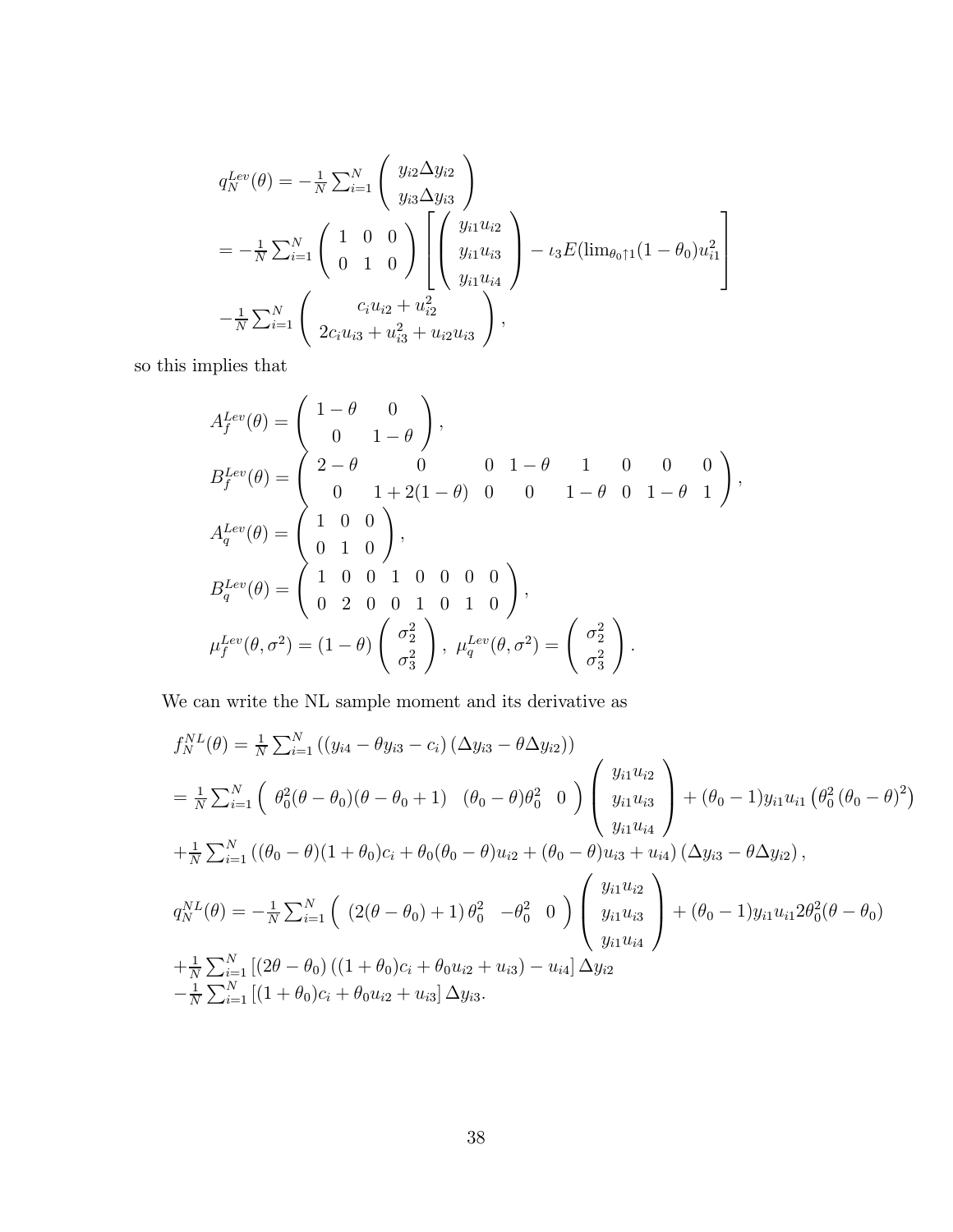For values of  $\theta_0$  close to one these expressions are approximately equal to:

$$
f_N^{NL}(\theta) = \frac{1}{N} \sum_{i=1}^N \left( \begin{array}{cc} \theta(\theta - 1) & 1 - \theta & 0 \end{array} \right) \left[ \begin{pmatrix} y_{i1} u_{i2} \\ y_{i1} u_{i3} \\ y_{i1} u_{i4} \end{pmatrix} - \iota_3 E(\lim_{\theta_0 \uparrow 1} (1 - \theta_0) u_{i1}^2) \right] + \frac{1}{N} \sum_{i=1}^N (2(1 - \theta)c_i + (1 - \theta)u_{i2} + (1 - \theta)u_{i3} + u_{i4}) (u_{i3} - \theta u_{i2}),
$$

$$
q_N^{NL}(\theta) = \frac{1}{N} \sum_{i=1}^N \left( (2(\theta - 1) + 1) -1 0 \right) \left[ \left( \begin{array}{c} y_{i1} u_{i2} \\ y_{i1} u_{i3} \\ y_{i1} u_{i4} \end{array} \right) - \iota_3 E(\lim_{\theta_0 \uparrow 1} (1 - \theta_0) u_{i1}^2) \right]
$$
  
+  $\frac{1}{N} \sum_{i=1}^N \left[ (2\theta - 1) (2c_i + u_{i2} + u_{i3}) - u_{i4} \right] u_{i2}$   
-  $\frac{1}{N} \sum_{i=1}^N \left[ 2c_i + u_{i2} + u_{i3} \right] u_{i3},$ 

so this implies that:

$$
A_f^{NL}(\theta) = \begin{pmatrix} \theta(\theta - 1) & 1 - \theta \\ -2\theta(1 - \theta) & 2(1 - \theta) & 0 \\ -\theta(1 - \theta) & 4\theta & 0 \end{pmatrix},
$$
  
\n
$$
B_f^{NL}(\theta) = \begin{pmatrix} 2(\theta - 1) + 1 & -1 \\ 2(2\theta - 1) & -2 & 0 \\ 2(2\theta - 1) & -2 & 0 \end{pmatrix},
$$
  
\n
$$
\mu_f^{NL}(\theta, \sigma^2) = (1 - \theta)(\sigma_3^2 - \theta \sigma_2^2), \mu_q^{NL}(\theta, \sigma^2) = 2(\theta - 1)\sigma_2^2 - \sigma_3^2.
$$

Finally, regarding AS and Sys moment conditions we simply have

$$
A_f^{Sys}(\theta) = \begin{pmatrix} A_f^{Dif}(\theta) \\ A_f^{Lev}(\theta) & 0 \end{pmatrix}, A_q^{Sys}(\theta) = \begin{pmatrix} A_q^{Dif}(\theta) \\ A_q^{Lev}(\theta) & 0 \end{pmatrix},
$$
  
\n
$$
B_f^{Sys}(\theta) = \begin{pmatrix} B_f^{Dif}(\theta) \\ B_f^{Lev}(\theta) \end{pmatrix}, B_q^{Sys}(\theta) = \begin{pmatrix} B_q^{Dif}(\theta) \\ B_q^{Lev}(\theta) \end{pmatrix},
$$
  
\n
$$
\mu_f^{Sys}(\theta, \sigma^2) = \begin{pmatrix} \mu_f^{Dif}(\theta, \sigma^2) \\ \mu_f^{Lev}(\theta, \sigma^2) \end{pmatrix}, \mu_q^{Sys}(\theta, \sigma^2) = \begin{pmatrix} \mu_q^{Dif}(\theta, \sigma^2) \\ \mu_q^{Lev}(\theta, \sigma^2) \end{pmatrix}.
$$
  
\n
$$
A_f^{AS}(\theta) = \begin{pmatrix} A_f^{Dif}(\theta) \\ A_f^{NL}(\theta) & 0 \end{pmatrix}, A_q^{AS}(\theta) = \begin{pmatrix} A_q^{Dif}(\theta) \\ A_q^{NL}(\theta) & 0 \end{pmatrix},
$$
  
\n
$$
B_f^{AS}(\theta) = \begin{pmatrix} B_f^{Dif}(\theta) \\ B_f^{NL}(\theta) \end{pmatrix}, B_q^{AS}(\theta) = \begin{pmatrix} B_q^{Dif}(\theta) \\ B_q^{NL}(\theta) \end{pmatrix},
$$
  
\n
$$
\mu_f^{AS}(\theta, \sigma^2) = \begin{pmatrix} \mu_f^{Dif}(\theta, \sigma^2) \\ \mu_f^{NL}(\theta, \sigma^2) \end{pmatrix}, \mu_q^{AS}(\theta, \sigma^2) = \begin{pmatrix} \mu_q^{Dif}(\theta, \sigma^2) \\ \mu_q^{NL}(\theta, \sigma^2) \end{pmatrix}.
$$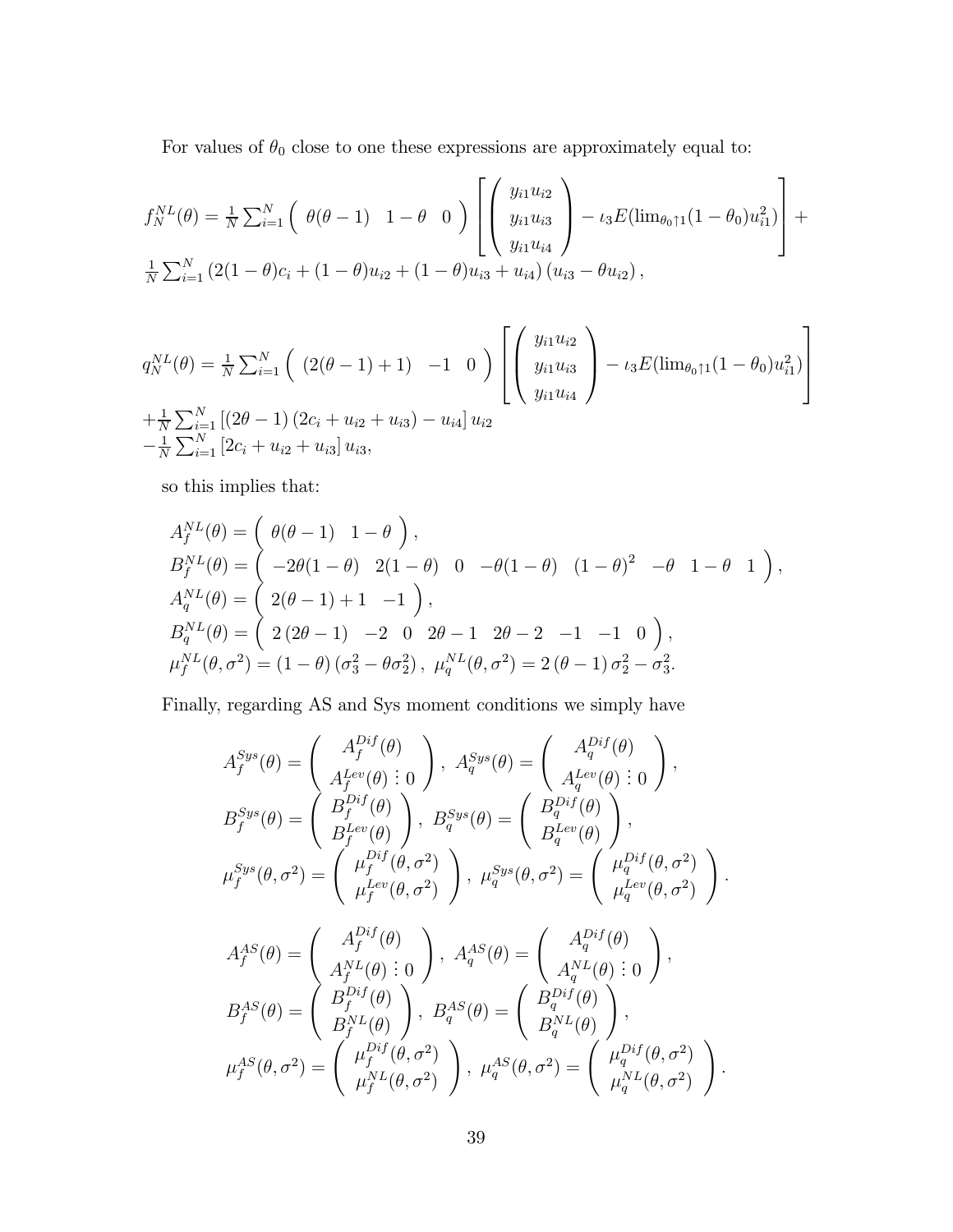T=5. Using similar calculations we can write:

$$
\psi = \begin{pmatrix} \psi_{y_{i1}u_{i2}} \\ \psi_{y_{i1}u_{i3}} \\ \psi_{y_{i1}u_{i4}} \\ \psi_{y_{i1}u_{i5}} \end{pmatrix},
$$

$$
A_f^{Dif}(\theta) = \begin{pmatrix} -\theta & 1 & 0 & 0 \\ 0 & -\theta & 1 & 0 \\ 0 & 0 & -\theta & 1 \\ 0 & 0 & -\theta & 1 \\ 0 & 0 & -\theta & 1 \end{pmatrix}, \mu_f^{Dif}(\theta, \sigma^2) = \begin{pmatrix} 0 \\ 0 \\ 0 \\ 0 \\ 0 \end{pmatrix},
$$

$$
A_f^{Lev}(\theta) = \begin{pmatrix} 1-\theta & 0 & 0 & 0 \\ 0 & 1-\theta & 0 & 0 \\ 0 & 0 & 1-\theta & 0 \end{pmatrix}, \mu_f^{Lev}(\theta, \sigma^2) = (1-\theta) \begin{pmatrix} \sigma_2^2 \\ \sigma_3^2 \\ \sigma_4^2 \end{pmatrix},
$$

$$
A_f^{NL}(\theta) = \begin{pmatrix} \theta(\theta-1) & 1-\theta & 0 & 0 \\ 0 & \theta(\theta-1) & 1-\theta & 0 \end{pmatrix}, \mu_f^{NL}(\theta, \sigma^2) = (1-\theta) \begin{pmatrix} \sigma_3^2 - \theta \sigma_2^2 \\ \sigma_4^2 - \theta \sigma_3^2 \end{pmatrix}.
$$

**General T.** We have for linear moment conditions, i.e.  $j = Diff, Lev, Sys, that$ 

$$
\mu_f^j(\theta, \sigma^2) = (1 - \theta) \mu_q^j(\theta, \sigma^2),
$$

with  $k_j$  the number of moment conditions. Furthermore, due to linearity of the Dif, Lev and Sys moment conditions  $\mu_q^j(\theta, \sigma^2)$  and  $A_q^j(\theta)$  do not depend on  $\theta$ .

Orthogonal complements of  $A_f^{AS}(\theta)$  and  $A_f^{Sys}(\theta)$  for  $T = 4$  and 5. We specify the orthogonal complements as

$$
A_f^j(\theta)_\perp=(G_{f,T}^j(\theta)\ \vdots\ G_{2,T}^j)
$$

where T indicates the number of time periods and  $G_{2,T}^j$  is such that  $G_{2,T}^{j'}\mu_f^j(\theta, \sigma^2) = 0$ . This notation is used in the proofs of subsequent theorems.

**T=4.** From the expressions of  $A_f^j(\theta)$  and  $\mu_f^j(\theta, \sigma^2)$  in (35),  $G_{f,T=4}^j(\theta)$  and  $G_{2,T=4}^j$  for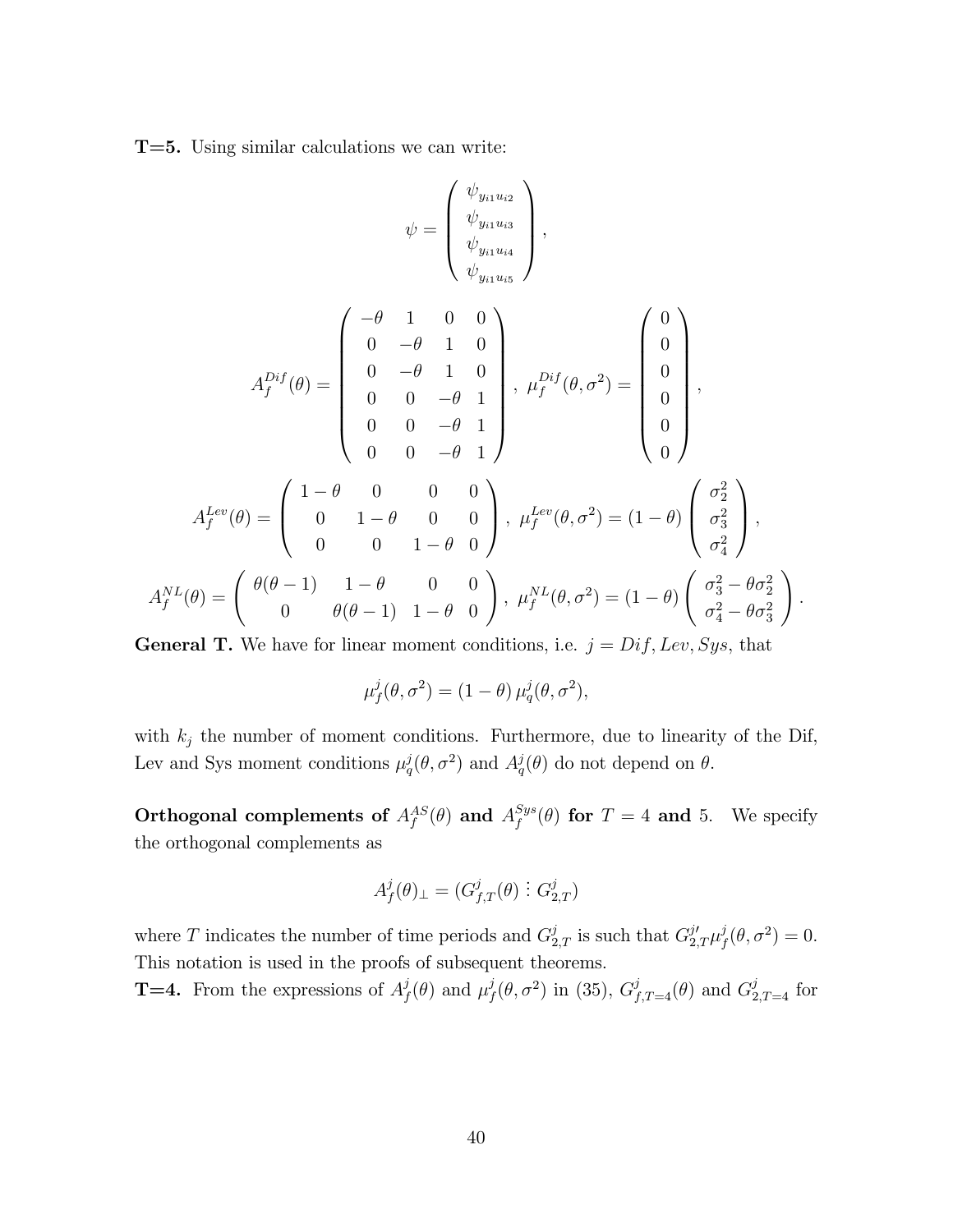$j = AS$ , Sys result as:

$$
G_{f,T=4}^{AS}(\theta) = \begin{pmatrix} -(1-\theta) \\ 0 \\ 0 \\ 1 \end{pmatrix}, G_{2,T=4}^{AS} = \begin{pmatrix} 0 \\ 1 \\ -1 \\ 0 \end{pmatrix},
$$
  

$$
G_{f,T=4}^{Sys}(\theta) = \begin{pmatrix} -(1-\theta) \\ 0 \\ 0 \\ -\theta \\ 1 \end{pmatrix}, G_{2,T=4}^{Sys} = \begin{pmatrix} 0 \\ 1 \\ -1 \\ 0 \\ 0 \end{pmatrix}.
$$

From these expresssions it follows that  $A_f^j(\theta)'_\perp \mu_f^j(\theta, \sigma^2) \neq 0$ , for  $j = AS$ , Sys. **T=5.** The expressions for  $A_f^j(\theta)$ ,  $\mu_f^j(\theta, \sigma^2)$ ,  $G_{f,T=5}^j(\theta)$  and  $G_{2,T=5}^j$  for  $j = AS$ , Sys are:

$$
A_f^{AS}(\theta) = \begin{pmatrix} -\theta & 1 & 0 & 0 \\ 0 & -\theta & 1 & 0 \\ 0 & 0 & -\theta & 1 \\ 0 & 0 & -\theta & 1 \\ 0 & 0 & -\theta & 1 \\ 0 & 0 & -\theta & 1 \\ 0 & 0 & -\theta & 1 \\ \theta(\theta-1) & 1-\theta & 0 & 0 \\ 0 & \theta(\theta-1) & 1-\theta & 0 \end{pmatrix}, \mu_f^{AS}(\theta, \sigma^2) = (1-\theta) \begin{pmatrix} 0 \\ 0 \\ 0 \\ 0 \\ 0 \\ \sigma_3^2 - \theta \sigma_2^2 \\ \sigma_4^2 - \theta \sigma_3^2 \end{pmatrix},
$$

$$
G_{f,T=5}^{AS}(\theta) = \begin{pmatrix} -(1-\theta) & 0 & 0 \\ 0 & 0 & -(1-\theta) \\ 0 & 0 & 0 \\ 0 & 0 & 0 \\ 0 & 0 & 0 \\ 0 & 0 & 0 \\ 0 & 0 & 1 \end{pmatrix}, \ G_{2,T=5}^{AS} = \begin{pmatrix} 0 & 0 \\ 0 & 0 \\ 0 & 0 \\ 1 & 0 \\ -1 & 1 \\ 0 & -1 \\ 0 & 0 \\ 0 & 0 \\ 0 & 0 \\ 0 & 0 \\ 0 & 0 \\ 0 & 0 \\ 0 & 0 \\ 0 & 0 \\ 0 & 0 \\ 0 & 0 \\ 0 & 0 \\ 0 & 0 \\ 0 & 0 \\ 0 & 0 \\ 0 & 0 \\ 0 & 0 \\ 0 & 0 \\ 0 & 0 \\ 0 & 0 \\ 0 & 0 \\ 0 & 0 \\ 0 & 0 \\ 0 & 0 \\ 0 & 0 \\ 0 & 0 \\ 0 & 0 \\ 0 & 0 \\ 0 & 0 \\ 0 & 0 \\ 0 & 0 \\ 0 & 0 \\ 0 & 0 \\ 0 & 0 \\ 0 & 0 \\ 0 & 0 \\ 0 & 0 \\ 0 & 0 \\ 0 & 0 \\ 0 & 0 \\ 0 & 0 \\ 0 & 0 \\ 0 & 0 \\ 0 & 0 \\ 0 & 0 \\ 0 & 0 \\ 0 & 0 \\ 0 & 0 \\ 0 & 0 \\ 0 & 0 \\ 0 & 0 \\ 0 & 0 \\ 0 & 0 \\ 0 & 0 \\ 0 & 0 \\ 0 & 0 \\ 0 & 0 \\ 0 & 0 \\ 0 & 0 \\ 0 & 0 \\ 0 & 0 \\ 0 & 0 \\ 0 & 0 \\ 0 &
$$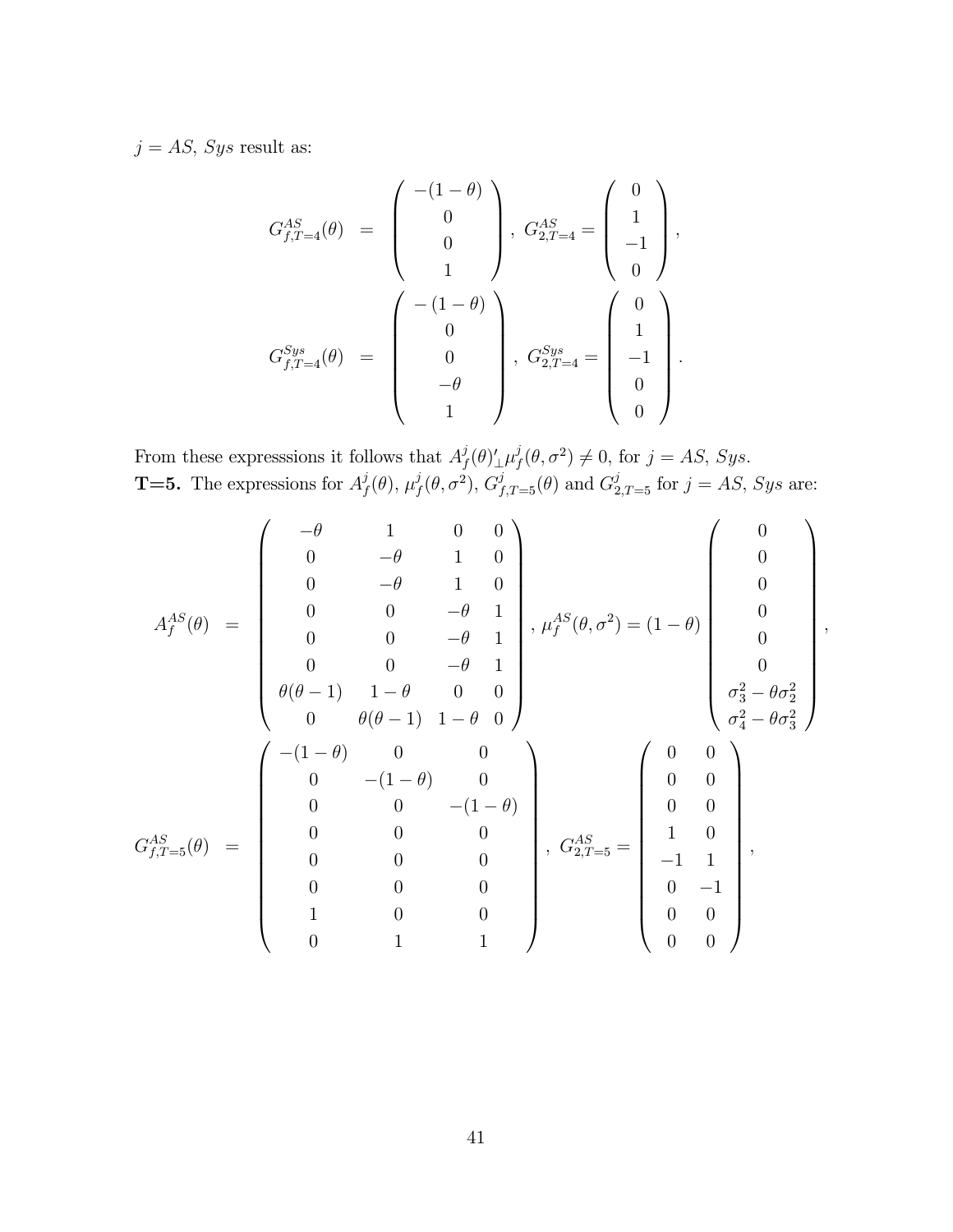$$
A_f^{Sys}(\theta) = \begin{pmatrix} -\theta & 1 & 0 & 0 \\ 0 & -\theta & 1 & 0 \\ 0 & 0 & -\theta & 1 \\ 0 & 0 & -\theta & 1 \\ 0 & 0 & -\theta & 1 \\ 0 & 0 & -\theta & 1 \\ 1 - \theta & 0 & 0 & 0 \\ 0 & 1 - \theta & 0 & 0 \\ 0 & 0 & 1 - \theta & 0 \end{pmatrix}, \mu_f^{Sys}(\theta, \sigma^2) = (1 - \theta) \begin{pmatrix} 0 \\ 0 \\ 0 \\ 0 \\ 0 \\ \sigma_2^2 \\ \sigma_3^2 \\ \sigma_4^2 \\ \sigma_4^2 \end{pmatrix},
$$
  

$$
G_{f,T=5}^{Sys}(\theta) = \begin{pmatrix} -(1 - \theta) & 0 & 0 \\ 0 & 0 & -(1 - \theta) & 0 \\ 0 & 0 & -(1 - \theta) & 0 \\ 0 & 0 & 0 & 0 \\ 0 & 0 & 0 & 0 \\ 0 & 0 & 0 & 0 \\ -\theta & 0 & 0 & 0 \\ 1 & -\theta & -\theta & -\theta \\ 0 & 1 & 1 \end{pmatrix}, G_{2,T=5}^{Sys} = \begin{pmatrix} 0 & 0 \\ 0 & 0 \\ 0 & 0 \\ 1 & 0 \\ 0 & -1 \\ 0 & 0 \\ 0 & 0 \\ 0 & 0 \\ 0 & 0 \\ 0 & 0 \\ 0 & 0 \\ 0 & 0 \end{pmatrix},
$$

From these expresssions it follows that  $A_f^j(\theta)'_\perp \mu_f^j(\theta, \sigma^2) \neq 0$ , for  $j = AS$ , Sys.

The above specification of  $A_f^j(\theta)$ <sub>⊥</sub> as equal to  $(G_{f,T}^j(\theta) : G_{2,T}^j)$  is such that  $(A_f^j(\theta)$ :  $A_f^j(\theta)$ <sub>⊥</sub>) is not invertible for the AS moment conditions both when  $T = 4$  and 5. The invertibility of  $(A_f^j(\theta) : A_f^j(\theta)_{\perp})$  is not needed for the construction of the power envelope. It is, however, needed for obtaining the worst case large sample distributions of the GMM-AR, GMM-LM and KLM statistics. Instead of the current specifcation of  $A_f^j(\theta)_\perp$ , we then use a specification of  $A_f^j(\theta)_\perp$ :

$$
A_f^j(\theta)_{\perp} = (G_{f,T}^j(\theta) \, \vdots \, G_{2,T}^j) Q,
$$

with  $Q$  an identity matrix for the Sys moment conditions and a  $2 \times 1$  matrix for the AS moment conditions when  $T = 4$  and a  $5 \times 4$  matrix when  $T = 5$  which are such that

$$
Q = \begin{pmatrix} 1 & 1 \ - (G_{2,T=4}^{AS'} \hat{V}_{ff}(\theta) G_{2,T=4}^{AS})^{-1} G_{2,T=4}^{AS'} \hat{V}_{ff}(\theta) G_{f,T=4}^{AS}(\theta) \end{pmatrix} \qquad T = 4
$$
  
\n
$$
= \begin{pmatrix} 1 & 0 \ -((1)^{1/2} G_{2,T=4}^{AS'} \hat{V}_{ff}(\theta) G_{2,T=4}^{AS} (1))^{-1} (\frac{1}{0})^{1/2} G_{2,T=4}^{AS'} \hat{V}_{ff}(\theta) (G_{f,T=4}^{AS}(\theta) : G_{2,T}^{j}(\theta)) \end{pmatrix} \qquad T = 5.
$$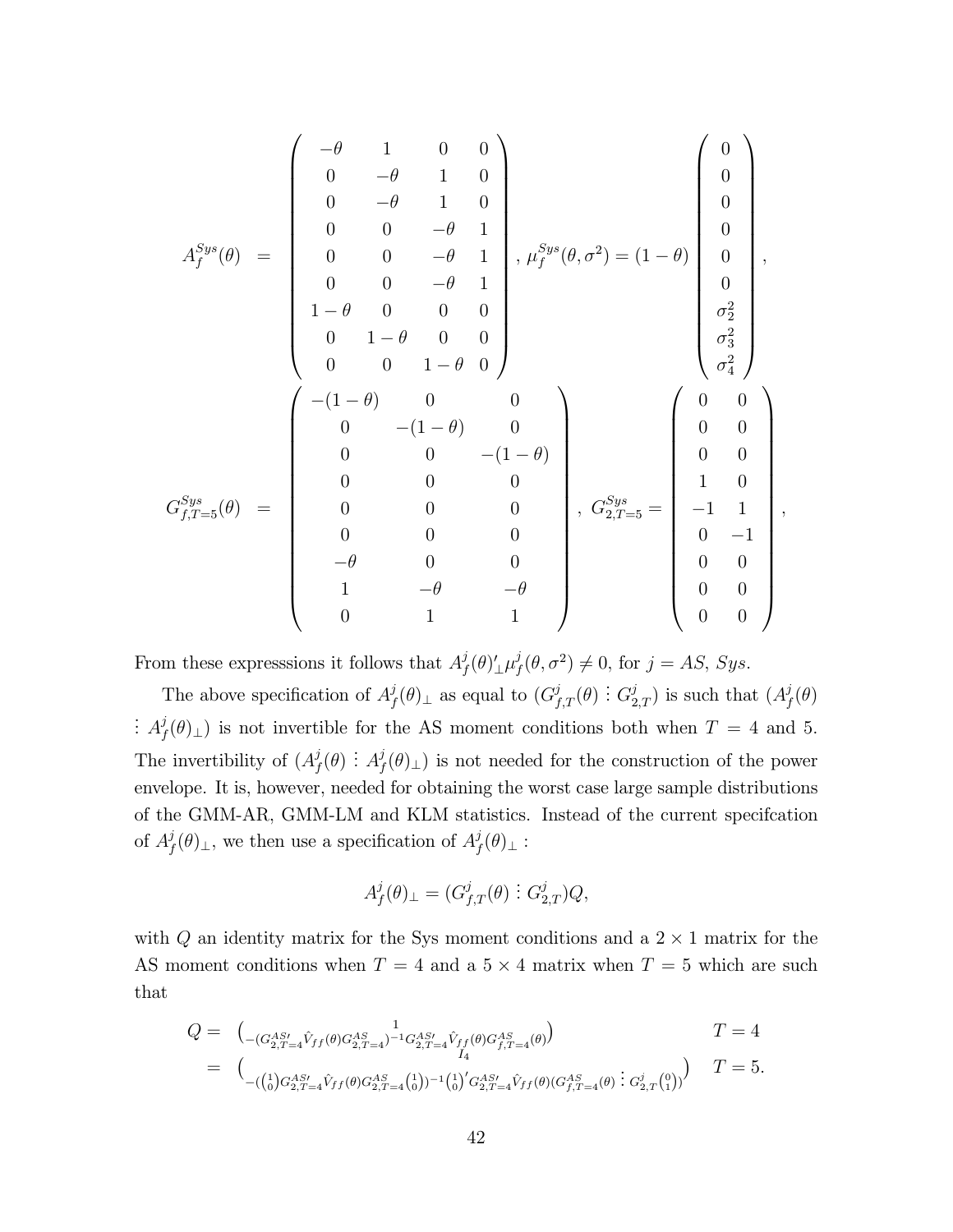#### Proof of Theorem 5. Since

$$
\Delta y_{i2} = c_i - (1 - \theta_0)y_{i1} + u_{i2}
$$
  
\n
$$
\Delta y_{i3} = \theta_0(c_i - (1 - \theta_0)y_{i1}) + (\theta_0 - 1)u_{i2} + u_{i3}
$$
  
\n
$$
\Delta y_{i4} = \theta_0^2(c_i - (1 - \theta_0)y_{i1}) + \theta_0(\theta_0 - 1)u_{i2} + (\theta_0 - 1)u_{i3} + u_{i4}
$$
  
\n
$$
\Delta y_{i5} = \theta_0^3(c_i - (1 - \theta_0)y_{i1}) + \theta_0^2(\theta_0 - 1)u_{i2} + \theta_0(\theta_0 - 1)u_{i3} + (\theta_0 - 1)u_{i4} + u_{i5}
$$
  
\n
$$
y_{i3} - y_{i1} = (1 + \theta_0)(c_i - (1 - \theta_0)y_{i1}) + \theta_0u_{i2} + u_{i3}
$$
  
\n
$$
y_{i4} - y_{i1} = (1 + \theta_0 + \theta_0^2)(c_i - (1 - \theta_0)y_{i1}) + \theta_0^2u_{i2} + \theta_0u_{i3} + u_{i4}
$$
  
\n
$$
y_{i4} - y_{i2} = (\theta_0 + \theta_0^2)(c_i - (1 - \theta_0)y_{i1}) + (\theta_0^2 - 1)u_{i2} + \theta_0u_{i3} + u_{i4}
$$
  
\n
$$
y_{i5} - y_{i1} = (1 + \theta_0 + \theta_0^2 + \theta_0^3)(c_i - (1 - \theta_0)y_{i1}) + \theta_0^3u_{i2} + \theta_0^2u_{i3} + \theta_0u_{i4} + u_{i5}
$$
  
\n
$$
y_{i5} - y_{i2} = (\theta_0 + \theta_0^2 + \theta_0^3)(c_i - (1 - \theta_0)y_{i1}) + (\theta_0^3 - 1)u_{i2} + \theta_0^2u_{i3} + \theta_0u_{i4} + u_{i5}
$$

it holds that for

 $T=4$ , Sys:

$$
a \rightarrow \begin{pmatrix} E((c_i - (1 - \theta_0)y_{i1})^2) + \sigma_2^2 \\ 0 \\ b \rightarrow (1 + \theta_0)^2 E((c_i - (1 - \theta_0)y_{i1})^2) - \theta_0^2 \sigma_2^2 - \sigma_3^2) \\ \theta_0^2 E((c_i - (1 - \theta_0)y_{i1})^2) \\ d \rightarrow (1 + \theta_0 + \theta_0^2) E((c_i - (1 - \theta_0)y_{i1})^2) + \theta_0^2 (\theta_0 - 1) \sigma_2^2 + \theta_0 \sigma_3^2) \\ \theta_0^3 E((c_i - (1 - \theta_0)y_{i1})^2) \end{pmatrix}.
$$

$$
T=4, AS:
$$

$$
a \rightarrow \begin{pmatrix} (1+\theta_0)E((c_i-(1-\theta_0)y_{i1})^2)+\theta_0\sigma_2^2) \\ 0 \\ b \rightarrow \begin{pmatrix} -((1+\theta_0)^2+1)E((c_i-(1-\theta_0)y_{i1})^2)-\theta_0(2\theta_0-1)\sigma_2^2-\sigma_3^2) \\ \theta_0^2E((c_i-(1-\theta_0)y_{i1})^2) \\ d \rightarrow \begin{pmatrix} \theta_0(1+\theta_0+\theta_0^2)E((c_i-(1-\theta_0)y_{i1})^2)+\theta_0^2(\theta_0-1)\sigma_2^2+\theta_0\sigma_3^2) \\ \theta_0^3E((c_i-(1-\theta_0)y_{i1})^2) \end{pmatrix}. \end{pmatrix}
$$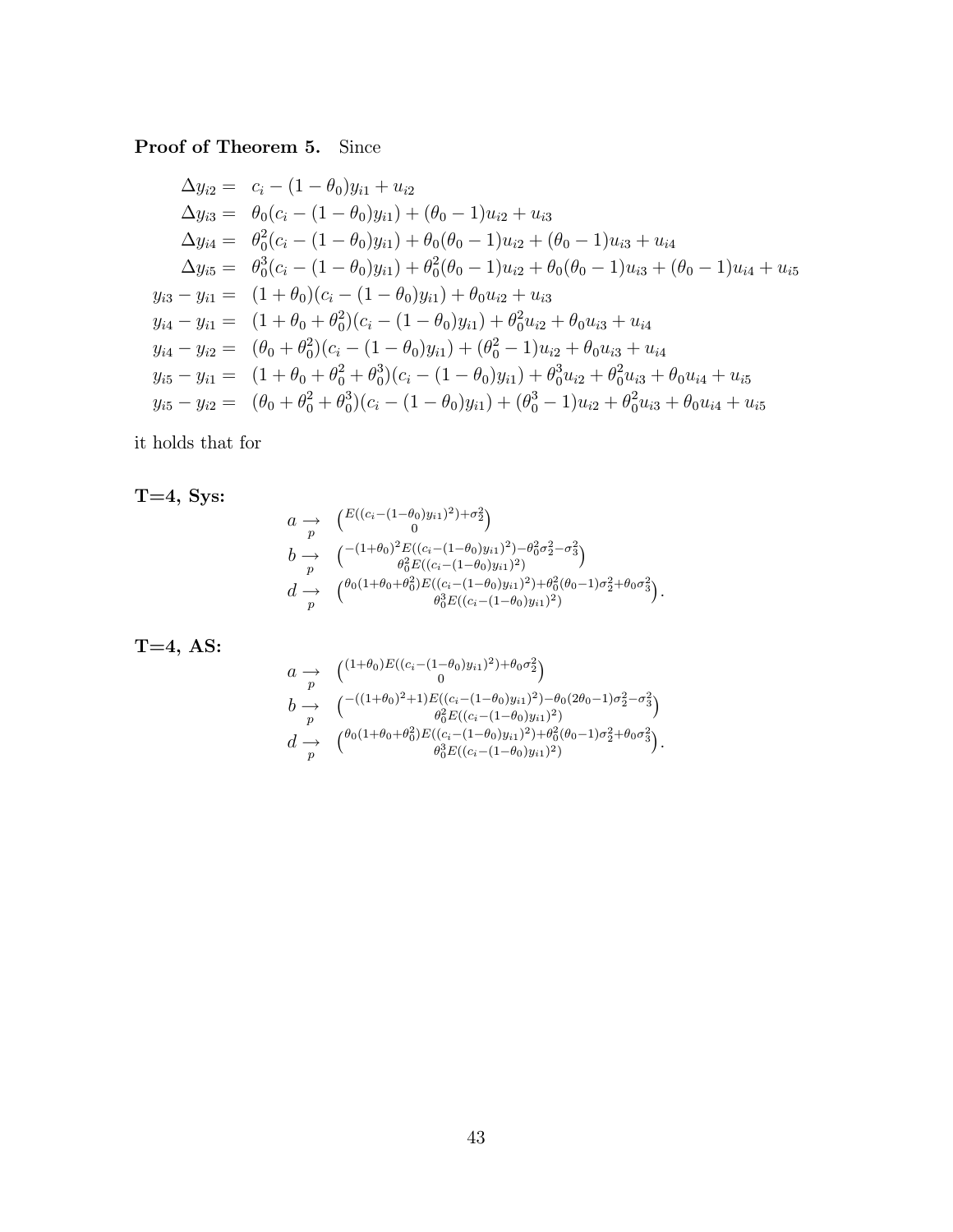$T=5$ , Sys:

$$
a \rightarrow \begin{pmatrix}\nE((c_i - (1 - \theta_0)y_{i1})^2) + \sigma_2^2 \\
(1 + \theta_0)E((c_i - (1 - \theta_0)y_{i1})^2) + \theta_0(\theta_0 - 1)\sigma_2^2 + \sigma_3^2 \\
\theta_0^2 E((c_i - (1 - \theta_0)y_{i1})^2) + (\theta_0 - 1)^2 \sigma_2 + \sigma_3^2 \\
0 \\
0 \\
0\n\end{pmatrix}
$$
\n
$$
b \rightarrow -\begin{pmatrix}\n(1 + \theta_0) + \theta_0^2)(\theta_0 + \theta_0^2)E((c_i - (1 - \theta_0)y_{i1})^2) + \theta_0^2 \sigma_2^2 + \sigma_3^2 \\
(1 + \theta_0 + \theta_0^2)(\theta_0 + \theta_0^2)E((c_i - (1 - \theta_0)y_{i1})^2) + \theta_0^2(\theta_0^2 - 1)\sigma_2^2 + \theta_0^2 \sigma_3^2 + \sigma_4^2 \\
(\theta_0 + \theta_0^2)^2(\theta_0 + \theta_0^2)E((c_i - (1 - \theta_0)y_{i1})^2) + (\theta_0^2 - 1)^2 \sigma_2^2 + \theta_0^2 \sigma_3^2 + \sigma_4^2 \\
\theta_0^2 E((c_i - (1 - \theta_0)y_{i1})^2) \\
\theta_0^3 E((c_i - (1 - \theta_0)y_{i1})^2) \\
\theta_0^3 E((c_i - (1 - \theta_0)y_{i1})^2) + \theta_0^4(\theta_0 - 1)\sigma_2^2 + \theta_0\sigma_3^2 \\
\theta_0^2(\theta_0 + \theta_0^2 + \theta_0^3)E((c_i - (1 - \theta_0)y_{i1})^2) + \theta_0^4(\theta_0 - 1)\sigma_2^2 + \theta_0^2(\theta_0 - 1)\sigma_3^2 + \theta_0\sigma_4^2 \\
\theta_0^2(\theta_0 + \theta_0^2 + \theta_0^3)E((c_i - (1 - \theta_0)y_{i1})^2) + \theta_0(\theta_0 - 1)(\theta_0^3 - 1)\sigma_2^2 + \theta_0^2(\theta_0 - 1)\sigma_3^2 + \theta_0\sigma_4^2 \\
\theta_0^4 E((c_i - (1 - \theta_0)y_{i1})^2) \\
\theta_
$$

.

T=5, AS:

$$
a \rightarrow \begin{pmatrix}\n(1+\theta_{0})E((c_{i}-(1-\theta_{0})y_{i1})^{2}) + \sigma_{2}^{2} \\
\theta_{0}(1+\theta_{0}+\theta_{0}^{2})E((c_{i}-(1-\theta_{0})y_{i1})^{2}) + \theta_{0}^{2}(\theta_{0}-1)\sigma_{2}^{2}+\theta_{0}\sigma_{3}^{2} \\
\theta_{0}^{2}(1+\theta_{0})E((c_{i}-(1-\theta_{0})y_{i1})^{2}) + (\theta_{0}^{2}-1)(\theta_{0}-1)\sigma_{2}+\theta_{0}\sigma_{3}^{2} \\
0 \\
0\n\end{pmatrix}
$$
\n
$$
b \rightarrow -\begin{pmatrix}\n-(1+\theta_{0})^{2} + 1)E((c_{i}-(1-\theta_{0})y_{i1})^{2}) - \theta_{0}(2\theta_{0}-1)\sigma_{2}^{2} - \sigma_{3}^{2} \\
(\theta_{0}+2\theta_{0}^{2}(1+\theta_{0}+\theta_{0}^{2}))E((c_{i}-(1-\theta_{0})y_{i1})^{2}) + 2\theta_{0}^{3}(\theta_{0}-1)\sigma_{2}^{2} + \theta_{0}(2\theta_{0}-1)\sigma_{3}^{2} + \sigma_{4}^{2} \\
\theta_{0}^{2}(1+2\theta_{0}(1+\theta_{0}))E((c_{i}-(1-\theta_{0})y_{i1})^{2}) + (2\theta_{0}^{3}-\theta_{0}-1)(\theta_{0}-1)\sigma_{2}^{2} + \theta_{0}(2\theta_{0}-1)\sigma_{3}^{2} + \sigma_{4}^{2} \\
\theta_{0}^{2}E((c_{i}-(1-\theta_{0})y_{i1})^{2}) \\
\theta_{0}^{3}E((c_{i}-(1-\theta_{0})y_{i1})^{2}) \\
\theta_{0}^{3}E((c_{i}-(1-\theta_{0})y_{i1})^{2}) + \theta_{0}^{2}(\theta_{0}-1)\sigma_{2}^{2} + \theta_{0}\sigma_{3}^{2} \\
\theta_{0}^{2}(1+\theta_{0}+\theta_{0}^{2}+\theta_{0}^{3})E((c_{i}-(1-\theta_{0})y_{i1})^{2}) + \theta_{0}^{4}(\theta_{0}-1)\sigma_{2}^{2} + \theta_{0}^{2}(\theta_{0}-1)\sigma_{3}^{2} + \theta_{0}\sigma_{4}^{2} \\
\theta_{0}^{2}(\theta_{0}+\theta_{0}^{2
$$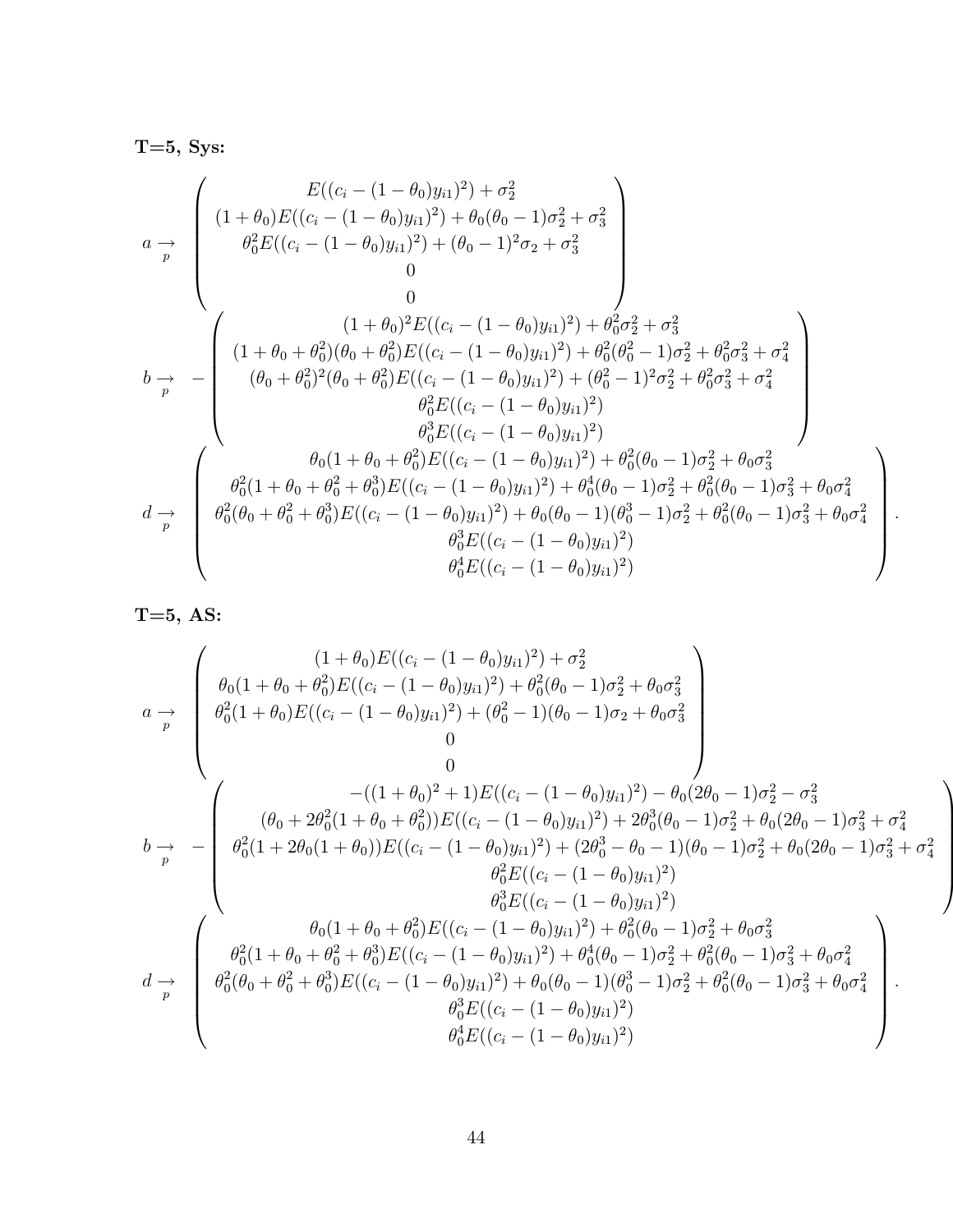**Proof of Theorem 6.** The components  $a, b$  and  $d$  of (38) are all sample averages so we can characterize their large sample behavior by

$$
a = E(a) + \frac{\varepsilon_a}{\sqrt{N}}, b = E(b) + \frac{\varepsilon_b}{\sqrt{N}}, d = E(d) + \frac{\varepsilon_d}{\sqrt{N}},
$$

with  $\varepsilon_a$ ,  $\varepsilon_b$  and  $\varepsilon_d$  converging to mean zero random variables and the expressions for  $E(a)$ ,  $E(b)$  and  $E(d)$ , when the true value of  $\theta$  is one, are stated in Theorem 5. To determine the appropriate rate for the local to unity asymptotics regarding  $\theta$ , we insert

$$
\theta = 1 + \frac{e}{N^{\mu}}
$$

in the expression of (38) and determine the appropriate value of  $\mu$ :

$$
(1+\tfrac{e}{N^{\mu}})^2(E(a)+\tfrac{\varepsilon_a}{\sqrt{N}})+(1+\tfrac{e}{N^{\mu}})(E(b)+\tfrac{\varepsilon_b}{\sqrt{N}})+E(d)+\tfrac{\varepsilon_d}{\sqrt{N}}.
$$

When  $\omega = 0$ ,  $\sigma_t^2 = \sigma^2$  and  $\mu = \frac{1}{4}$ :

$$
(1 + \frac{e}{\sqrt[4]{N}})^2 (E(a) + \frac{\varepsilon_a}{\sqrt{N}}) + (1 + \frac{e}{\sqrt[4]{N}})(E(b) + \frac{\varepsilon_b}{\sqrt{N}}) + E(d) + \frac{\varepsilon_d}{\sqrt{N}} =
$$
  
\n
$$
E(a) + E(b) + E(d) + \frac{1}{\sqrt{N}} (\varepsilon_a + \varepsilon_b + \varepsilon_d + e^2 E(a)) +
$$
  
\n
$$
\frac{e}{\sqrt[4]{N}} (E(b) + 2E(a)) + \frac{e}{\sqrt{N} \sqrt[4]{N}} (\varepsilon_b + 2\varepsilon_a) + \frac{e^2 \varepsilon_a}{N} =
$$
  
\n
$$
\frac{1}{\sqrt{N}} (\varepsilon_a + \varepsilon_b + \varepsilon_d + e^2 E(a)) + \frac{e}{\sqrt{N} \sqrt[4]{N}} (\varepsilon_b + 2\varepsilon_a) + \frac{e^2 \varepsilon_a}{N}
$$

since  $E(a) + E(b) + E(d) = 0$  and  $E(b) = -2E(a)$  so the appropriate specification for  $\theta$  follows from  $\theta = 1 + \frac{e}{\sqrt[4]{N}}$ .

When 
$$
\omega \neq 0
$$
, or  $\sigma_t^2 \neq \sigma_j^2$ , for at least one  $t$ ,  $t$ , and  $\mu = \frac{1}{2}$ :

$$
(1 + \frac{e}{\sqrt{N}})^2 (E(a) + \frac{\varepsilon_a}{\sqrt{N}}) + (1 + \frac{e}{\sqrt{N}})(E(b) + \frac{\varepsilon_b}{\sqrt{N}}) + E(d) + \frac{\varepsilon_d}{\sqrt{N}} =
$$
  
\n
$$
E(a) + E(b) + E(d) + \frac{1}{\sqrt{N}} (\varepsilon_a + \varepsilon_b + \varepsilon_d + e(E(b) + 2E(a))) +
$$
  
\n
$$
\frac{e}{N} (2\varepsilon_a + \varepsilon_b + eE(a)) + \frac{e^2 \varepsilon_a}{N\sqrt{N}} =
$$
  
\n
$$
\frac{1}{\sqrt{N}} (\varepsilon_a + \varepsilon_b + \varepsilon_d - e(E(b) + 2E(a))) - \frac{e}{N} (2\varepsilon_a + \varepsilon_b - eE(a)) + \frac{e^2 \varepsilon_a}{N\sqrt{N}}
$$

since  $E(a) + E(b) + E(d) = 0$  but  $E(b) \neq -2E(a)$  so  $\theta = 1 + \frac{e}{\sqrt{N}}$ .

**Proof of Theorem 7.** When  $\omega = 0$  and  $\sigma_t^2 = \sigma^2$ ,  $g_T(e)$  is characterized by

$$
g_T(e) = (1 + \frac{e}{\sqrt[4]{N}})^2 (E(a) + \frac{1}{\sqrt{N}} \varepsilon_a) + (1 + \frac{e}{\sqrt[4]{N}}) (E(b) + \frac{1}{\sqrt{N}} \varepsilon_b) + E(d) + \frac{1}{\sqrt{N}} \varepsilon_d
$$
  
= 
$$
\frac{1}{\sqrt{N}} (\varepsilon_a + \varepsilon_b + \varepsilon_d + e^2 E(a)) + \frac{e}{\sqrt{N} \sqrt[4]{N}} (\varepsilon_b + 2\varepsilon_a) + \frac{e^2 \varepsilon_a}{N}
$$

so

$$
\sqrt{N}g_T(e) = e^2E(a) + \left(\varepsilon_a(1 + \frac{2e}{\sqrt[4]{N}} + \frac{e^2\varepsilon_a}{\sqrt{N}}\right) + \varepsilon_b(1 + \frac{2e}{\sqrt[4]{N}}) + \varepsilon_d
$$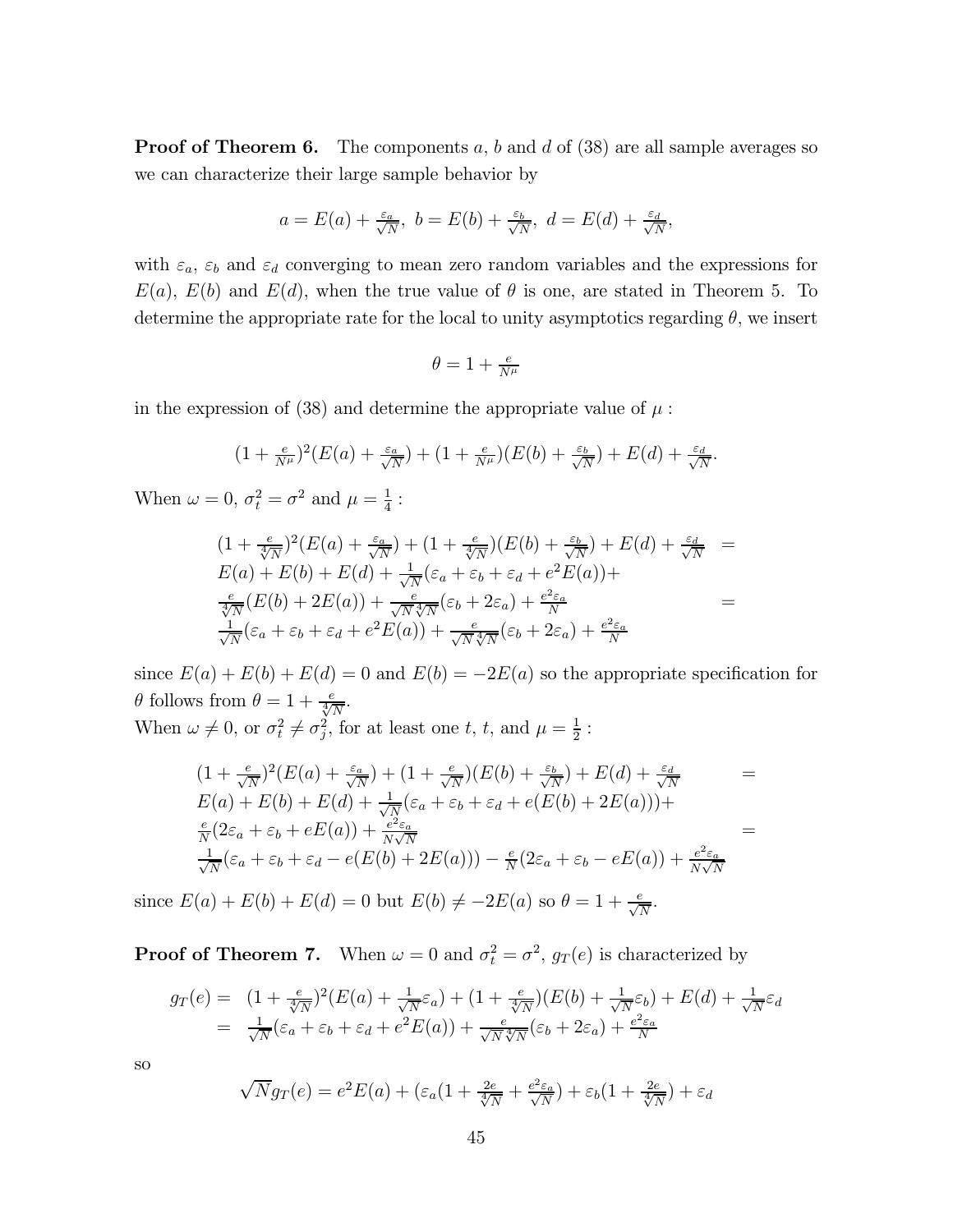and

$$
\sqrt{N}g_T(e) \simeq N(e^2E(a), B(N)'V_{abd}B(N)),
$$

with

$$
B(N) = (\iota_3 \otimes I_{p_{\max}}) + \frac{e}{\sqrt[4]{N}} \left[ (2 + \frac{e}{\sqrt[4]{N}})(e_{1,3} \otimes I_{p_{\max}}) + \frac{e}{\sqrt[4]{N}}(e_{2,3} \otimes I_{p_{\max}}) \right]
$$

and  $V_{abd}$  the covariance matrix of  $(a' : b' : d')'$ ,  $\iota_3$  a  $3 \times 1$  dimensional vector of ones,  $I_{p_{\text{max}}}$  the  $p_{\text{max}} \times p_{\text{max}}$  dimensional identity matrix,  $p_{\text{max}}$  equals the number of elements of a and  $e_{1,3}$  and  $e_{2,3}$  the first and second  $3 \times 1$  dimensional unity vectors.

Since  $\frac{e}{\sqrt[4]{N}}$  converges to zero,  $B(N)$  converges to  $(\iota_3 \otimes I_{p_{\text{max}}})$ . For most sample sizes,  $\frac{e}{\sqrt[4]{N}}$  is, however, non-negligible and it is important to incorporate the terms multiplied by it in order to obtain an accurate approximation of the distribution of the GMM-AR statistic in finite samples:

$$
\text{GMM-AR}(e) \sim \chi^2(\delta, p_{\text{max}}),
$$

with  $\delta = e^4 E(a)' [B(N)' V_{abd} B(N)]^{-1} E(a)$  and  $\chi^2(\delta, p_{max})$  a non-central  $\chi^2$  distribution with non-centrality parameter  $\delta$  and degrees of freedom parameter p.

**Proof of Theorem 8.** When we instead of the full vector  $g_T(e)$  use a linear combination of it, say  $w'g_T(e)$  with w an orthonormal  $p_{\text{max}} \times 1$  vector, the approximating distribution of the GMM-AR statistic for testing H<sub>0</sub> :  $\theta = 1 + \frac{e}{\sqrt[4]{N}}$  that uses  $w'g_T(e)$ reads

$$
\chi^2(e^4(w'E(a))'[w'B(N)'V_{abd}B(N)w]^{-1}(w'E(a)), 1).
$$

The optimal combination  $w$  is the one that leads to the largest value of the noncentrality parameter. The non-centrality parameter can be specified as

$$
e^4(w'E(a))'\left[w'B(N)'V_{abd}B(N)w\right]^{-1}\left(w'E(a)\right) = e^4 \frac{(w'E(a))^2}{w'B(N)'V_{abd}B(N)w}.
$$

The maximal value of  $\frac{(w'E(a))^2}{w'B(N)'V_{abd}B(N)}$  results from the largest root of the generalized eigenvalue problem

$$
|\lambda B(N)'V_{abd}B(N) - E(a)E(a)'| = 0
$$

and the optimal value of  $w$  equals the eigenvector associated with the largest root. Since  $E(a)$  is only a vector, just one root of the generalized eigenvalue problem is non-zero so it is also the largest one. This root results from using

$$
w = (B(N)'V_{abd}B(N))^{-1}E(a)
$$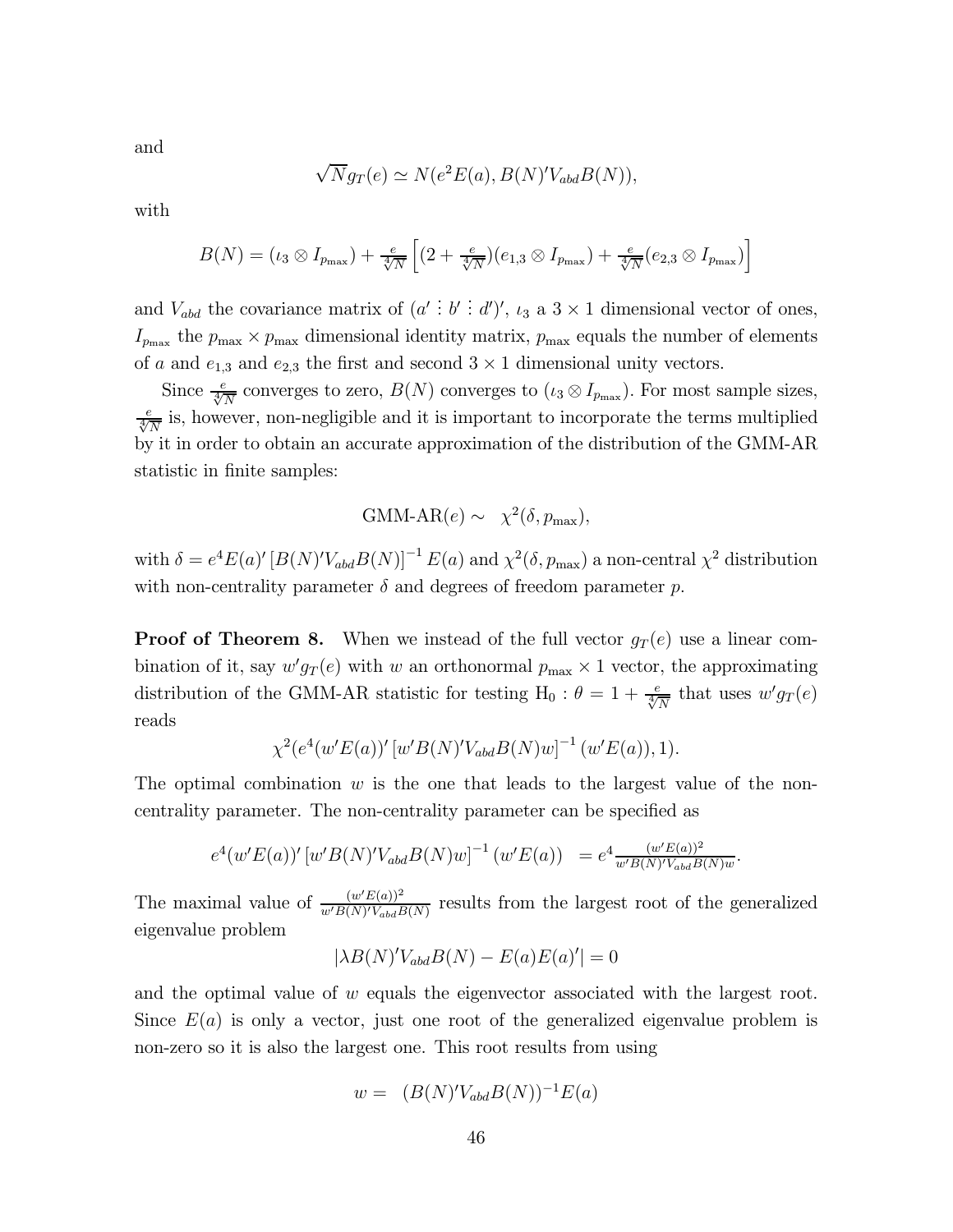and the largest root then equals

$$
\lambda_{\min} = E(a)'(B(N)'V_{abd}B(N))^{-1}E(a)
$$

so the maximal value of the non-centrality parameter is

$$
e^{4}E(a)'(B(N)'V_{abd}B(N))^{-1}E(a) = (e\sigma)^{4} \binom{\iota_p}{0}'(B(N)'V_{abd}B(N))^{-1} \binom{\iota_p}{0}
$$

since  $E(a) = \sigma^2 {\binom{\iota_p}{0}}$  with  $\iota_p$  a  $p \times 1$  dimensional vector of ones and p the number of columns of  $G_{f,T}(\theta)$ .

Proof of Theorem 9. GMM-AR statistic To construct the worst case limiting distribution of the GMM-AR statistic to test H<sub>0</sub> :  $\theta = 1 + \frac{e}{\sqrt[4]{N}}$  while the true value of  $\theta = 1$ , we first specify the GMM-AR statistic as

GMM-AR(e) = 
$$
Nf_N(e)'\hat{V}_{ff}(e)^{-1}f_N(e)
$$
  
\n= 
$$
\begin{bmatrix}\n\sqrt{N}(h(\theta_0)A_f(e) : A_f(e)_\perp)'f_N(e)\n\end{bmatrix}'
$$
\n
$$
\begin{bmatrix}\n(h(\theta_0)A_f(e) : A_f(e)_\perp)' \hat{V}_{ff}(e)(h(\theta_0)A_f(e) : A_f(e)_\perp)\n\end{bmatrix}^{-1}
$$
\n
$$
\sqrt{N}(h(\theta_0)A_f(e) : A_f(e)_\perp)'f_N(e)\n\end{bmatrix}.
$$

We now determine the limit behavior of the different components under the limit sequence in (19). The specification of  $A_f(e)_\perp$  that we use is such that

$$
A_f(e)_{\perp} = (G^j_{f,T}(e) : G^j_{2,T})Q,
$$

with Q equal to the identity matrix for the Sys moment conditions and equal to the specifications stated previously in this Appendix for the AS moment conditions. The large sample behavior of the different components of Q for the AS moment conditions are such that

$$
G_{2,T}^{AS\prime}\hat{V}_{ff}(e)G_{2,T}^{AS} \approx \left(\begin{smallmatrix} 0\\I_{p_{\max}-p} \end{smallmatrix}\right)'B(N)'V_{abd}B(N)\left(\begin{smallmatrix} 0\\I_{p_{\max}-p} \end{smallmatrix}\right)
$$
  

$$
G_{2,T}^{AS\prime}\hat{V}_{ff}(e)G_{f,T}^{AS}(\theta) \approx \left(\begin{smallmatrix} 0\\I_{p_{\max}-p} \end{smallmatrix}\right)'B(N)'V_{abd}B(N)\left(\begin{smallmatrix} I_p\\I_p \end{smallmatrix}\right),
$$

with p the number of columns of  $G_{f,T}^{AS}(e)$  so the limit behavior of Q is

$$
Q \approx (\big( \begin{matrix} 0 & 1 \ (I_{p_{\max}-p})' B(N)' V_{abd} B(N) \begin{matrix} 1 & 0 \ (I_{p_{\max}-p}) \end{matrix} \end{matrix})^{-1} \begin{matrix} 0 & 1 \ (I_{p_{\max}-p})' B(N)' V_{abd} B(N) \begin{matrix} I_p \end{matrix} \end{matrix})
$$
  
\n
$$
\approx (\big( \begin{matrix} 1 \ (0)' \begin{matrix} 0 & 0 \ (I_p)' (I_{p_{\max}-p})' B(N)' V_{abd} B(N) \begin{matrix} 0 & 0 \ (I_p) & 0 \end{matrix} \end{matrix})^{-1} \begin{matrix} 1 \ (0)' \begin{matrix} 0 & 0 \ (I_p) & 0 \end{matrix} \end{matrix})^{-1} B(N)' V_{abd} B(N) \begin{pmatrix} I_p \begin{matrix} 0 & 0 \ (I_p) & 0 \end{matrix} \end{pmatrix})^{-1}
$$
  
\n
$$
= \overline{Q}
$$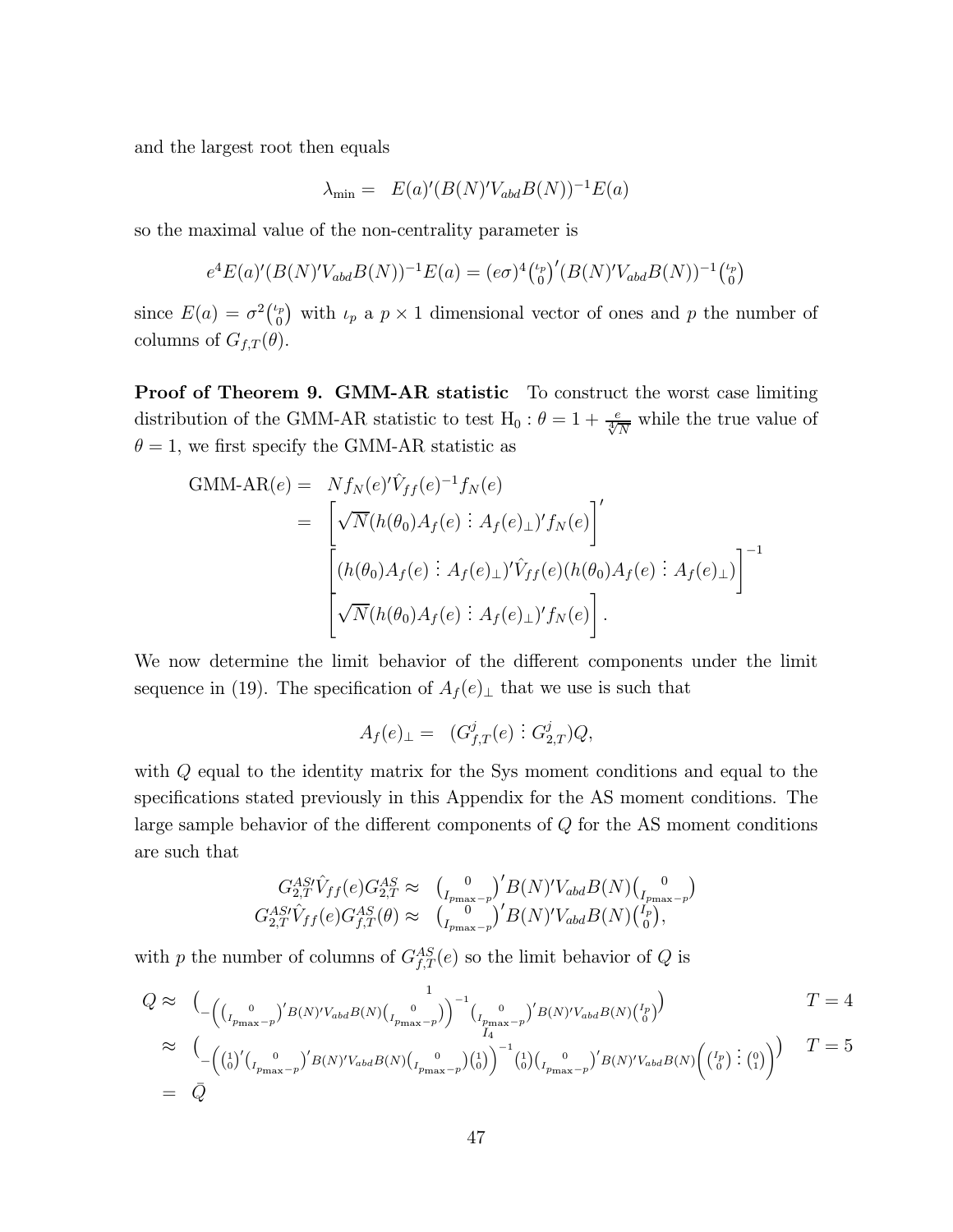and  $\overline{Q}$  equals the identity matrix for the Sys moment conditions. Our specification of  $A_f(e)_\perp$  is such that

$$
\sqrt{N}A_f(e)'_\perp f_N(e) = Q'\left(\sqrt{N}g_T(e)\right),\,
$$

so using the limit behavior of  $\sqrt{N}g_T(e)$  stated in Theorem 7, we have that

$$
\sqrt{N}A_f(e)'_{\perp}f_N(e) \underset{\theta_0 \uparrow 1, h(\theta_0) \sqrt{N}\to 0}{\to} \bar{Q}'\left[e^2\sigma^2\binom{\iota_p}{0} + B(N)'\begin{pmatrix} \varepsilon_a\\ \varepsilon_b\\ \varepsilon_d \end{pmatrix}\right].
$$

The limit behavior of  $\sqrt{N}h(\theta_0)A_f(e)'f_N(e)$  accords with

$$
\sqrt{N}h(\theta_0)A_f(e)'f_N(e) \underset{\theta_0 \uparrow 1, h(\theta_0) \sqrt{N}\to 0}{\to} A_f(e)'A_f(e)\psi,
$$

so combining,

$$
\left[\sqrt{N}(h(\theta_0)A_f(e):A_f(e)\perp)'f_N(e)\right]_{\theta_0\uparrow 1,\;h(\theta_0)\sqrt{N}\to 0}\left[\overline{Q'}\left(e^2\sigma^2\binom{\iota_p}{0}+B(N)'\begin{pmatrix}\varepsilon_a\\\varepsilon_b\\\varepsilon_d\end{pmatrix}\right)\right].
$$

Under mean stationarity,  $\omega = 0$  and  $g_T(e)$  does not depend on the initial observations  $y_{i1}$ . This implies that the (normalized) covariance of  $A_f(e)'f_N(e)$  and  $A_f(e)'\_f_N(e)$ equals zero:

$$
h(\theta_0)A_f(e)'\hat{V}_{ff}(e)A_f(e)_{\perp} \underset{\theta_0 \uparrow 1, h(\theta_0)\sqrt{N}\to 0}{\longrightarrow} 0.
$$

Under the worst case setting (19) also

$$
h(\theta_0)^2 A_f(e)' \hat{V}_{ff}(e) A_f(e) \underset{\theta_0 \uparrow 1, h(\theta_0) \sqrt{N} \to 0}{\longrightarrow} A_f(e)' A_f(e) \left[ \lim_{\theta_0 \uparrow 1, h(\theta_0) \sqrt{N} \to 0} \text{var}(h(\theta_0) \begin{pmatrix} y_{1i} u_{i2} \\ \vdots \\ y_{1i} u_{iT} \end{pmatrix}) \right]
$$

$$
A_f(e)' A_f(e)
$$

$$
A_f(e)' \hat{V}_{ff}(e) A_f(e) \underset{\theta_0 \uparrow 1, h(\theta_0) \sqrt{N} \to 0}{\longrightarrow} \overline{Q}' B(N)' V_{abd} B(N) \overline{Q}
$$

so

$$
(h(\theta_0)A_f(e) : A_f(e)\downarrow) \hat{V}_{ff}(e)(h(\theta_0)A_f(e) : A_f(e)\downarrow) \underset{\theta_0\uparrow 1, h(\theta_0)\sqrt{N}\to 0}{\longrightarrow} \newline \left(\begin{array}{c} A_f(e)'A_f(e) \left[\lim_{\theta_0\uparrow 1, h(\theta_0)\sqrt{N}\to 0} \text{var}(h(\theta_0) \left(\begin{array}{c} y_{1i}u_{i2} \\ \vdots \\ y_{1i}u_{iT} \end{array}\right) \right] A_f(e)'A_f(e) \right) \underset{\bar{Q}'B(N)'V_{abd}B(N)\bar{Q}}{\longrightarrow} \newline
$$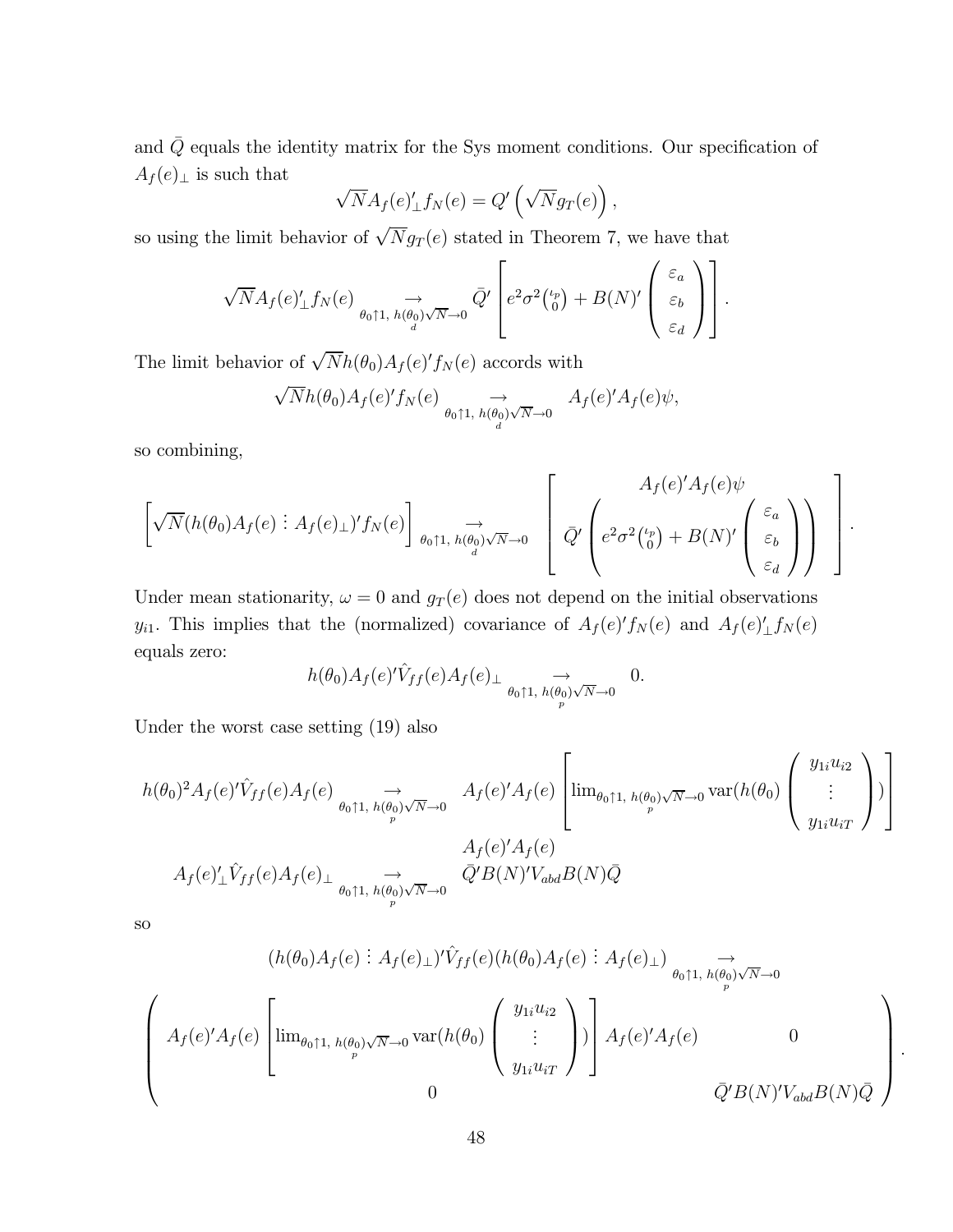Because  $A_f(e)' f_N(e)$  and  $A_f(e)'_L f_N(e)$  are uncorrelated under (19),

$$
\left[ (h(\theta_0)A_f(e) : A_f(e)_\perp)' \hat{V}_{ff}(e) (h(\theta_0)A_f(e) : A_f(e)_\perp) \right]
$$

is block diagonal and the limit behavior of the GMM-AR statistic consists of two components, one resulting from the diverging part of the sample moments and one which results from the stable/identifying part:

i. 
$$
\left[\sqrt{N}h(\theta_0)A_f(e)'f_N(e)\right]'\left[h(\theta_0)^2A_f(e)'\hat{V}_{ff}(e)A_f(e)\right]^{-1}\left[\sqrt{N}h(\theta_0)A_f(e)'f_N(e)\right]
$$
  
\n $\rightarrow \phi_0\uparrow 1, h(\theta_0)\sqrt{N}\rightarrow 0$   $\psi'\left[\lim_{\theta_0\uparrow 1, h(\theta_0)\sqrt{N}\rightarrow 0} \text{var}(h(\theta_0) \begin{pmatrix} y_{1i}u_{i2} \\ \vdots \\ y_{1i}u_{iT} \end{pmatrix})\right]^{-1} \psi \sim \chi^2(p_{GMM-AR} - p_{\text{max}})$   
\nii.  $\left(\sqrt{N}A_f(e)'\perp f_N(e)\right)' \left[A_f(e)'\perp \hat{V}_{ff}(e)A_f(e)\perp\right]^{-1} \left(\sqrt{N}A_f(e)'\perp f_N(e)\right)$   
\n $\rightarrow \phi_0\uparrow 1, h(\theta_0)\sqrt{N}\rightarrow 0$   $\chi^2(\delta, p_{\text{max}})$ 

with  $p_{GMM\text{-}AR} = \frac{1}{2}(T+1)(T-2)$  for the Sys moment conditions and  $p_{GMM\text{-}AR} =$  $\frac{1}{2}(T+1)(T-2)-1$  for the AS moment conditions and when  $T=4:p=1$ ,  $p_{\text{max}}=1$ for AS and 2 for Sys,  $T=5$  :  $p=3, \, p_{\rm max}=5$  for Sys and 4 for AS and

$$
\delta = e^4 \sigma^4 \binom{\iota_p}{0}^{\prime} \bar{Q} \left( \bar{Q}^{\prime} B(N)^{\prime} V_{abd} B(N) \bar{Q} \right)^{-1} \bar{Q} \binom{\iota_p}{0} \n= e^4 \sigma^4 \binom{\iota_p}{0}^{\prime} \left( B(N)^{\prime} V_{abd} B(N) \right)^{-1} \binom{\iota_p}{0},
$$

where the latter result can be shown using the partitioned inverse of  $(B(N)'V_{abd}B(N))^{-1}$ since

$$
\binom{\binom{\nu_p}{0}}{B(N)}^{V_{abd}B(N))^{-1}}\binom{\binom{\nu_p}{0}}{0} =
$$
\n
$$
\binom{\binom{\binom{p}{p}}{0}}{I_{p_{max}-p}}^{V_p} \left[ \binom{I_p}{0}^{V_p} (B(N)^{V_{abd}B(N))} \binom{I_p}{0} - \binom{I_p}{0}^{V_p} B(N)^{V_{abd}B(N)} \binom{I_{p_{max}-p}}{I_{p_{max}-p}} \right]^{-1} \binom{\binom{p}{p_{max}-p}}{I_{p_{max}-p}}^{V_p} \left[ \binom{\binom{p}{p}}{0}^{V_p} (B(N)^{V_{abd}B(N)})^{-\frac{1}{2}} M_{(B(N)^{V_{abd}B(N))^{-\frac{1}{2}} \binom{I_p}{I_{p_{max}-p}}}^{V_p} (B(N)^{V_{abd}B(N)})^{-\frac{1}{2}} \binom{I_p}{0}^{-1} \right]^{-1} \nu_p =
$$
\n
$$
\binom{\binom{\nu_p}{0}}{0}^{V_p} (\overline{Q} \left( \overline{Q}' B(N)^{V_{abd}B(N)})^{-\frac{1}{2}} \left( \frac{\binom{p}{p}}{0} \right)^{-1} \overline{Q} \binom{\binom{\nu_p}{p}}{0},
$$

which uses that  $\overline{Q}$  represents a weighted regression of columns of  $G_{2,T}$  on  $G_{f,T}(\theta)$ and the remaining columns of  $G_{2,T}$  using  $B(N)'V_{abd}B(N)$  as weight matrix. Taken alltogether, the worst case large sample distribution of the GMM-AR statistic test  $H_0$ :  $\theta = 1 + \frac{e}{\sqrt[4]{N}}$  reads

GMM-AR(e) 
$$
\underset{\theta_0 \uparrow 1, h(\theta_0) \sqrt{N}\to 0}{\longrightarrow} \chi^2(\delta, p_{GMM-AR}).
$$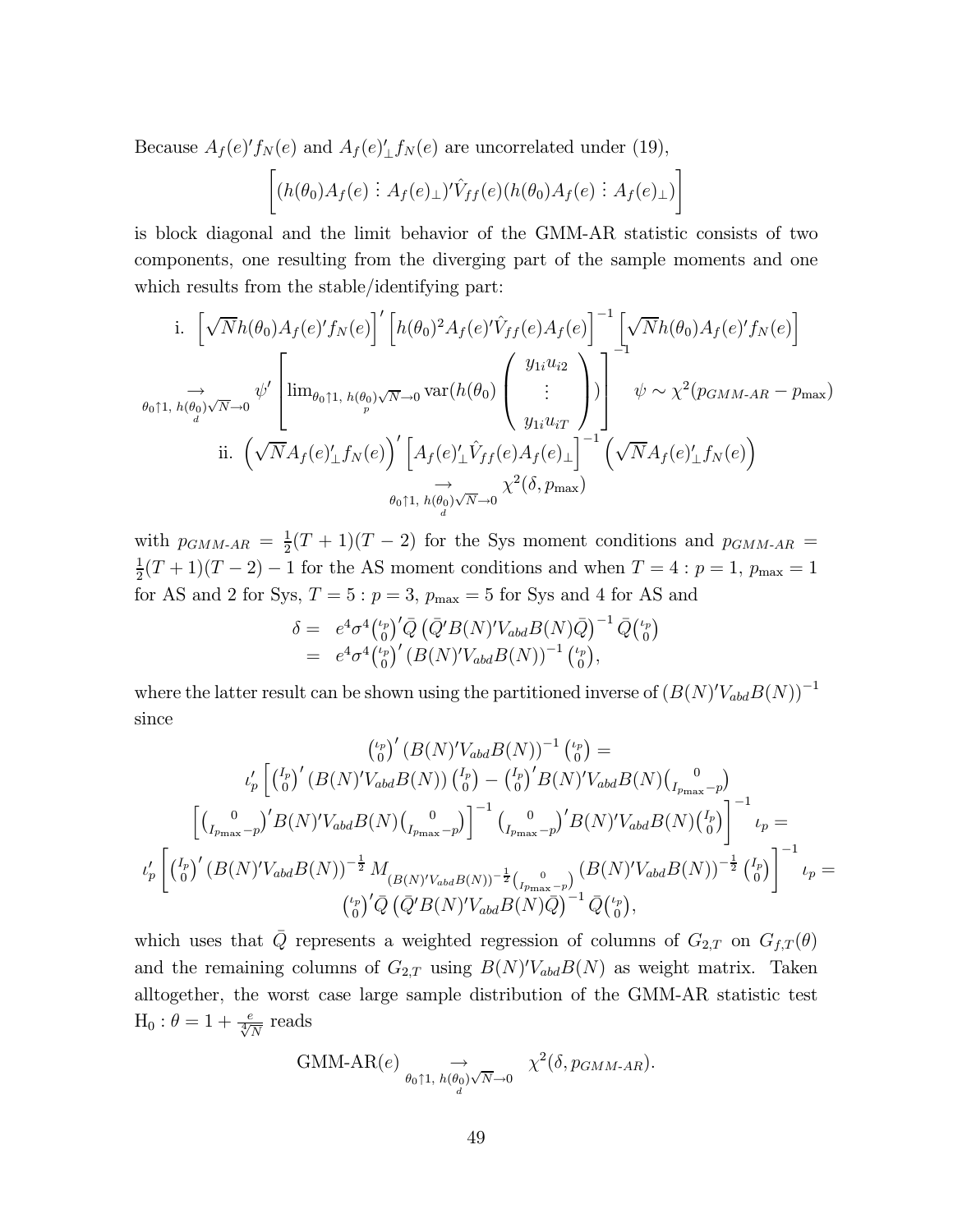GMM-LM statistic To obtain the large sample behavior of the GMM-LM statistic to test H<sub>0</sub> :  $\theta = 1 + \frac{e}{\sqrt[4]{N}}$  when  $\theta_0$  is one and under the limiting sequence in (19), we determine the behavior of the different components of:

$$
(h(\theta_0)A_f(e):A_f(e)_\perp)'q_N(e)
$$

for which we use the representation of  $q_N(e)$ .

 $h(\theta_0)'A_f(e)'q_N(e)$ : Under the worst case DGPs characterized by (19):

$$
\sqrt{N}h(\theta_0)A_f(e)q_N(e) \approx A_f(e)'[A_q(e)\psi +
$$
  

$$
h(\theta_0)\sqrt{N}(\mu_q(e,\sigma^2) + A_q(e)\iota(\lim_{\theta_0 \uparrow 1} E((\theta_0 - 1)u_{i1}^2))) + h(\theta_0)B_q(e)\psi_{cu}] \approx A_f(e)'A_q(e)\psi,
$$

since under (19):

$$
\sqrt{N}h(\theta_0)(\mu_q(e,\sigma^2)+A_q(e)\iota(\lim_{\theta_0\uparrow 1}E((\theta_0-1)u_{i1}^2)))\to 0, h(\theta_0)\sqrt{N}\to 0.
$$

 $A_f(e) \perp q_N(e)$  : We distinguish between the AS and Sys moment conditions. For the Sys moment conditions:

$$
A_f(e)'_{\perp}q_N(e) = \bar{Q}\left(\begin{array}{c}G_{f,T}(e)'q_N(e)\\G'_{2,T}q_N(e)\end{array}\right) \approx \bar{Q}'\left(\begin{array}{c}\frac{1}{h(\theta_0)\sqrt{N}}G_f(e)'A_q(e)\psi - \frac{e}{\sqrt[4]{N}}\sigma^2\iota_p + \frac{1}{\sqrt{N}}\varepsilon_{aq}\\ \frac{1}{\sqrt{N}}\varepsilon_{bq}\end{array}\right),
$$

since for the Sys moment conditions  $G'_{2,T}A_q(e) = 0$ ,  $G'_{2,T}\mu(e,\sigma^2) = 0$ ,  $G_{f,T}(e)'A_q(e)\iota_p =$  $(0, G_{f,T}(e)'\mu(e, \sigma^2) = -\frac{e}{\sqrt[4]{N}}\sigma^2\iota_p$  and  $\varepsilon_{aq} = G_f(e)'B_q(e)\psi_{cu}$  and  $\varepsilon_{bq} = G_{2,T'}B_q(e)\psi_{cu}$  are mean zero normal random variables that capture the remaining random parts.

For the AS moment conditions:

$$
A_f(e)'_{\perp}q_N(e) \approx \bar{Q}' \left( \frac{\frac{1}{h(\theta_0)\sqrt{N}}G_f(e)'A_q(e)\psi - \frac{e}{\sqrt[4]{N}}\iota_p \left[2\sigma^2 - \lim_{\theta_0 \uparrow 1} E((\theta_0 - 1)u_{i1}^2)\right] + \frac{1}{\sqrt{N}}\varepsilon_{aq}}{\frac{1}{\sqrt{N}}\varepsilon_{bq}} \right),
$$

since for the AS moment conditions  $G'_{2,T}A_q(e) = 0$ ,  $G'_{2,T}\mu(e,\sigma^2) = 0$ ,  $G_{f,T}(e)A_q(e)\mu =$  $\frac{e}{\sqrt[4]{N}}\iota_p$ ,  $G_f(e)'\mu(\sigma^2) = -\frac{2e}{\sqrt[4]{N}}\sigma^2\iota_p$  and  $\varepsilon_{aq} = G_f(e)'B_q(e)\psi_{cu}$  and  $\varepsilon_{bq} = G'_{2,T}B_q(e)\psi_{cu}$  are mean zero normal random variables that capture the remaining random parts.

Overall, we can specify  $A_f(e)_{\perp}^{\prime} q_N(e)$  for both the AS and Sys moment conditions as

$$
A_f(e)'_{\perp}q_N(e) \approx \bar{Q}' \left( \frac{\frac{1}{h(\theta_0)\sqrt{N}}G_f(e)'A_q(e)\psi - \frac{\bar{e}}{\sqrt[4]{N}}\iota_p + \frac{1}{\sqrt{N}}\varepsilon_{aq}}{\frac{1}{\sqrt{N}}\varepsilon_{bq}} \right)
$$

,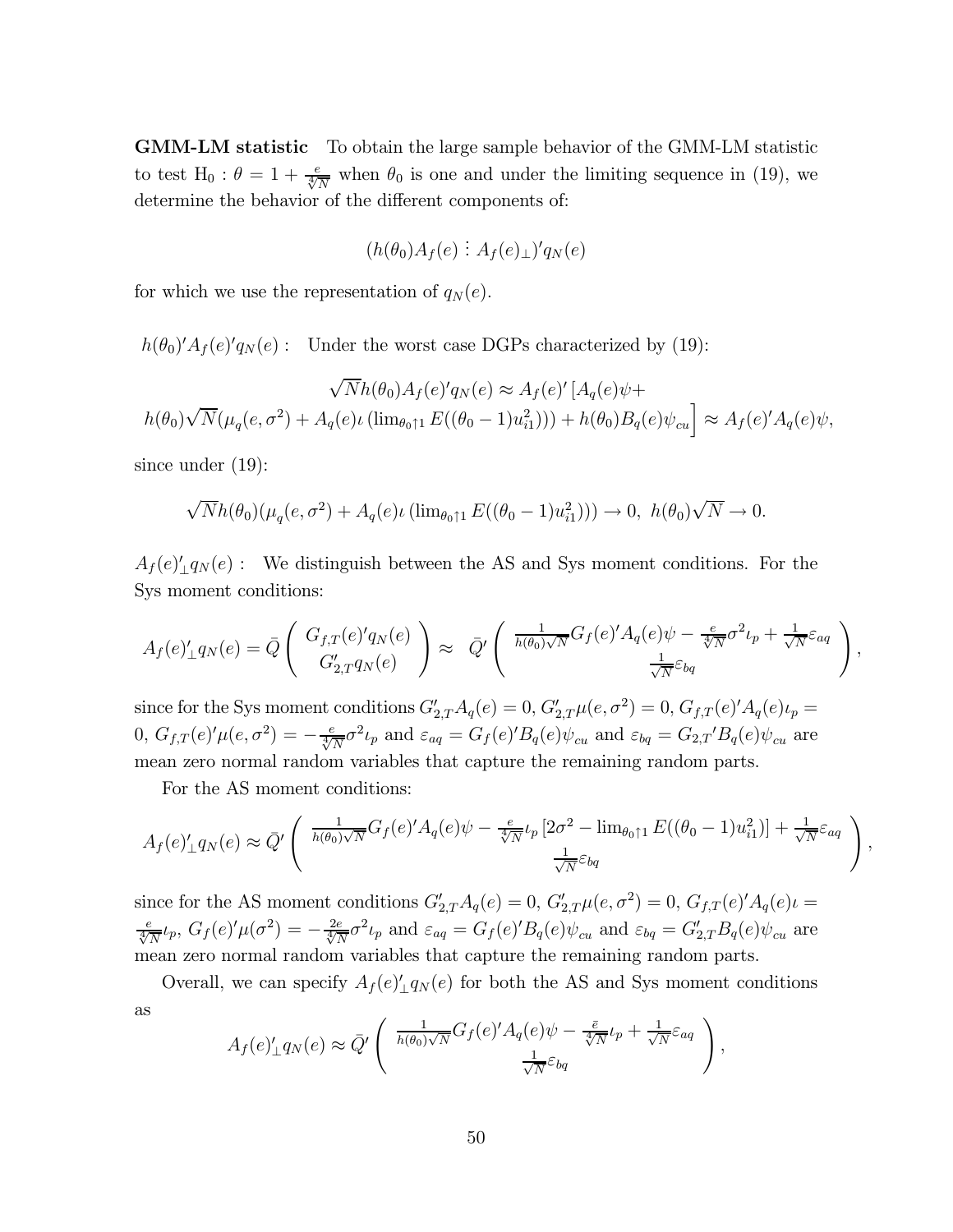with

$$
\begin{aligned}\n\bar{e} &= e\sigma^2 \\
&= e\left[2\sigma^2 - \lim_{\theta_0 \uparrow 1} E((\theta_0 - 1)u_{i1}^2)\right] \qquad \text{AS moment conditions.}\n\end{aligned}
$$

Combining:

$$
(h(\theta_0)A_f(e) : A_f(e)_\perp)'q_N(e) = (h(\theta_0)A_f(e) : (G_{f,T}(e) : G_{2,T})Q)'q_N(e)
$$
  

$$
\approx \begin{pmatrix} \frac{1}{\sqrt{N}}A_f(e)'A_q \\ \bar{Q}'(\frac{1}{(h(\theta_0)\sqrt{N}}G_f(e)'A_q) \end{pmatrix}\psi + \begin{pmatrix} 0 \\ \bar{Q}'(\frac{\bar{e}}{\sqrt{N}}\psi + \frac{1}{\sqrt{N}}\epsilon_{aq}) \\ \bar{Q}'(\frac{1}{\sqrt{N}}\epsilon_{bq}) \end{pmatrix}.
$$

Using that (which results from the derivations for the GMM-AR statistic)

$$
\sqrt{N}((h(\theta_0)A_f(e): A_f(e)_\perp)'\hat{V}_{ff}(e)(h(\theta_0)A_f(e): A_f(e)_\perp))^{-1}(h(\theta_0)A_f(e): A_f(e)_\perp)'f_N(e)
$$
\n
$$
\rightarrow \left(\begin{array}{c}\n(A_f(e)'A_f(e))^{-1}\left[\lim_{\theta_0 \uparrow 1, h(\theta_0)\sqrt{N}\to 0} \text{var}(h(\theta_0)\left(\begin{array}{c}y_{1i}u_{i2} \\ \vdots \\ y_{1i}u_{iT}\end{array}\right)\right]^{-1}\psi\right) \\
(\bar{Q}'B(N)'V_{abd}B(N)\bar{Q})^{-1}\bar{Q}'\left(e^2\sigma^2\binom{\epsilon_p}{0}+B(N)'\left(\begin{array}{c}\epsilon_a \\ \epsilon_b \\ \epsilon_d\end{array}\right)\right)\n\end{array},
$$

we now construct the limit behavior of  $h(\theta_0)Nq_N(e)'\hat{V}_{ff}(e)^{-1}f_N(e)$ :

$$
h(\theta_{0})Nq_{N}(e)^{i}\hat{V}_{ff}(e)^{-1}f_{N}(e) = h(\theta_{0})\sqrt{N}\left[\left(h(\theta_{0})A_{f}(e):A_{f}(e)_{\perp}\right)^{i}q_{N}(e)\right]^{i}
$$
  

$$
\left(\left(h(\theta_{0})A_{f}(e):A_{f}(e)_{\perp}\right)^{i}\hat{V}_{ff}(e)\left(h(\theta_{0})A_{f}(e):A_{f}(e)_{\perp}\right)\right)^{-1}\left(h(\theta_{0})A_{f}(e):A_{f}(e)_{\perp}\right)^{i}\sqrt{N}f_{N}(e) \approx \left[\left(\begin{array}{c}h(\theta_{0})A_{f}(e)^{i}A_{q}(e)\\ \bar{Q}^{i}(\bar{G}_{f}(e)^{i}A_{q})\end{array}\right)\psi + h(\theta_{0})\sqrt{N}\left(\begin{array}{c}0\\ \bar{Q}^{i}(\bar{G}_{f}(e)^{i}A_{f}(e))\frac{1}{\sqrt{N}\epsilon_{bq}}\\ \frac{1}{\sqrt{N}\epsilon_{bq}}\end{array}\right)\right]^{i}
$$
  

$$
\left(\left(\bar{Q}^{f}(e)^{f}A_{f}(e))^{-1}\left[\begin{array}{c} \lim_{\theta_{0}\uparrow 1, h(\theta_{0})\sqrt{N}\rightarrow 0} \text{var}(h(\theta_{0})\left(\begin{array}{c}y_{1i}u_{i2}\\ \vdots\\y_{1i}u_{iT}\end{array}\right)\right]^{-1}\psi\right] \approx \left(\bar{Q}^{f}(B(N)^{i}V_{abd}B(N)\bar{Q})^{-1}\bar{Q}^{i}\left(e^{2}\sigma^{2}\binom{\iota_{p}}{\sigma}+B(N)^{i}\left(\begin{array}{c}\epsilon_{a}\\ \epsilon_{b}\end{array}\right)\right)\right) \approx \left(\begin{array}{c}e_{0}\uparrow 1, h(\theta_{0})\sqrt{N}\rightarrow 0\\0\end{array}\right)
$$
  

$$
\left(\begin{array}{c}G_{f}(e)^{i}A_{q}(e)\psi\\0\end{array}\right)^{i}\bar{Q}^{i}\left(\bar{Q}^{f}B(N)^{i}V_{abd}B(N)\bar{Q}\right)^{-1}\bar{Q}^{i}\left(e^{2}\sigma^{2}\binom{\iota_{p}}{\sigma}+B(N)^{i}\left(\begin{array}{c}\epsilon_{a}\\ \epsilon
$$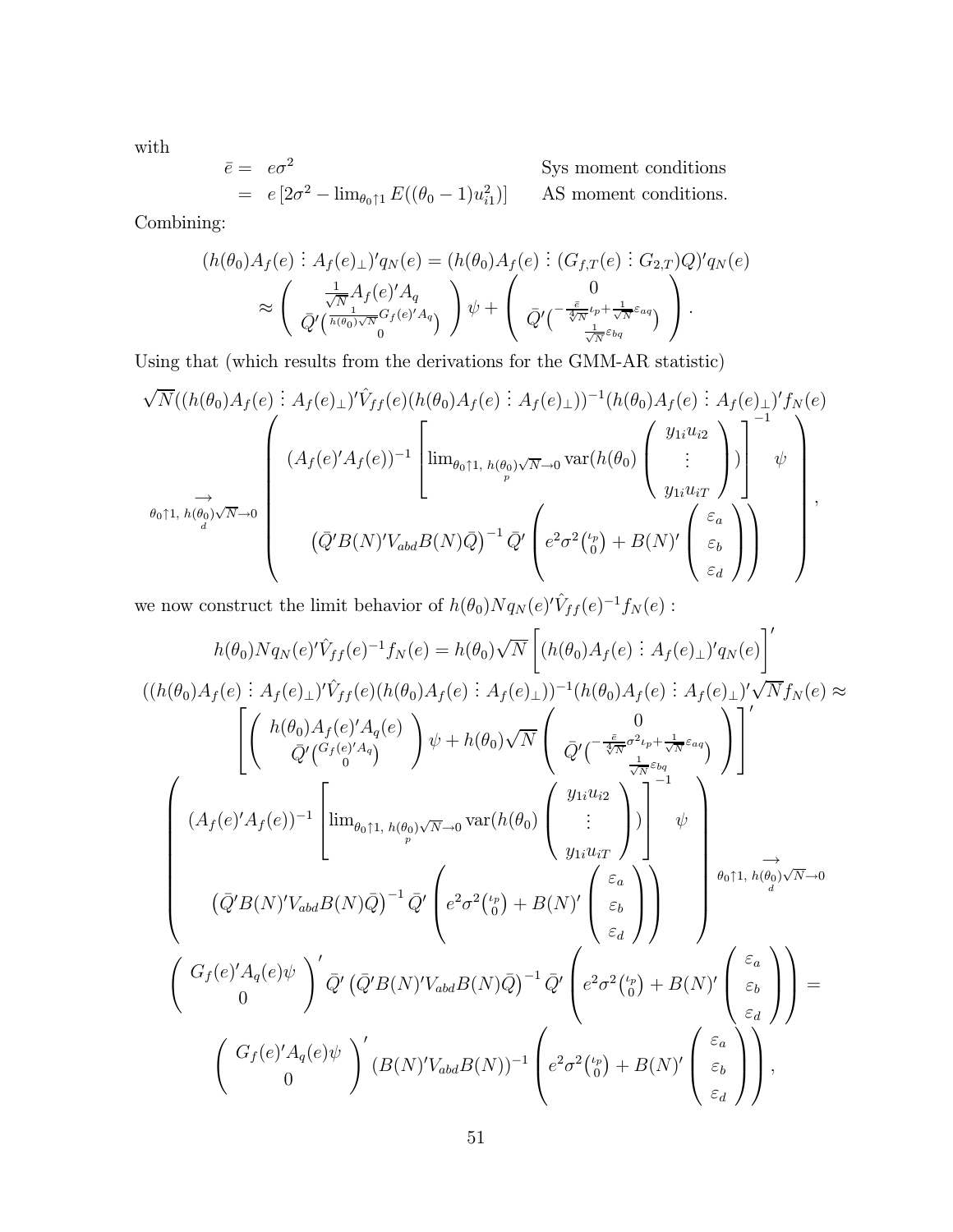where  $\bar{Q}$  drops out for the same reason as discussed for the GMM-AR statistic. The elements multiplied by  $h(\theta_0)$  or  $h(\theta_0)\sqrt{N}$  are under (19) of a smaller order of magnitude and therefore drop out.

The limit behavior of  $h(\theta_0)^2 N q_N(e) \hat{V}_{ff}(e)^{-1} q_N(e)$  results in a similar manner:

$$
h(\theta_{0})^{2}Nq_{N}(e)^{r}\hat{V}_{ff}(e)^{-1}q_{N}(e) = h(\theta_{0})^{2}N\left[\left(h(\theta_{0})A_{f}(e) : A_{f}(e)_{\perp}\right)^{r}q_{N}(e)\right]^{r}
$$

$$
((h(\theta_{0})A_{f}(e) : A_{f}(e)_{\perp})^{r}\hat{V}_{ff}(e)(h(\theta_{0})A_{f}(e) : A_{f}(e)_{\perp}))^{-1}(h(\theta_{0})A_{f}(e) : A_{f}(e)_{\perp})^{r}q_{N}(e)
$$

$$
\rightarrow \left(\begin{array}{c} G_{f}(e)^{r}A_{q}(e)\psi\\ 0 \end{array}\right)^{r}\bar{Q}\left(\bar{Q}^{r}B(N)^{r}V_{abd}B(N)\bar{Q}\right)^{-1}\bar{Q}^{r}\left(\begin{array}{c} G_{f}(e)^{r}A_{q}(e)\psi\\ 0 \end{array}\right) =
$$

$$
\left(\begin{array}{c} G_{f}(e)^{r}A_{q}(e)\psi\\ 0 \end{array}\right)^{r}(B(N)^{r}V_{abd}B(N))^{-1}\left(\begin{array}{c} G_{f}(e)^{r}A_{q}(e)\psi\\ 0 \end{array}\right),
$$

where again  $\overline{Q}$  drops out for the same reason as discussed for the GMM-AR statistic.

Combining everything, we obtain the limit behavior of the GMM-LM statistic to test H<sub>0</sub> :  $\theta = 1 + \frac{e}{\sqrt[4]{N}}$  under (19):

$$
\text{GMM-LM}(e) \underset{\theta_0 \uparrow 1, h(\theta_0) \sqrt{N} \to 0}{\to} \eta' P_{(B(N)'V_{abd}B(N))^{-\frac{1}{2}} \left(\begin{smallmatrix} G_f(e)'A_q(e)\psi \\ 0 \end{smallmatrix}\right)} \eta
$$

with

$$
\eta \sim N(e^2\sigma^2 \left(B(N)'V_{abd}B(N)\right)^{-\frac{1}{2}} \binom{\iota_p}{0}, I_{p_{\max}})
$$

and independent from  $\psi$ , so

$$
\text{GMM-LM}(e) \underset{\theta_0 \uparrow 1, h(\theta_0) \sqrt{N} \to 0}{\to} \chi^2(\delta(\psi), 1),
$$
\n
$$
\text{with } \delta(\psi) = e^4 \sigma^4 \binom{\iota_p}{0}^\prime \left( B(N)^\prime V_{\text{abd}} B(N) \right)^{-\frac{1}{2}} P_{(B(N)^\prime V_{\text{abd}} B(N))^{-\frac{1}{2}} \binom{G_f(e)^\prime A_q(e)\psi}{0}} \left( B(N)^\prime V_{\text{abd}} B(N) \right)^{-\frac{1}{2}} \binom{\iota_p}{0}.
$$

KLM statistic. To obtain the large sample distribution of the KLM statistic to test  $H_0: \theta = 1 + \frac{e}{\sqrt[4]{N}}$  when  $\theta_0$  is equal to one and under the limiting sequence in (19), we first determine the behavior of

$$
(h(\theta_0)A_f(e) : A_f(e)_\perp)' \hat{V}_{\theta f}(e) (h(\theta_0)A_f(e) : A_f(e)_\perp) \underset{\theta_0 \uparrow 1, h(\theta_0) \sqrt{N} \to 0}{\longrightarrow} \newline \left(\frac{A_f(e)'A_q}{\bar{Q}'(\frac{1}{h(\theta_0)}G_f(e)'A_q)}\right) \left[\lim_{\theta_0 \uparrow 1, h(\theta_0) \sqrt{N} \to 0} \text{var}(h(\theta_0) \begin{pmatrix} y_{1i}u_{i2} \\ \vdots \\ y_{1i}u_{iT} \end{pmatrix})\right] \begin{pmatrix} A_f(e)'A_f(e) \\ 0 \\ 0 \end{pmatrix}' + \newline \left(\begin{array}{c} 0 & 0 \\ 0 & \bar{Q}'(\frac{V_{aq,abd}B(N)}{V_{bq,abd}B(N)})\bar{Q} \end{array}\right),
$$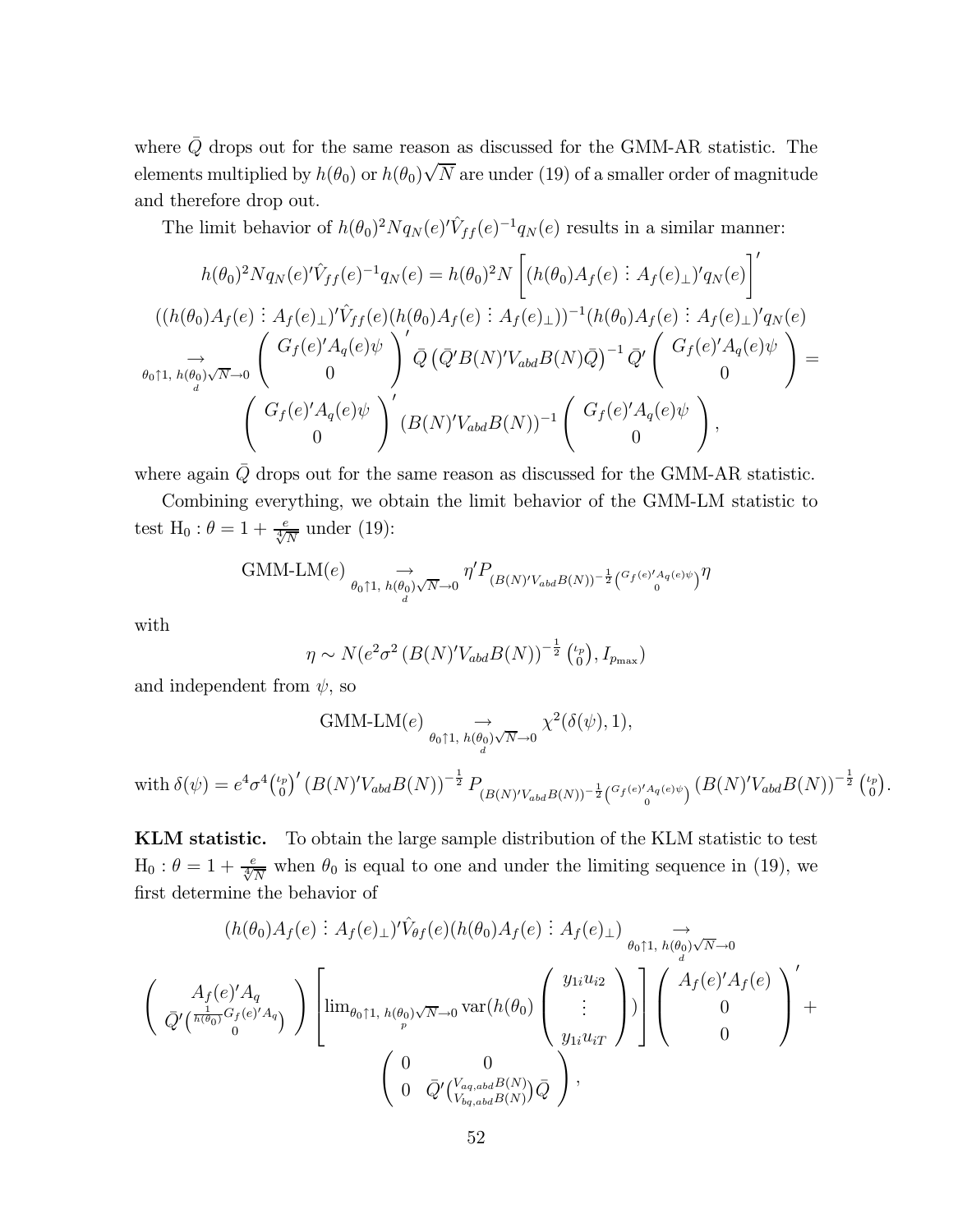with  $V_{aq,abd}$ ,  $V_{aq,abd}$  the covariance between  $\varepsilon_{aq}$  and  $(\varepsilon'_a)$ :  $\varepsilon_b'$ :  $\varepsilon_d'$ )' and  $\varepsilon_{bq}$  and  $(\varepsilon_a'$ :  $\varepsilon_b'$ . . .  $\varepsilon_d'$ )' respectively.

Combining with the limit behavior of  $\sqrt{N}((h(\theta_0)A_f(e):A_f(e)_\perp)'\hat{V}_{ff}(e)(h(\theta_0)A_f(e)))$ :  $A_f(e)$ <sub>⊥</sub>))<sup>-1</sup>( $h(\theta_0)A_f(e)$  :  $A_f(e)$ <sub>⊥</sub>)' $f_N(e)$  :

$$
\sqrt{N}((h(\theta_0)A_f(e): A_f(e)\bot)^{\prime}\hat{V}_{ff}(e)(h(\theta_0)A_f(e): A_f(e)\bot))^{-1}(h(\theta_0)A_f(e): A_f(e)\bot)^{\prime}f_N(e)
$$
\n
$$
\overrightarrow{A}_{\theta_0\uparrow 1,\ h(\theta_0)\sqrt{N}\to 0}\n\begin{pmatrix}\n\text{dim}_{\theta_0\uparrow 1,\ h(\theta_0)\sqrt{N}\to 0} \text{var}(h(\theta_0) \begin{pmatrix}\ny_{1i}u_{i2} \\
\vdots \\
y_{1i}u_{iT}\n\end{pmatrix}\n\end{pmatrix}\n\begin{pmatrix}\n\text{dim}_{\theta_0\uparrow 1,\ h(\theta_0)\sqrt{N}\to 0} \text{var}(h(\theta_0) \begin{pmatrix}\ny_{1i}u_{i2} \\
\vdots \\
y_{1i}u_{iT}\n\end{pmatrix}\n\end{pmatrix}\n\begin{pmatrix}\n\overrightarrow{e}_a \\
\overrightarrow{Q}'B(N)^{\prime}V_{abd}B(N)\overrightarrow{Q}\n\end{pmatrix}^{-1}\overrightarrow{Q}'\n\begin{pmatrix}\n\overrightarrow{e}_a\vec{Q}^2(\overrightarrow{v}_0) + B(N)^{\prime} \begin{pmatrix}\n\overrightarrow{e}_a \\
\overrightarrow{e}_d\n\end{pmatrix}\n\end{pmatrix}
$$

so

$$
\sqrt{N}(h(\theta_0)A_f(e) : A_f(e)_\perp)' \hat{V}_{\theta f}(e) \hat{V}_{ff}(e)^{-1} f_N(e) =
$$
  

$$
\sqrt{N}(h(\theta_0)A_f(e) : A_f(e)_\perp)' \hat{V}_{\theta f}(e) (h(\theta_0)A_f(e) : A_f(e)_\perp)
$$
  

$$
((h(\theta_0)A_f(e) : A_f(e)_\perp)' \hat{V}_{ff}(e) (h(\theta_0)A_f(e) : A_f(e)_\perp))^{-1} (h(\theta_0)A_f(e) : A_f(e)_\perp)' f_N(e)
$$
  

$$
\overrightarrow{\theta_0 \uparrow 1, h(\theta_0) \sqrt{N} \to 0} \left( \overrightarrow{Q'} \left( \frac{A_f(e)' A_q}{\overrightarrow{0}^0} \right) \psi + \left( \overrightarrow{Q'} \left( \frac{V_{\alpha q, ab} B(N)}{V_{\alpha q, ab} B(N)} \right) \overrightarrow{Q} \right)
$$
  

$$
(\overrightarrow{Q'}B(N)' V_{abd} B(N) \overrightarrow{Q})^{-1} \overrightarrow{Q'} \left( e^2 \sigma^2 {t_p \choose 0} + B(N)' \left( \frac{\varepsilon_a}{\varepsilon_b} \right) \right).
$$

Upon combining with the limit behavior of  $\sqrt{N}(h(\theta_0)A_f(e) : A_f(e)_\perp)'q_N(e)$ , the convergence behavior of  $\sqrt[4]{N}(h(\theta_0)A_f(e) : A_f(e)_\perp)' \hat{D}_N(e)$  then results as

$$
\sqrt[4]{N}(h(\theta_0)A_f(e) : A_f(e)_\perp)' \hat{D}_N(e) = \frac{1}{\sqrt[4]{N}} \left\{ \left[ \sqrt{N}(h(\theta_0)A_f(e) : A_f(e)_\perp)' q_N(e) - \sqrt{N}(h(\theta_0)A_f(e) : A_f(e)_\perp)' \hat{V}_{\theta f}(e) \hat{V}_{ff}(e)^{-1} f_N(e) \right] \approx \begin{pmatrix} 0 \\ \bar{Q}' \left( \binom{\iota_p}{0} \bar{e} + \frac{1}{\sqrt[4]{N}} \nu \right) \\ \overrightarrow{\theta_0 \uparrow 1, h(\theta_0) \sqrt{N} \to 0} \end{pmatrix} \approx \begin{pmatrix} 0 \\ \bar{Q}' \binom{\iota_p}{0} \end{pmatrix} \bar{e},
$$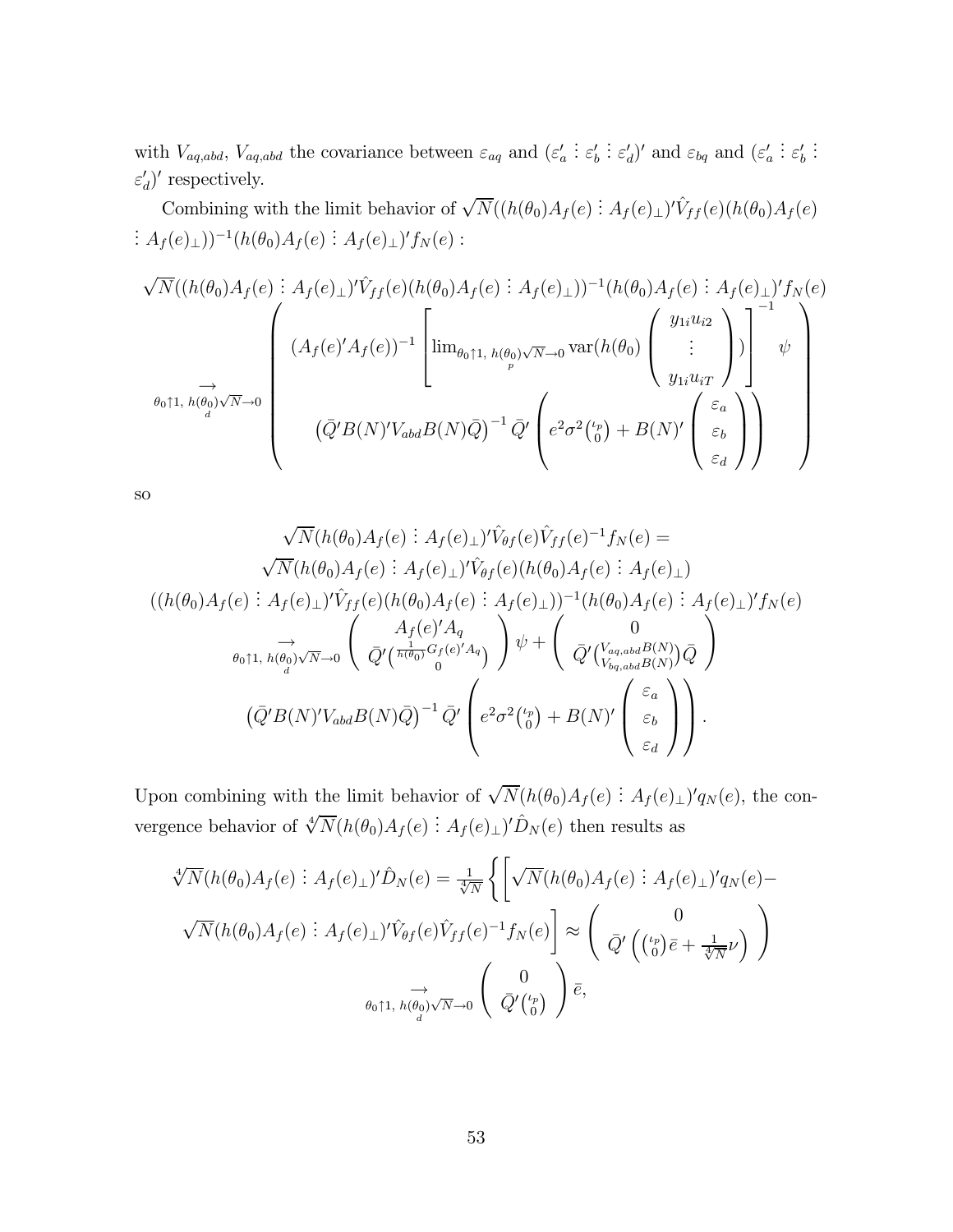where we have rescaled since all the higher order terms have dropped out and

$$
\nu = \left(\bar{Q}'\left(\begin{smallmatrix} V_{aq,abd}B(N) \\ V_{bq,abd}B(N)\end{smallmatrix}\right)\bar{Q}\right) \left(\bar{Q}'B(N)'V_{abd}B(N)\bar{Q}\right)^{-1}\bar{Q}'\left(\begin{smallmatrix} V_{p}\\ 0\end{smallmatrix}\right) + \bar{Q}'\left(\begin{smallmatrix} V_{aq} \\ 0 \end{smallmatrix}\right) - \bar{Q}'\left(\begin{smallmatrix} V_{aq,abd}B(N) \\ V_{bq,abd}B(N)\end{smallmatrix}\right)\bar{Q}\left(\bar{Q}'B(N)'V_{abd}B(N)\bar{Q}\right)^{-1}\bar{Q}'B(N)'\left(\begin{smallmatrix} \varepsilon_{a} \\ \varepsilon_{b} \\ \varepsilon_{d} \end{smallmatrix}\right)\right].
$$

We obtain the limit behavior of  $\sqrt{N}\hat{D}_N(e)'\hat{V}_{ff}(e)^{-1}D_N(e)$  from:

$$
\sqrt{N}\hat{D}_N(e)'\hat{V}_{ff}(e)^{-1}\hat{D}_N(e) = \left[\sqrt[4]{N}(h(\theta_0)A_f(e) : A_f(e)_\perp)'\hat{D}_N(e)\right]'
$$
  

$$
((h(\theta_0)A_f(e) : A_f(e)_\perp)'\hat{V}_{ff}(e)(h(\theta_0)A_f(e) : A_f(e)_\perp))^{-1}\left[\sqrt[4]{N}(h(\theta_0)A_f(e) : A_f(e)_\perp)'\hat{D}_N(e)\right]
$$

$$
\approx \left[\binom{\iota_p}{0}\bar{e} + \frac{1}{\sqrt[4]{N}}\nu\right]'\bar{Q}\left(\bar{Q}'B(N)'\bar{V}_{abd}B(N)\bar{Q}\right)^{-1}\bar{Q}'\left[\binom{\iota_p}{0}\bar{e} + \frac{1}{\sqrt[4]{N}}\nu\right]
$$

$$
\rightarrow \qquad \qquad \bar{e}^2\binom{\iota_p}{0}'\bar{Q}\left(\bar{Q}'B(N)'\bar{V}_{abd}B(N)\bar{Q}\right)^{-1}\bar{Q}'\binom{\iota_p}{0}
$$

and

$$
N^{\frac{3}{4}}\hat{D}_N(e)'\hat{V}_{ff}(e)^{-1}f_N(e) = \left[\sqrt[4]{N}(h(\theta_0)A_f(e) : A_f(e)_\perp)'\hat{D}_N(e)\right]'
$$
  

$$
((h(\theta_0)A_f(e) : A_f(e)_\perp)'\hat{V}_{ff}(e)(h(\theta_0)A_f(e) : A_f(e)_\perp))^{-1}\sqrt{N}\left[(h(\theta_0)A_f(e) : A_f(e)_\perp)'\hat{f}_N(e)\right]
$$

$$
\approx \left[\left(\bar{Q}B(N)'\hat{V}_{abd}B(N)\bar{Q}\right)^{-\frac{1}{2}}\bar{Q}'\left[\binom{\iota_p}{0}\bar{e} + \frac{1}{\sqrt[4]{N}}\nu\right]\right]'
$$

$$
(\bar{Q}'B(N)'\hat{V}_{abd}B(N)\bar{Q})^{-\frac{1}{2}}\bar{Q}'\left(e^2\sigma^2\binom{\iota_p}{0} + B(N)'\begin{pmatrix}\varepsilon_a\\\varepsilon_b\\\varepsilon_d\end{pmatrix}\right)
$$

$$
\xrightarrow{\iota_p}
$$

$$
\theta_0\uparrow 1, h(\theta_0)\sqrt{N}\to 0
$$

$$
\begin{pmatrix}\n\iota_p \\
\sigma_p\n\end{pmatrix}'\bar{Q}\left(\bar{Q}'B(N)'\hat{V}_{abd}B(N)\bar{Q}\right)^{-1}\bar{Q}'\left(e^2\sigma^2\binom{\iota_p}{0} + B(N)'\begin{pmatrix}\varepsilon_a\\\varepsilon_b\\\varepsilon_d\end{pmatrix}\right)
$$

Upon combining everything, we obtain the limit behavior of the KLM statistic to test  $\text{H}_0: \theta = 1+\frac{e}{\sqrt[4]{N}}$  under (19):

$$
\text{KLM}(e) \underset{\theta_0 \uparrow 1, h(\theta_0) \sqrt{N} \to 0}{\to} \eta' P_{(\bar{Q}'B(N)'V_{abd}B(N)\bar{Q})^{-\frac{1}{2}}\bar{Q}_{\theta}(\theta)}\bar{\eta}
$$

with

$$
\eta \sim N(\left(\bar{Q}'B(N)'V_{abd}B(N)\bar{Q}\right)^{-\frac{1}{2}}\bar{Q}\left(\begin{smallmatrix} \iota_p\\0 \end{smallmatrix}\right), I_{p_{\max}})
$$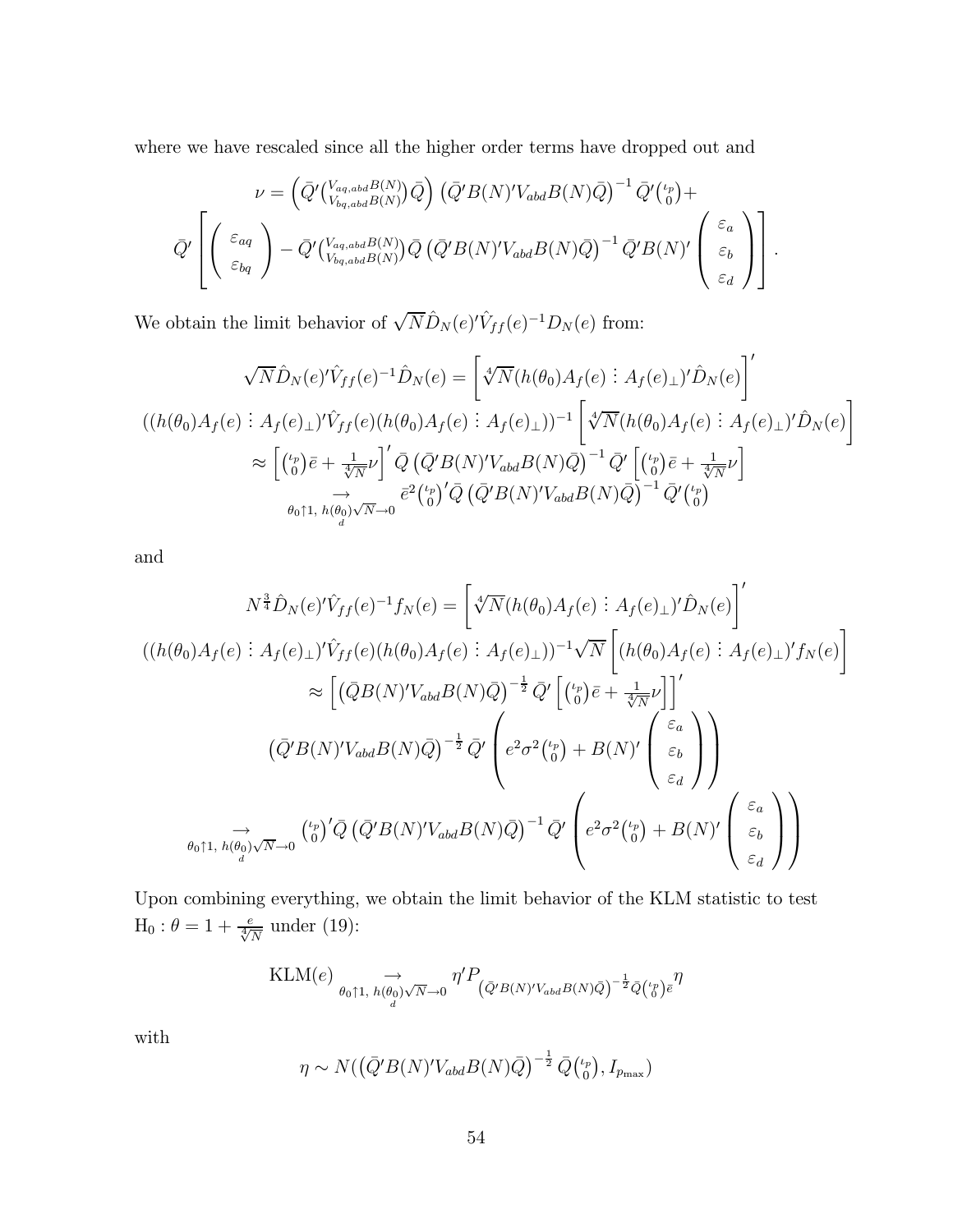so since  $\bar{e}$  is a scalar it cancels out and

$$
\text{KLM}(e) \underset{\theta_0 \uparrow 1, h(\theta_0) \sqrt{N} \to 0}{\longrightarrow} \chi^2(\delta_{KLM}, 1)
$$

because

$$
\delta_{KLM} = (e\sigma)^4 {\binom{\iota_p}{0}}' \bar{Q} (\bar{Q}'B(N)'V_{abd}B(N)\bar{Q})^{-\frac{1}{2}} P_{(\bar{Q}'B(N)'V_{abd}B(N)\bar{Q})^{-\frac{1}{2}}\bar{Q} {\binom{\iota_p}{0}}}
$$
  
\n
$$
= (e\sigma)^4 {\binom{\iota_p}{0}}' \bar{Q} (\bar{Q}'B(N)'V_{abd}B(N)\bar{Q})^{-1} \bar{Q} {\binom{\iota_p}{0}}
$$
  
\n
$$
= (e\sigma)^4 {\binom{\iota_p}{0}}' \bar{Q} (\bar{Q}'B(N)'V_{abd}B(N)\bar{Q})^{-1} \bar{Q} {\binom{\iota_p}{0}}
$$
  
\n
$$
= (e\sigma)^4 {\binom{\iota_p}{0}}' (B(N)'V_{abd}B(N))^{-1} {\binom{\iota_p}{0}},
$$

where the last equality has been shown for the GMM-AR statistic.

## Appendix B. Definitions

In GMM, we consider a k-dimensional vector of moment conditions, see Hansen (1982):

$$
E[f_i(\theta_0)] = 0, \qquad i = 1, \dots, N,
$$
\n(46)

which are a function of observed data and the unknown parameter  $\theta$ . The moment conditions are only satisfied at the true value of the p-dimensional vector  $\theta$ ,  $\theta_0$ , and  $k$  is at least as large as p. We analyze the first-order autoregressive panel data model so  $p = 1$ . The population moments in (46) are estimated using the average sample moments,

$$
f_N(\theta) = \frac{1}{N} \sum_{i=1}^N f_i(\theta). \tag{47}
$$

The  $k \times p$  dimensional matrix  $q_N(\theta)$  contains the derivative of  $f_N(\theta)$  with respect to  $\theta$  :

$$
q_N(\theta) = \frac{\partial}{\partial \theta'} f_N(\theta) = \frac{1}{N} \sum_{i=1}^N q_i(\theta), \qquad (48)
$$

with  $q_i(\theta) = \frac{\partial}{\partial \theta'} q_i(\theta)$ .

The two step estimator results by minimizing the objective function:

$$
Q(\theta, \theta^1) = N f_N(\theta)^{\prime} \hat{V}_{ff}(\hat{\theta}^1)^{-1} f_N(\theta), \qquad (49)
$$

with  $\hat{V}_{ff}(\theta)$  the Eicker-White covariance matrix estimator:

$$
\hat{V}_{ff}(\theta) = \frac{1}{N} \sum_{i=1}^{N} (f_i(\theta) - f_N(\theta)) (f_i(\theta) - f_N(\theta))'. \tag{50}
$$

The two step estimator,  $\hat{\theta}_{2s}$ , uses the one step estimator  $\hat{\theta}^1$  which equals the minimizer of (49) when we replace  $\hat{V}_{ff}(\theta)^{-1}$  by the identity matrix.

The expressions of the different statistics to test  $H_0$ :  $\theta = \theta_0$  that we use read: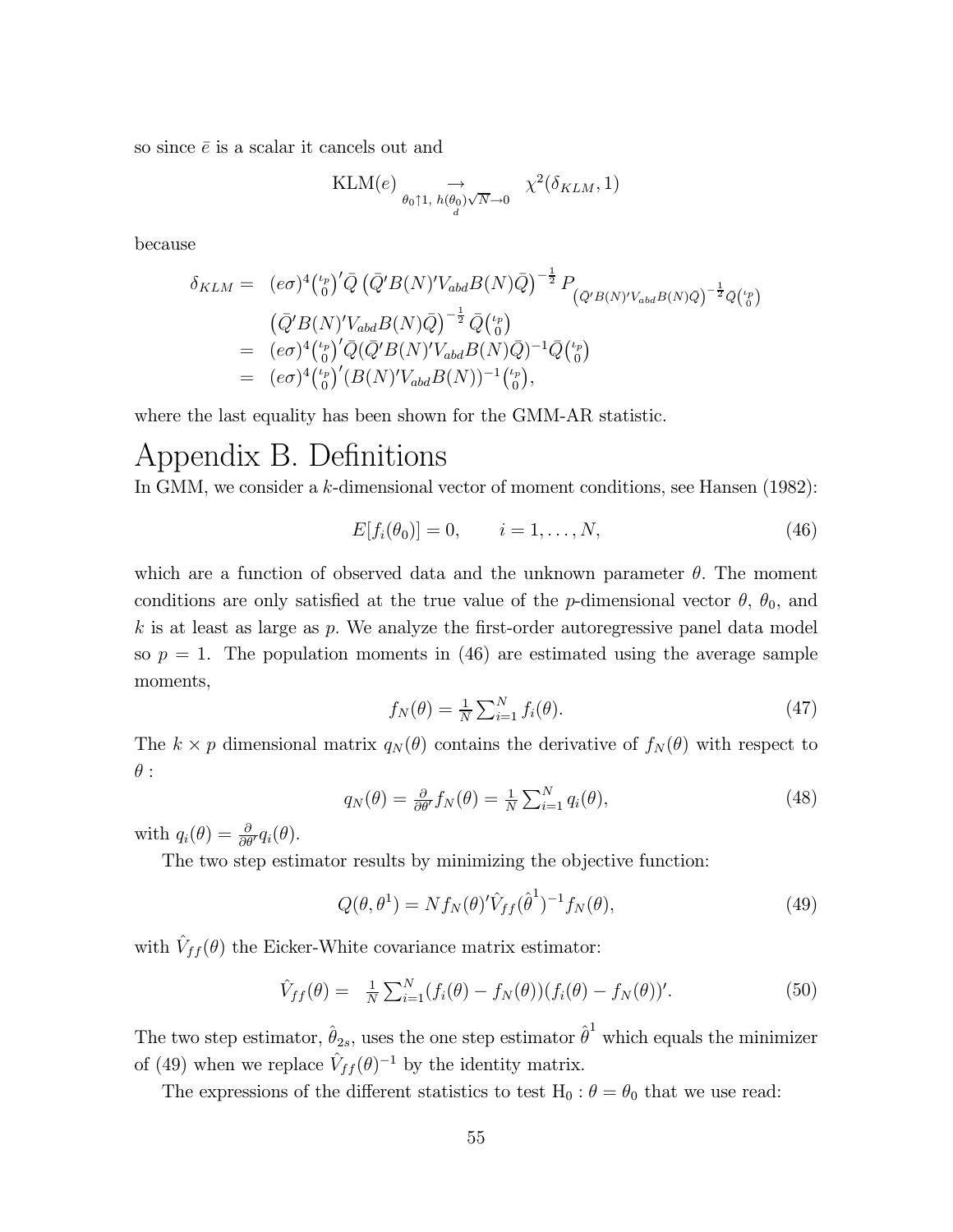1. Two step Wald statistic:

$$
W_{2s}(\theta_0) = N(\hat{\theta}_{2s} - \theta_0)' q_N(\hat{\theta}_{2s})' \hat{V}_{ff}(\hat{\theta}_{2s})^{-1} q_N(\hat{\theta}_{2s}) (\hat{\theta}_{2s} - \theta_0).
$$
(51)

2. The GMM-LM statistic of Newey and West (1987):

$$
LM(\theta_0) = Nf_N(\theta_0)'\hat{V}_{ff}(\theta_0)^{-1}q_N(\theta_0)\left[q_N(\theta_0)'\hat{V}_{ff}(\theta_0)^{-1}q_N(\theta_0)\right]^{-1}
$$
  
\n
$$
q_N(\theta_0)'\hat{V}_{ff}(\theta_0)^{-1}f_N(\theta_0).
$$
\n(52)

3. The KLM statistic of Kleibergen (2005):

$$
KLM(\theta_0) = Nf_N(\theta_0)'\hat{V}_{ff}(\theta_0)^{-1}\hat{D}_N(\theta_0) \left[\hat{D}_N(\theta_0)'\hat{V}_{ff}(\theta_0)^{-1}\hat{D}_N(\theta_0)\right]^{-1} \quad (53)
$$

$$
\hat{D}_N(\theta_0)'\hat{V}_{ff}(\theta_0)^{-1}f_N(\theta_0),
$$

with  $\hat{D}_N(\theta)$  a  $k \times p$  dimensional matrix,

$$
\text{vec}(\hat{D}_N(\theta)) = \text{vec}(q_N(\theta)) - \hat{V}_{\theta f}(\theta)\hat{V}_{ff}(\theta)^{-1}f_N(\theta)
$$
(54)

and

$$
\hat{V}_{\theta f}(\theta) = \frac{1}{N} \sum_{i=1}^{N} \text{vec}[q_i(\theta) - q_N(\theta)] (f_i(\theta) - f_N(\theta))'. \tag{55}
$$

4. The GMM extension of the Anderson-Rubin statistic, see Anderson and Rubin (1949) and Stock and Wright (2000):

$$
GMM \text{-} AR(\theta) = Nf_N(\theta)'\hat{V}_{ff}(\theta)^{-1}f_N(\theta) = Q(\theta, \theta). \tag{56}
$$

We use these four statistics for five different sets of moment conditions (labeled Dif, Lev, NL, AS and Sys, see Section 2). For the Dif moment conditions in (4),  $k_{Diff}$  equals  $\frac{1}{2}(T-2)(T-1)$  and the specifications of  $f_i^{Diff}(\theta)$  and  $q_i^{Diff}(\theta)$  read

$$
f_i^{Dif}(\theta) = Z_i^{Dif} \varphi_i^{Dif}(\theta) \qquad i = 1, ..., N, q_i^{Dif}(\theta) = -Z_i^{Dif} \Delta y_{-1,i} \qquad i = 1, ..., N,
$$
 (57)

with 
$$
\varphi_i^{Dif}(\theta) = (\Delta y_{i3} - \theta \Delta y_{i2} \dots \Delta y_{iT} - \theta \Delta y_{iT-1})', \Delta y_{-1,i} = (\Delta y_{i2} \dots \Delta y_{iT-1})'
$$
 and  

$$
Z_i^{Dif} = \begin{pmatrix} y_{i1} & 0 \dots 0 & 0 \\ 0 & \ddots & 0 \\ 0 & 0 \dots 0 & \begin{pmatrix} y_{i1} \\ \vdots \\ y_{iT-2} \end{pmatrix} \end{pmatrix} : \frac{1}{2}(T-1)(T-2) \times (T-2). \tag{58}
$$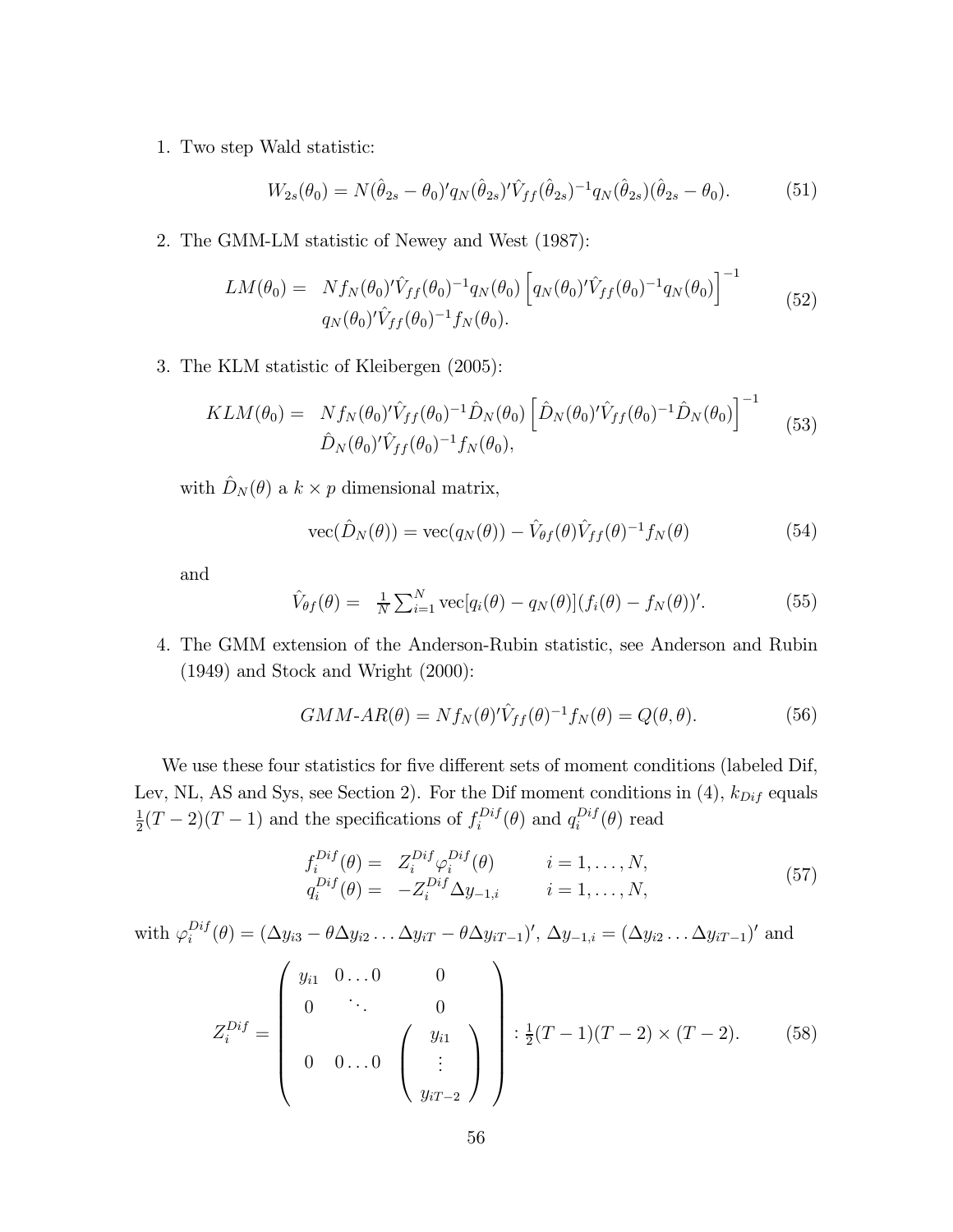For the Lev moment conditions in (5),  $k_{Lev}$  equals  $T-2$  while the moment functions can be specified as

$$
f_i^{Lev}(\theta) = Z_i^{Lev} \varphi_i^{Lev}(\theta) \qquad i = 1, ..., N,
$$
  
\n
$$
q_i^{Lev}(\theta) = Z_i^{Lev} y_{-1,i} \qquad i = 1, ..., N,
$$
\n(59)

with  $\varphi_i^{Lev}(\theta) = (y_{i3} - \theta y_{i2} \dots y_{iT} - \theta y_{iT-1})'$ ,  $y_{-1,i} = (y_{i2} \dots y_{iT-1})'$ , and

$$
Z_i^{Lev} = \begin{pmatrix} \Delta y_{i2} & 0 \dots 0 & 0 \\ 0 & \ddots & 0 \\ 0 & 0 \dots 0 & \Delta y_{iT-1} \end{pmatrix} : (T-2) \times (T-2). \tag{60}
$$

For the NL moment conditions in (8),  $k_{NL}$  equals  $T-3$  while the moment functions can be specified as

$$
f_i^{NL}(\theta) = Z_i^{NL} \varphi_i^{NL}(\theta) \qquad i = 1, ..., N,
$$
  
\n
$$
q_i^{NL}(\theta) = Z_i^{NL} \frac{\partial}{\partial \theta} \varphi_i^{NL}(\theta) \qquad i = 1, ..., N,
$$
\n(61)

with  $\varphi_i^{NL}(\theta) = (u_{i4}(u_{i3} - u_{i2}) \dots u_{iT}(u_{iT-1} - u_{iT-2})'$  and

$$
Z_i^{NL} = \begin{pmatrix} 1 & 0 & \dots & 0 & 0 \\ 0 & \ddots & 0 & 0 \\ 0 & 0 & \dots & 0 & 1 \end{pmatrix} : (T-3) \times (T-3). \tag{62}
$$

The specification of the moment functions for the AS moment conditions results by stacking the moment conditions in (57) and (61) so  $k_{NL}$  equals  $\frac{1}{2}(T-1)(T-2) + T -$ 3. The specification of the Sys moment conditions results by stacking the moment conditions in (57) and (59) so  $k_{Sys}$  equals  $\frac{1}{2}(T+1)(T-2)$ .

## References

- Ahn, S.C. and P. Schmidt (1995). Efficient estimation of models for dynamic panel data. Journal of Econometrics 68, 5—27.
- Alvarez, J. and M. Arellano (2004). Robust Likelihood Estimation of Dynamic Panel Data Models. CEMFI, Working Paper.
- Anderson, T.W. and C. Hsiao (1981). Estimation of Dynamic Models with Error Components. Journal of the American Statistical Association 76, 598—606.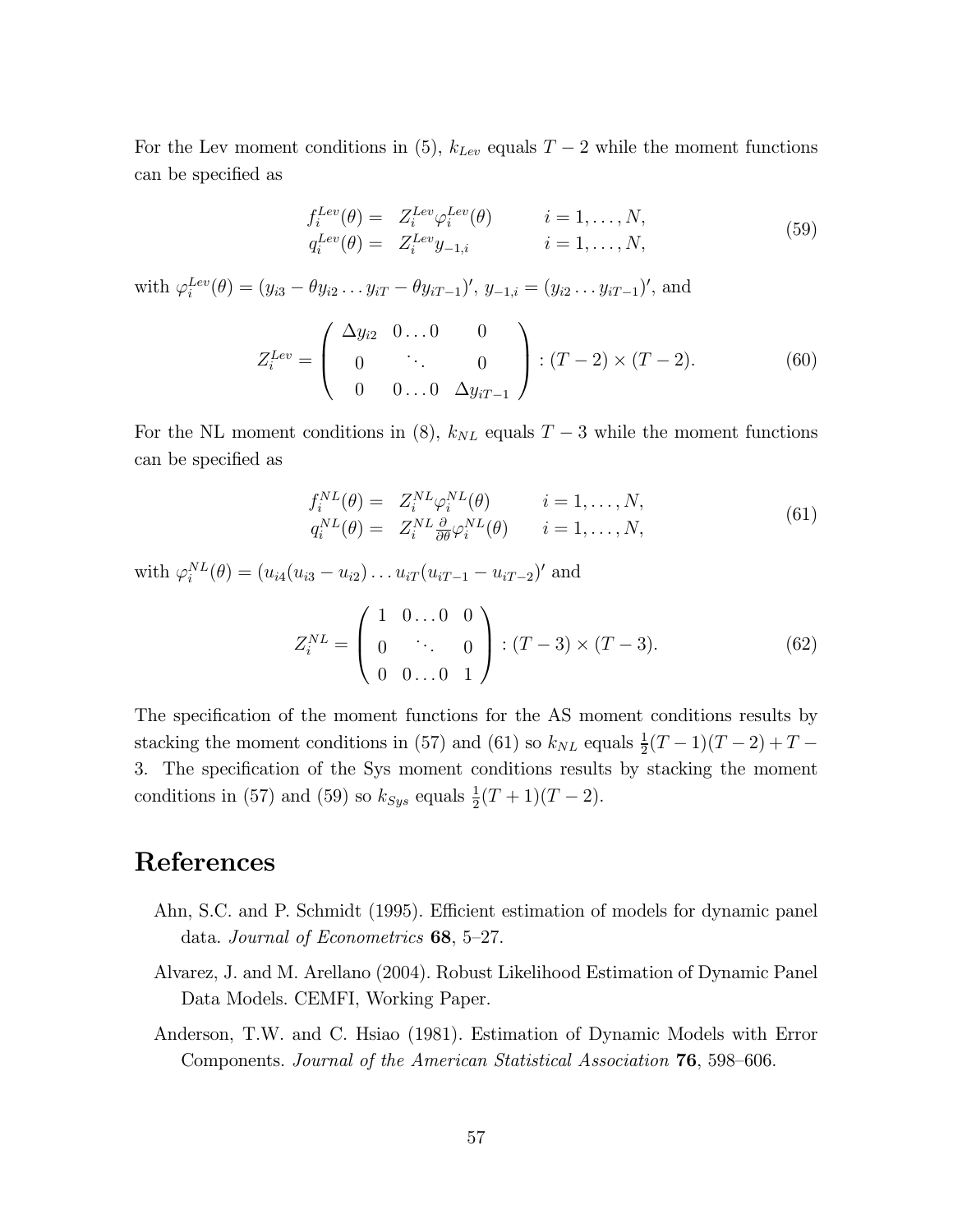- Anderson, T.W. and H. Rubin (1949). Estimation of the Parameters of a Single Equation in a Complete Set of Stochastic Equations. The Annals of Mathematical Statistics 21, 570—582.
- Andrews, D.W.K., M.J. Moreira and J.H. Stock (2006). Optimal Two-Sided Invariant Similar Tests for Instrumental Variables Regression. Econometrica 74, 715—752.
- Arellano, M. and O. Bover (1995). Another look at the instrumental variable estimation of error-components models. Journal of Econometrics 68, 29–51.
- Arellano, M. and S. Bond (1991). Some Tests of Specification for Panel Data: Monte Carlo Evidence and an Application to Employment Equations. Review of Economic Studies 58, 277—297.
- Blundell, R. and S. Bond (1998). Initial conditions and moment restrictions in dynamic panel data models. Journal of Econometrics 87, 115–143.
- Bond, S. and F. Windmeijer (2005). Reliable Inference for GMM Estimators? Finite Sample Properties of Alternative Test Procedures in Linear Panel Data Models. Econometric Reviews 24, 1—37.
- Bond, S., C. Nauges and F. Windmeijer (2005). Unit Roots: Identification and Testing in Micro Panels. CEMMAP Working Paper CWP07/05.
- Engle, R.F. and C.W.J. Granger (1987). Co-integration and error correction : Representation, estimation and testing. Econometrica 55, 251—276.
- Hansen, L.P. (1982). Large Sample Properties of Generalized Method Moments Estimators. Econometrica 50, 1029—1054.
- Johansen, S. (1991). Estimation and hypothesis testing of cointegration vectors in Gaussian vector autoregressive models. Econometrica 59, 1551—1580.
- Kleibergen, F. (2002). Pivotal Statistics for testing Structural Parameters in Instrumental Variables Regression. Econometrica 70, 1781—1803.
- Kleibergen, F. (2005). Testing Parameters in GMM without assuming that they are identified. Econometrica 73, 1103—1124.
- Kruiniger, H. (2009). GMM Estimation and Inference in Dynamic Panel Data Models with Persistent Data. Econometric Theory 25, 1348–1391.
- Madsen, E. (2003). GMM Estimators and Unit Root Tests in the AR(1) Panel Data Model. Working Paper, Centre for Applied Micro Econometrics, University of Copenhagen.